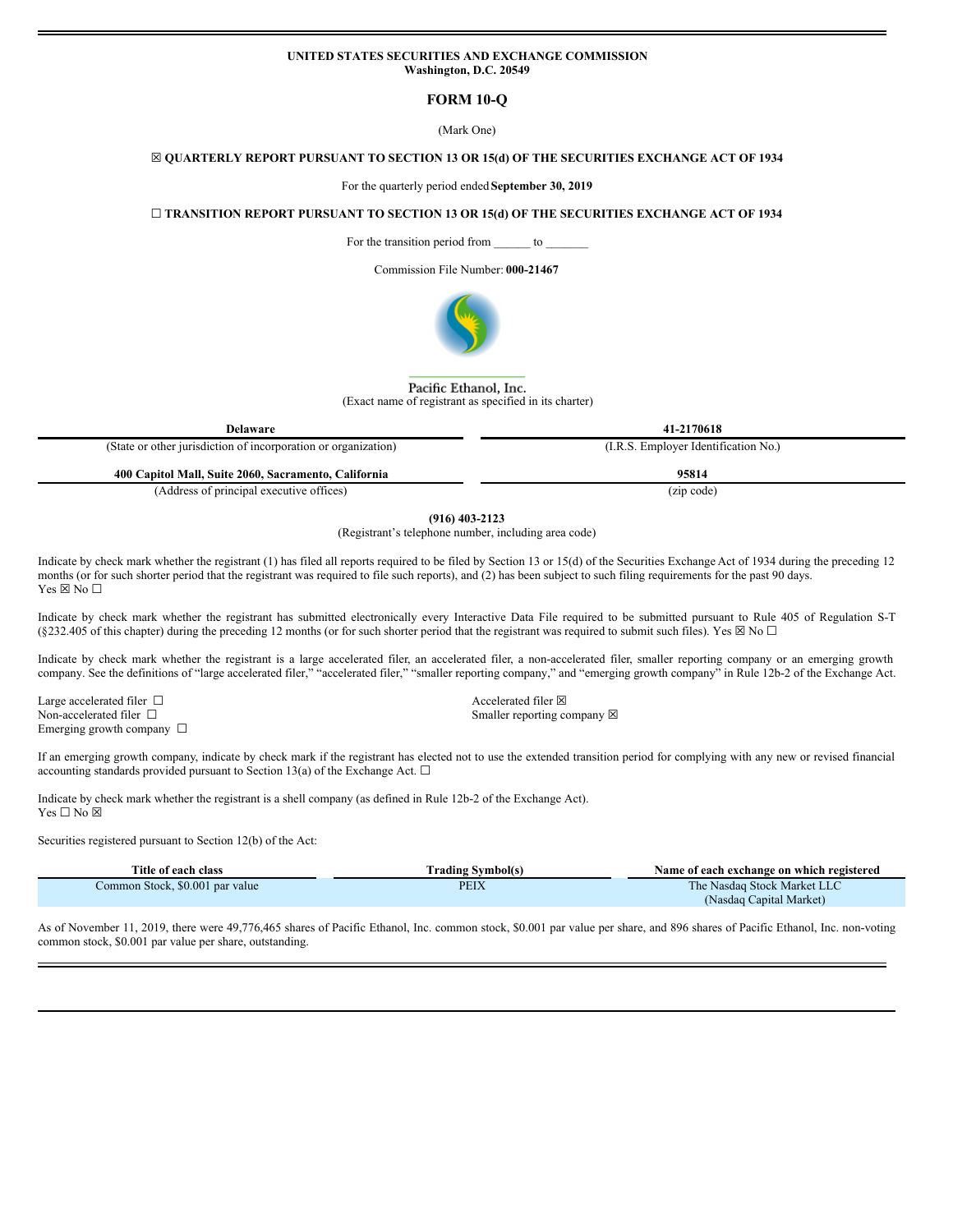|                   | <b>PART I</b><br><b>FINANCIAL INFORMATION</b>                                                                               |                |
|-------------------|-----------------------------------------------------------------------------------------------------------------------------|----------------|
| ITEM 1.           | FINANCIAL STATEMENTS.                                                                                                       |                |
|                   | Consolidated Balance Sheets as of September 30, 2019 (unaudited) and December 31, 2018                                      | $\mathbf{1}$   |
|                   | Consolidated Statements of Operations for the Three and Nine Months Ended September 30, 2019 and 2018 (unaudited)           | 3              |
|                   | Consolidated Statements of Cash Flows for the Nine Months Ended September 30, 2019 and 2018 (unaudited)                     | $\overline{4}$ |
|                   | Consolidated Statements of Stockholders' Equity for the Three and Nine Months Ended September 30, 2019 and 2018 (unaudited) | 5              |
|                   | Notes to Consolidated Financial Statements (unaudited)                                                                      | 6              |
| ITEM 2.           | MANAGEMENT'S DISCUSSION AND ANALYSIS OF FINANCIAL CONDITION AND RESULTS OF OPERATIONS.                                      | 20             |
| ITEM 3.           | <b>OUANTITATIVE AND OUALITATIVE DISCLOSURES ABOUT MARKET RISK.</b>                                                          | 34             |
| ITEM 4.           | <b>CONTROLS AND PROCEDURES.</b>                                                                                             | 35             |
|                   | <b>PART II</b><br><b>OTHER INFORMATION</b>                                                                                  |                |
| ITEM 1.           | <b>LEGAL PROCEEDINGS.</b>                                                                                                   | 36             |
| <b>ITEM 1A.</b>   | <b>RISK FACTORS.</b>                                                                                                        | 36             |
| ITEM 2.           | UNREGISTERED SALES OF EQUITY SECURITIES AND USE OF PROCEEDS.                                                                | 46             |
| ITEM 3.           | DEFAULTS UPON SENIOR SECURITIES.                                                                                            | 47             |
| ITEM 4.           | <b>MINE SAFETY DISCLOSURES.</b>                                                                                             | 47             |
| ITEM 5.           | <b>OTHER INFORMATION.</b>                                                                                                   | 47             |
| ITEM 6.           | <b>EXHIBITS.</b>                                                                                                            | 48             |
| <b>SIGNATURES</b> |                                                                                                                             | 49             |

i

**Page**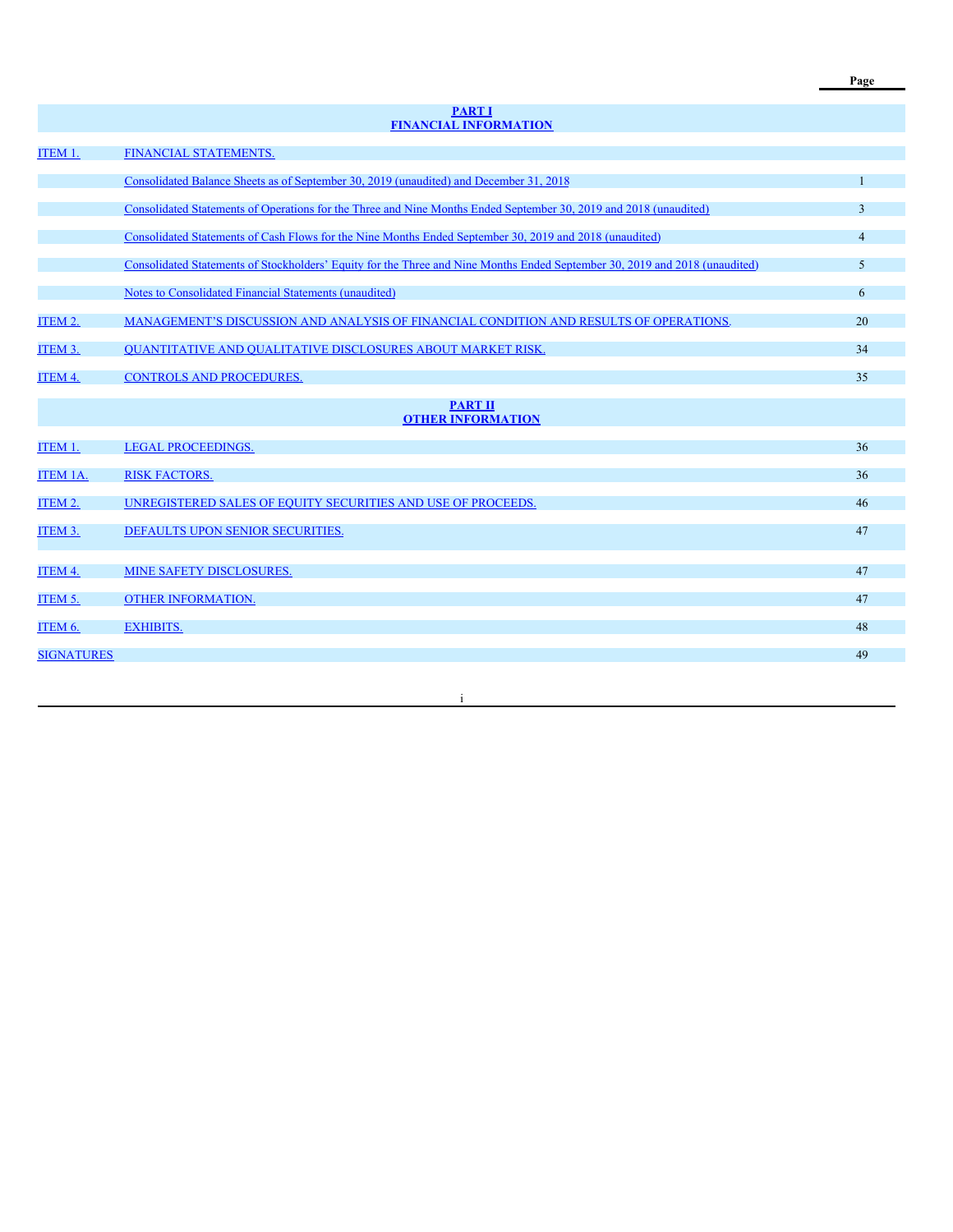# <span id="page-2-0"></span>**PART I - FINANCIAL INFORMATION**

# <span id="page-2-1"></span>**ITEM 1. FINANCIAL STATEMENTS.**

### <span id="page-2-2"></span>**PACIFIC ETHANOL, INC. CONSOLIDATED BALANCE SHEETS (in thousands)**

| <b>ASSETS</b>                                                                                    | September 30,<br>2019 | December 31,<br>2018 |         |
|--------------------------------------------------------------------------------------------------|-----------------------|----------------------|---------|
|                                                                                                  | (unaudited)           |                      |         |
| <b>Current Assets:</b>                                                                           |                       |                      |         |
| Cash and cash equivalents                                                                        | \$<br>18,921          | <sup>S</sup>         | 26,627  |
| Accounts receivable, net (net of allowance for doubtful accounts of \$39 and \$12, respectively) | 69,297                |                      | 67,636  |
| Inventories                                                                                      | 62,509                |                      | 57,820  |
| Prepaid inventory                                                                                | 3,191                 |                      | 3,090   |
| Derivative instruments                                                                           | 2,790                 |                      | 1,765   |
| Other current assets                                                                             | 5,228                 |                      | 11,866  |
| Total current assets                                                                             | 161,936               |                      | 168,804 |
| Property and equipment, net                                                                      | 442,810               |                      | 482,657 |
| <b>Other Assets:</b>                                                                             |                       |                      |         |
| Right of use operating lease assets, net                                                         | 38,791                |                      |         |
| Intangible assets                                                                                | 2,678                 |                      | 2,678   |
| Other assets                                                                                     | 6,645                 |                      | 5,842   |
| Total other assets                                                                               | 48,114                |                      | 8,520   |
| <b>Total Assets</b>                                                                              | 652,860               |                      | 659,981 |

**\*** Amounts derived from the audited consolidated financial statements for the year ended December 31, 2018.

See accompanying notes to consolidated financial statements.

1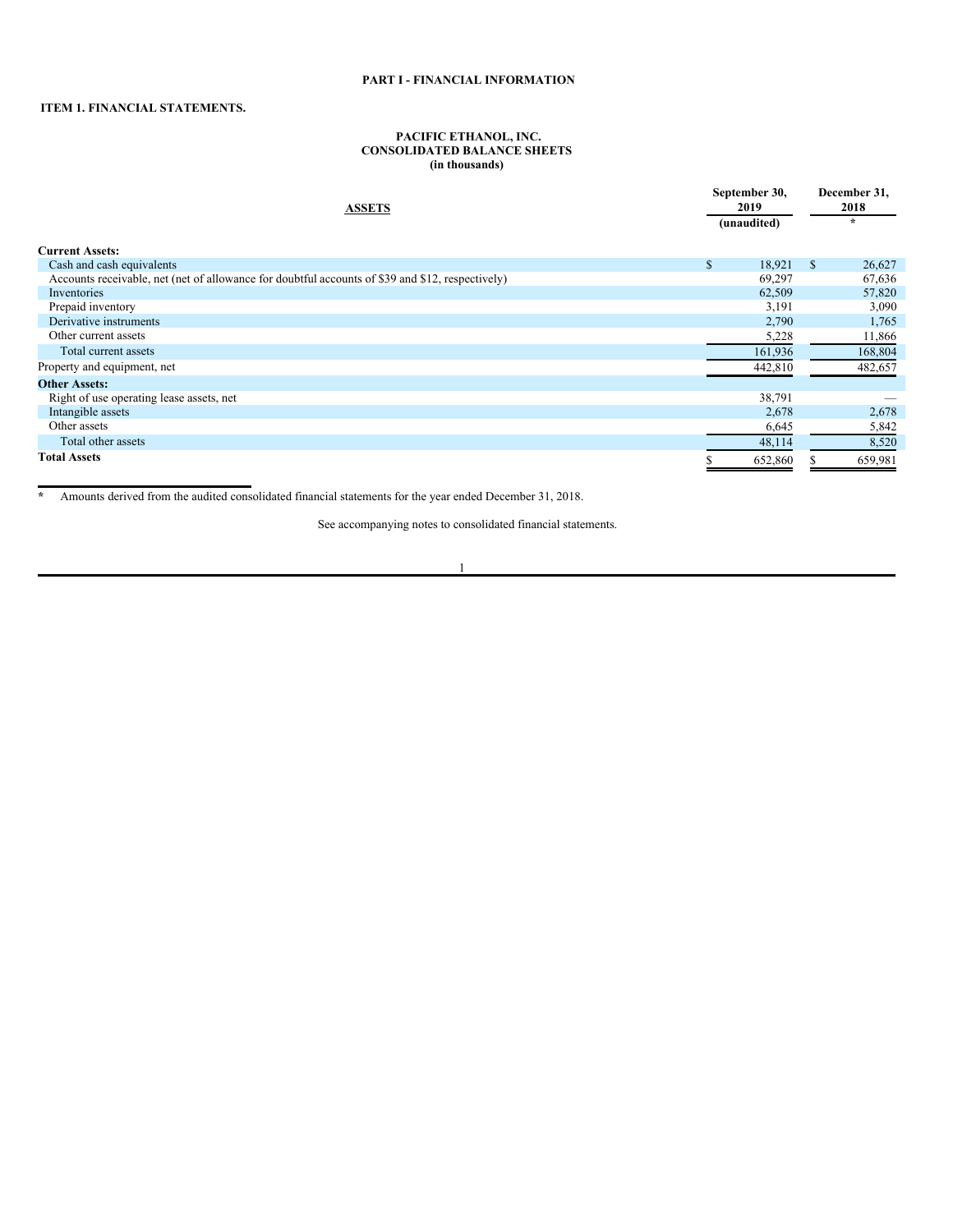### **PACIFIC ETHANOL, INC. CONSOLIDATED BALANCE SHEETS (CONTINUED) (in thousands, except par value)**

| <b>LIABILITIES AND STOCKHOLDERS' EQUITY</b>                                                                                                                                 |              | September 30,<br>2019<br>(unaudited) |              | December 31,<br>2018<br>$\star$ |
|-----------------------------------------------------------------------------------------------------------------------------------------------------------------------------|--------------|--------------------------------------|--------------|---------------------------------|
| <b>Current Liabilities:</b>                                                                                                                                                 |              |                                      |              |                                 |
| Accounts payable – trade                                                                                                                                                    | $\mathbb{S}$ | 47,068                               | $\mathbb{S}$ | 48.176                          |
| <b>Accrued liabilities</b>                                                                                                                                                  |              | 18,614                               |              | 23,421                          |
| Current portion – operating leases                                                                                                                                          |              | 6.925                                |              |                                 |
| Current portion – long-term debt                                                                                                                                            |              | 144,543                              |              | 146,671                         |
| Derivative instruments                                                                                                                                                      |              | 3.619                                |              | 6,309                           |
| Other current liabilities                                                                                                                                                   |              | 7.662                                |              | 7,282                           |
| Total current liabilities                                                                                                                                                   |              | 228.431                              |              | 231.859                         |
| Long-term debt, net of current portion                                                                                                                                      |              | 98,673                               |              | 84,767                          |
| Operating leases, net of current portion                                                                                                                                    |              | 30.323                               |              |                                 |
| Assessment financing                                                                                                                                                        |              | 9.342                                |              | 9,342                           |
| Other liabilities                                                                                                                                                           |              | 13,576                               |              | 14,648                          |
| <b>Total Liabilities</b>                                                                                                                                                    |              | 380,345                              |              | 340,616                         |
| Commitments and Contingencies (Note 7)                                                                                                                                      |              |                                      |              |                                 |
| <b>Stockholders' Equity:</b>                                                                                                                                                |              |                                      |              |                                 |
| Pacific Ethanol, Inc. Stockholders' Equity:                                                                                                                                 |              |                                      |              |                                 |
| Preferred stock, \$0.001 par value; 10,000 shares authorized; Series A: 1,684 shares authorized; no shares issued and outstanding as                                        |              |                                      |              |                                 |
| of September 30, 2019 and December 31, 2018; Series B: 1,581 shares authorized; 927 shares issued and outstanding as of                                                     |              |                                      |              |                                 |
| September 30, 2019 and December 31, 2018; liquidation preference of \$18,075 as of September 30, 2019                                                                       |              |                                      |              | $\mathbf{1}$                    |
| Common stock, \$0.001 par value; 300,000 shares authorized; 49,783 and 45,771 shares issued and outstanding as of September 30,<br>2019 and December 31, 2018, respectively |              | 50                                   |              | 46                              |
| Non-voting common stock, \$0.001 par value; 3,553 shares authorized; 1 share issued and outstanding as of September 30, 2019 and                                            |              |                                      |              |                                 |
| December 31, 2018, respectively                                                                                                                                             |              |                                      |              |                                 |
| Additional paid-in capital                                                                                                                                                  |              | 937,795                              |              | 932,179                         |
| Accumulated other comprehensive loss                                                                                                                                        |              | (2, 459)                             |              | (2, 459)                        |
| Accumulated deficit                                                                                                                                                         |              | (678, 808)                           |              | (630,000)                       |
| Total Pacific Ethanol, Inc. Stockholders' Equity                                                                                                                            |              | 256,579                              |              | 299,767                         |
| Noncontrolling interests                                                                                                                                                    |              | 15,936                               |              | 19,598                          |
| Total Stockholders' Equity                                                                                                                                                  |              | 272,515                              |              | 319,365                         |
| <b>Total Liabilities and Stockholders' Equity</b>                                                                                                                           |              |                                      |              |                                 |
|                                                                                                                                                                             |              | 652,860                              | S            | 659,981                         |

**\*** Amounts derived from the audited consolidated financial statements for the year ended December 31, 2018.

See accompanying notes to consolidated financial statements.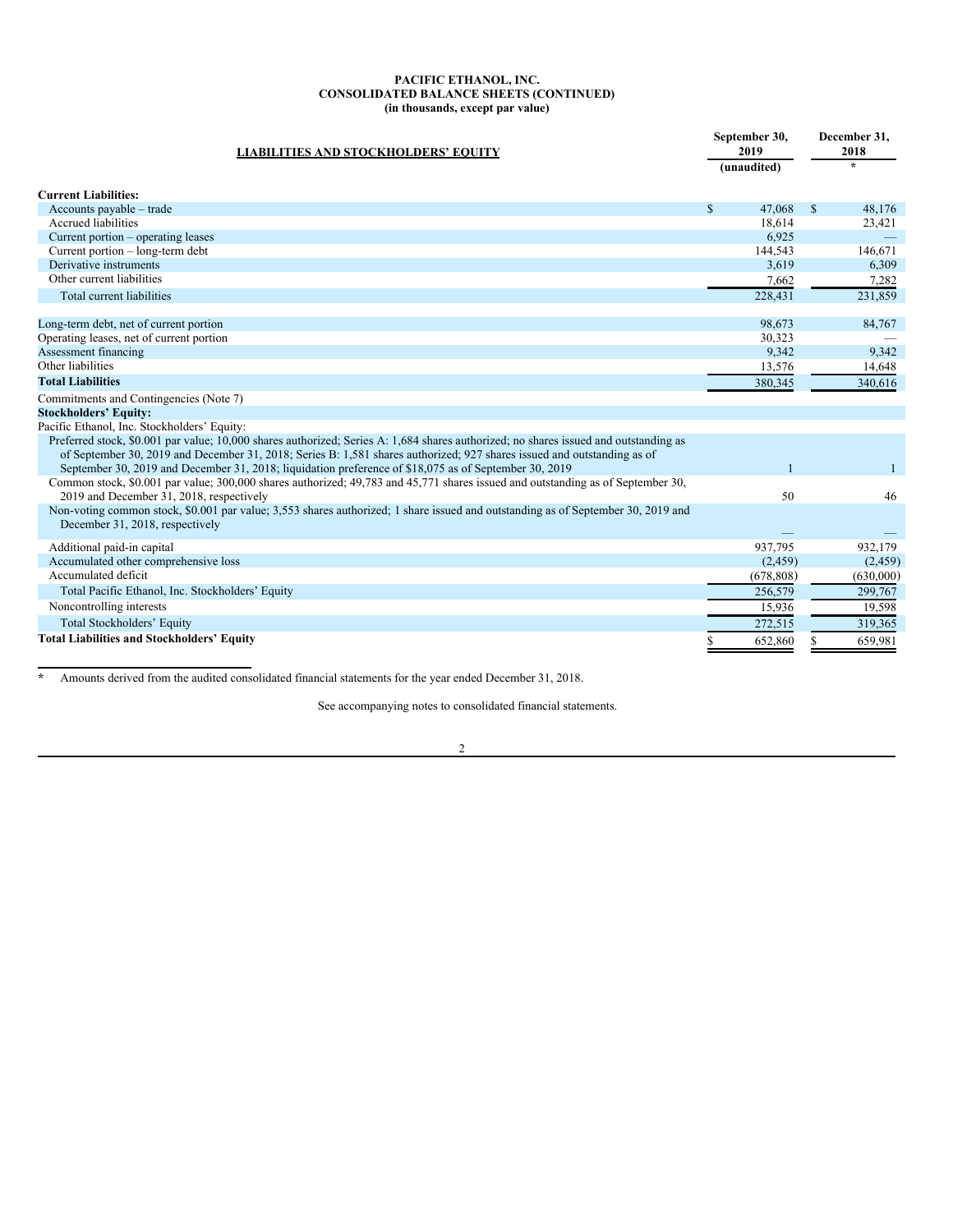### <span id="page-4-0"></span>**PACIFIC ETHANOL, INC. CONSOLIDATED STATEMENTS OF OPERATIONS (unaudited, in thousands, except per share data)**

|                                                        |    | <b>Three Months Ended</b><br>September 30, |     |         | <b>Nine Months Ended</b><br>September 30, |           |   |           |
|--------------------------------------------------------|----|--------------------------------------------|-----|---------|-------------------------------------------|-----------|---|-----------|
|                                                        |    | 2019                                       |     | 2018    |                                           | 2019      |   | 2018      |
| Net sales                                              | S. | 365,160                                    | \$. | 370,407 | <b>S</b>                                  | 1,067,264 | S | 1,180,956 |
| Cost of goods sold                                     |    | 379,976                                    |     | 366,639 |                                           | 1,080,398 |   | 1,175,099 |
| Gross profit (loss)                                    |    | (14, 816)                                  |     | 3,768   |                                           | (13, 134) |   | 5,857     |
| Selling, general and administrative expenses           |    | 8,687                                      |     | 8,970   |                                           | 23,630    |   | 27,183    |
| Loss from operations                                   |    | (23, 503)                                  |     | (5,202) |                                           | (36, 764) |   | (21, 326) |
| Interest expense, net                                  |    | (5,163)                                    |     | (4,193) |                                           | (15,014)  |   | (12, 875) |
| Other income (expense), net                            |    | (407)                                      |     | 91      |                                           | 254       |   | 233       |
| Loss before benefit for income taxes                   |    | (29,073)                                   |     | (9,304) |                                           | (51, 524) |   | (33,968)  |
| Benefit for income taxes                               |    |                                            |     |         |                                           |           |   | 563       |
| Consolidated net loss                                  |    | (29,073)                                   |     | (9,304) |                                           | (51, 524) |   | (33, 405) |
| Net loss attributed to noncontrolling interests        |    | 1,747                                      |     | 1,790   |                                           | 3,662     |   | 5,142     |
| Net loss attributed to Pacific Ethanol, Inc.           |    | (27, 326)                                  |     | (7,514) |                                           | (47, 862) |   | (28, 263) |
| Preferred stock dividends                              |    | (319)                                      |     | (319)   |                                           | (946)     |   | (946)     |
| Net loss available to common stockholders              |    | (27, 645)                                  |     | (7,833) |                                           | (48, 808) |   | (29,209)  |
| Net loss per share, basic and diluted                  |    | (0.58)                                     |     | (0.18)  |                                           | (1.04)    |   | (0.68)    |
| Weighted-average shares outstanding, basic and diluted |    | 47,777                                     |     | 43,299  |                                           | 47,030    |   | 43,171    |

See accompanying notes to consolidated financial statements.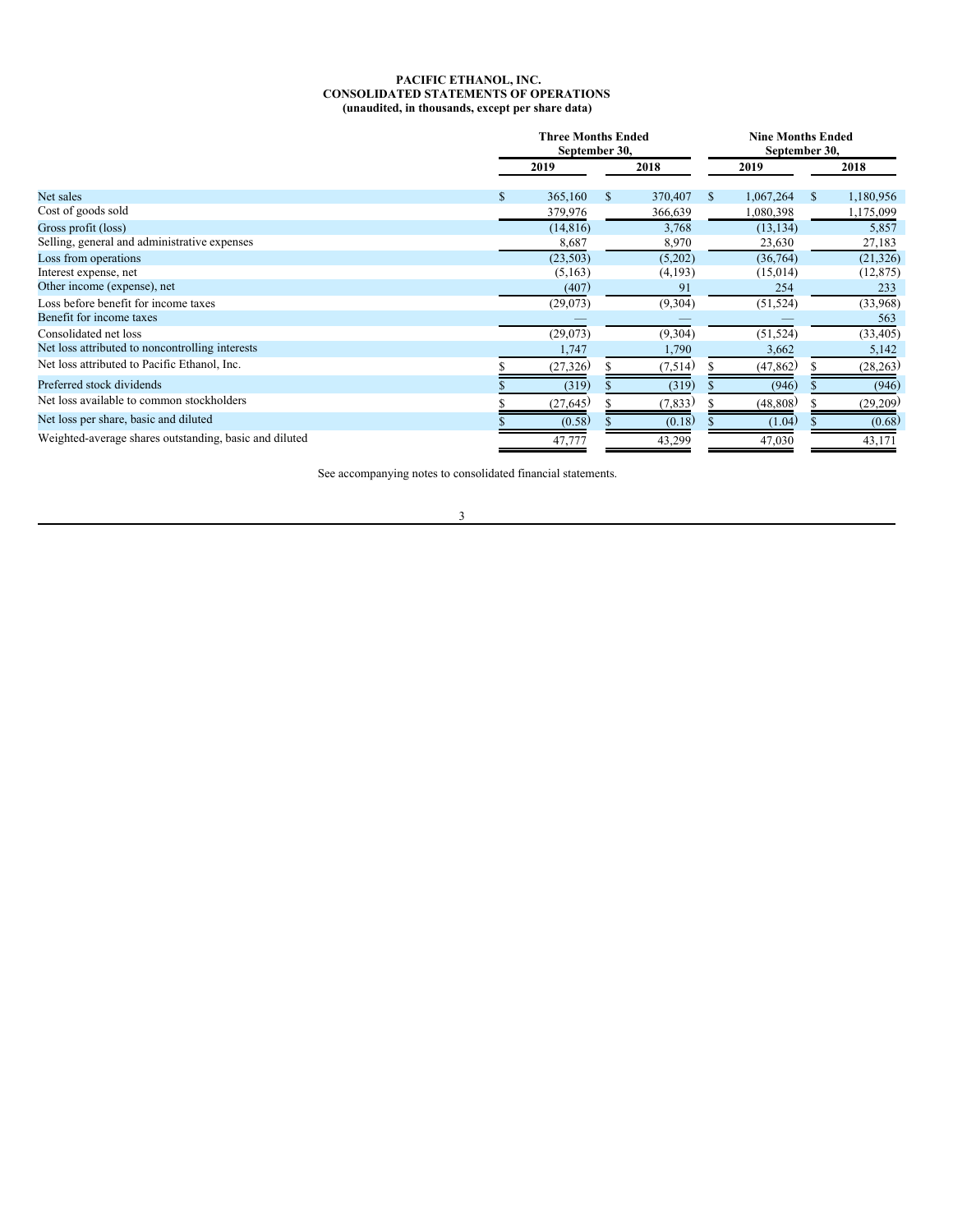# <span id="page-5-0"></span>**PACIFIC ETHANOL, INC. CONSOLIDATED STATEMENTS OF CASH FLOWS (unaudited, in thousands)**

|                                                                                                        | <b>Nine Months Ended</b><br>September 30. |           |               |           |
|--------------------------------------------------------------------------------------------------------|-------------------------------------------|-----------|---------------|-----------|
|                                                                                                        |                                           | 2019      |               | 2018      |
| <b>Operating Activities:</b>                                                                           |                                           |           |               |           |
| Consolidated net loss                                                                                  | S                                         | (51.524)  | <sup>\$</sup> | (33, 405) |
| Adjustments to reconcile consolidated net loss to net cash provided by (used in) operating activities: |                                           |           |               |           |
| Depreciation and amortization of intangibles                                                           |                                           | 35.944    |               | 30,635    |
| Deferred income taxes                                                                                  |                                           |           |               | (563)     |
| Amortization of debt discount                                                                          |                                           | 539       |               | 539       |
| Amortization of deferred financing fees                                                                |                                           | 566       |               | 754       |
| Non-cash compensation                                                                                  |                                           | 2,103     |               | 2,579     |
| (Gain) loss on derivative instruments                                                                  |                                           | (1, 565)  |               | 4,362     |
| Bad debt expense                                                                                       |                                           | 27        |               | 44        |
| Changes in operating assets and liabilities:                                                           |                                           |           |               |           |
| Accounts receivable                                                                                    |                                           | (370)     |               | 12,656    |
| <b>Inventories</b>                                                                                     |                                           | (4,689)   |               | 6,784     |
| Prepaid expenses and other assets                                                                      |                                           | 5,836     |               | (2, 454)  |
| Prepaid inventory<br>Operating leases                                                                  |                                           | (101)     |               | 1,839     |
| Accounts payable and accrued expenses                                                                  |                                           | (7,646)   |               |           |
|                                                                                                        |                                           | (6,323)   |               | 2,307     |
| Net cash provided by (used in) operating activities                                                    |                                           | (27, 203) |               | 26,077    |
| <b>Investing Activities:</b>                                                                           |                                           |           |               |           |
| Additions to property and equipment                                                                    |                                           | (2,144)   |               | (10, 874) |
| Net cash used in investing activities                                                                  |                                           | (2,144)   |               | (10, 874) |
| <b>Financing Activities:</b>                                                                           |                                           |           |               |           |
| Net proceeds from Kinergy's line of credit                                                             |                                           | 22,629    |               | 9,880     |
| Proceeds from issuance of common stock                                                                 |                                           | 3,670     |               |           |
| Proceeds from CoGen contract amendment                                                                 |                                           | 8,036     |               |           |
| Proceeds from assessment financing                                                                     |                                           |           |               | 728       |
| Principal payments on borrowings                                                                       |                                           | (11,748)  |               | (17,500)  |
| Payments on capital leases                                                                             |                                           |           |               | (761)     |
| Preferred stock dividends paid                                                                         |                                           | (946)     |               | (946)     |
| Net cash provided by (used in) financing activities                                                    |                                           | 21,641    |               | (8,599)   |
| Net change in cash and cash equivalents                                                                |                                           | (7,706)   |               | 6.604     |
| Cash and cash equivalents at beginning of period                                                       |                                           | 26,627    |               | 49,489    |
| Cash and cash equivalents at end of period                                                             |                                           | 18,921    | \$            | 56,093    |
|                                                                                                        |                                           |           |               |           |
| <b>Supplemental Cash Flow Information:</b>                                                             |                                           |           |               |           |
| Interest paid                                                                                          | \$                                        | 13,877    | \$            | 11,299    |
| Income tax refunds received                                                                            |                                           |           | \$            | 743       |
| Noncash financing and investing activities:                                                            |                                           |           |               |           |
| Initial right of use assets and liabilities recorded under ASC 842                                     | S                                         | 43,753    | S             |           |

See accompanying notes to consolidated financial statements.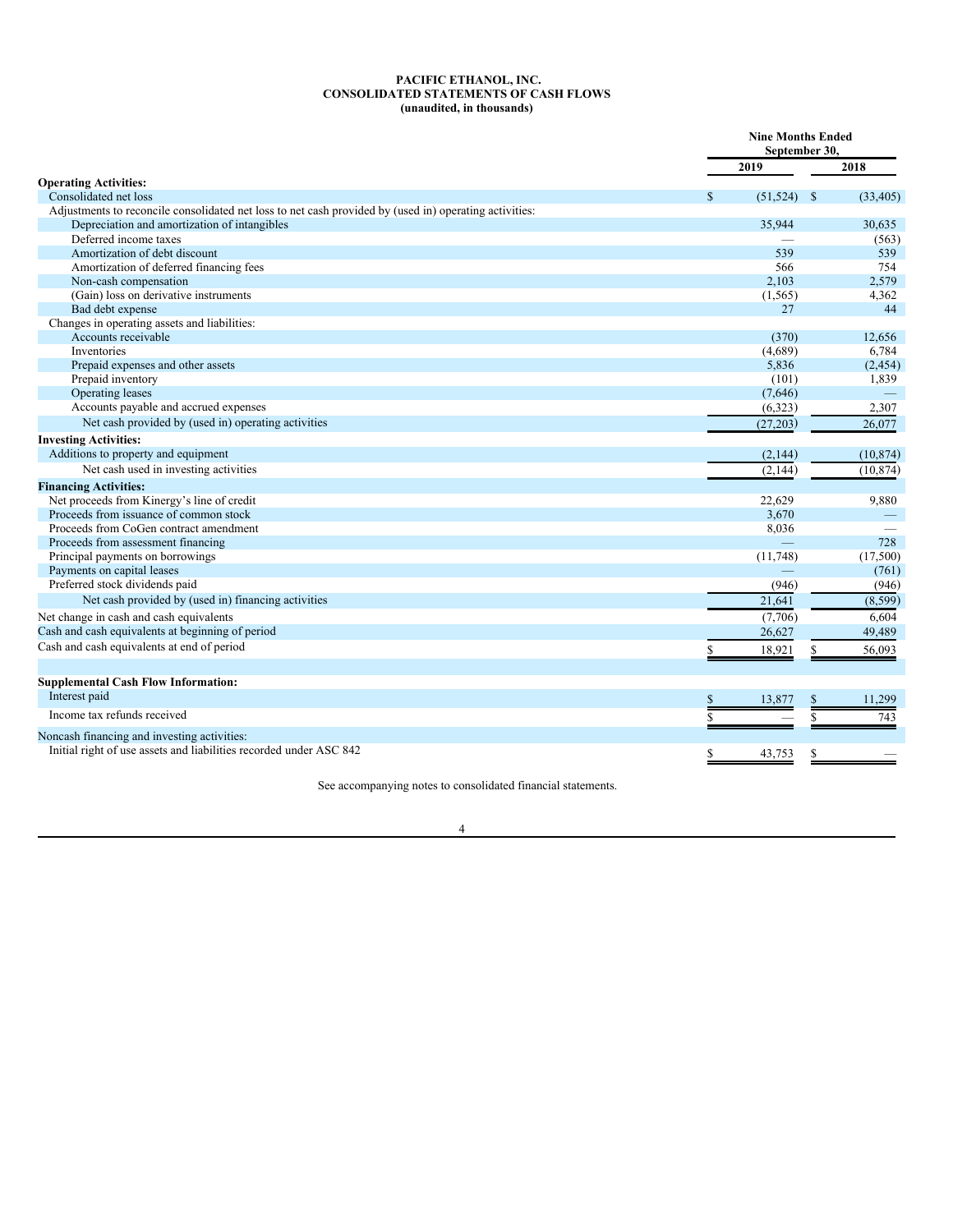# <span id="page-6-0"></span>**PACIFIC ETHANOL, INC. CONSOLIDATED STATEMENTS OF STOCKHOLDERS' EQUITY (unaudited, in thousands)**

|                                                                                                                           | <b>Preferred Stock</b> |                        | <b>Common Stock</b>      |                     | <b>Additional</b><br>Paid-In | Accumulated    | <b>Accum. Other</b><br>Comprehensive | Non-<br>Controlling |                |
|---------------------------------------------------------------------------------------------------------------------------|------------------------|------------------------|--------------------------|---------------------|------------------------------|----------------|--------------------------------------|---------------------|----------------|
|                                                                                                                           | <b>Shares</b>          | <b>Amount</b>          | <b>Shares</b>            | Amount              | Capital                      | <b>Deficit</b> | Income (Loss)                        | <b>Interests</b>    | <b>Total</b>   |
| Balances, January 1, 2019                                                                                                 | 927                    |                        | 45,771                   | 46                  | 932,179<br>S                 | (630,000)      | (2, 459)                             | 19,598              | \$319,365      |
| Stock-based compensation expense – restricted<br>stock issued to employees and directors, net<br>of cancellations and tax |                        |                        |                          |                     | 797                          |                |                                      |                     | 797            |
| Issuances of common stock                                                                                                 |                        |                        | (24)                     | 3                   |                              |                |                                      |                     |                |
| Preferred stock dividends                                                                                                 |                        |                        | 3,137                    |                     | 3,667                        | (312)          |                                      |                     | 3,670<br>(312) |
| Net loss                                                                                                                  |                        |                        |                          |                     |                              |                |                                      |                     |                |
|                                                                                                                           |                        |                        |                          |                     |                              | (12,890)       |                                      | (1,271)             | (14,161)       |
| Balances, March 31, 2019                                                                                                  | 927                    |                        | 48,884                   | 49                  | 936,643                      | (643,202)      | (2, 459)                             | 18,327              | 309,359        |
| Stock-based compensation expense – restricted<br>stock issued to employees and directors, net                             |                        |                        |                          |                     |                              |                |                                      |                     |                |
| of cancellations and tax                                                                                                  |                        |                        | 954                      |                     | 565                          |                |                                      |                     | 566            |
| Preferred stock dividends                                                                                                 |                        |                        |                          |                     |                              | (315)          |                                      |                     | (315)          |
| Net loss                                                                                                                  |                        |                        |                          |                     |                              | (7,646)        |                                      | (644)               | (8,290)        |
| Balances, June 30, 2019                                                                                                   | 927                    |                        | 49,838                   | 50                  | 937,208<br>S                 | (651, 163)     | (2, 459)                             | 17,683              | 301,320        |
| Stock-based compensation expense – restricted<br>stock issued to employees and directors, net<br>of cancellations and tax |                        |                        | (54)                     |                     | 587                          |                |                                      |                     | 587            |
| Preferred stock dividends                                                                                                 |                        |                        | $\overline{\phantom{a}}$ |                     | $\overline{\phantom{0}}$     | (319)          |                                      |                     | (319)          |
| Net loss                                                                                                                  |                        |                        |                          |                     |                              | (27, 326)      |                                      | (1,747)             | (29,073)       |
| Balances, September 30, 2019                                                                                              | 927                    |                        | 49,784                   | 50                  | 937,795<br>£.                | (678, 808)     | (2, 459)                             | 15,936              | 272,515        |
|                                                                                                                           |                        | <b>Preferred Stock</b> |                          | <b>Common Stock</b> | <b>Additional</b><br>Paid-In | Accumulated    | Accum. Other<br>Comprehensive        | Non-<br>Controlling |                |
|                                                                                                                           | <b>Shares</b>          | Amount                 | <b>Shares</b>            | Amount              | Capital                      | Deficit        | Income (Loss)                        | <b>Interests</b>    | Total          |
| <b>Balances, January 1, 2018</b>                                                                                          | 927                    |                        | 43,986                   | 44                  | 927,090                      | (568, 462)     | (2,234)                              | 27,261              | 383,700        |
| Stock-based compensation expense – restricted<br>stock issued to employees and directors, net                             |                        |                        |                          |                     |                              |                |                                      |                     |                |
| of cancellations and tax                                                                                                  |                        |                        | (31)                     |                     | 735                          |                |                                      |                     | 735            |
| Preferred stock dividends                                                                                                 |                        |                        |                          |                     |                              | (312)          |                                      |                     | (312)          |
| Net loss                                                                                                                  |                        |                        |                          |                     |                              | (7, 841)       |                                      | (1.656)             | (9, 497)       |

See accompanying notes to consolidated financial statements.

of cancellations and tax and tax and tax and tax and tax and tax and tax and tax and tax and tax and tax and tax and tax and tax and tax and tax and tax and tax and tax and tax and tax and tax and tax and tax and tax and Preferred stock dividends<br>
Net loss — — — — — — — (315) — — (315) — (1,696) (14,604)<br>
Net loss — (1,696) (14,604) Net loss  $(12,908)$   $(1696)$   $(14,604)$ 

of cancellations and tax and tax and tax and tax and tax and tax and tax and tax and tax and tax and tax and tax and tax and tax and tax and tax and tax and tax and tax and tax and tax and tax and tax and tax and tax and Preferred stock dividends<br>
Net loss — — — — — — — (319) — — — (319) — (1,790) (9,304) Net loss  $(7,514)$   $(1,790)$   $(9,304)$ 

 $(2,234)$ 

 $(2,234)$ 

 $(2,234)$ 

 $\frac{1}{25,605}$  \$ 374,626

 $\overline{)23,909}$   $\overline{)360,261}$ 

 $\frac{$22,119}{$351,522}$ 

**Balances, March 31, 2018** 927 **8** 1 43,955 **8** 44 **8** 927,825 **8** (576,615)

**Balances, June 30, 2018** 927 \$ 1 44,961 \$ 45 \$ 928,378 \$ (589,838)

**Balances, September 30, 2018** 927 \$ 1 44,947 \$ 45 \$ 929,262 \$ (597,671)

Stock-based compensation expense – restricted stock issued to employees and directors, net

Stock-based compensation expense – restricted stock issued to employees and directors, net

| × | ۰. | I<br>I |  |
|---|----|--------|--|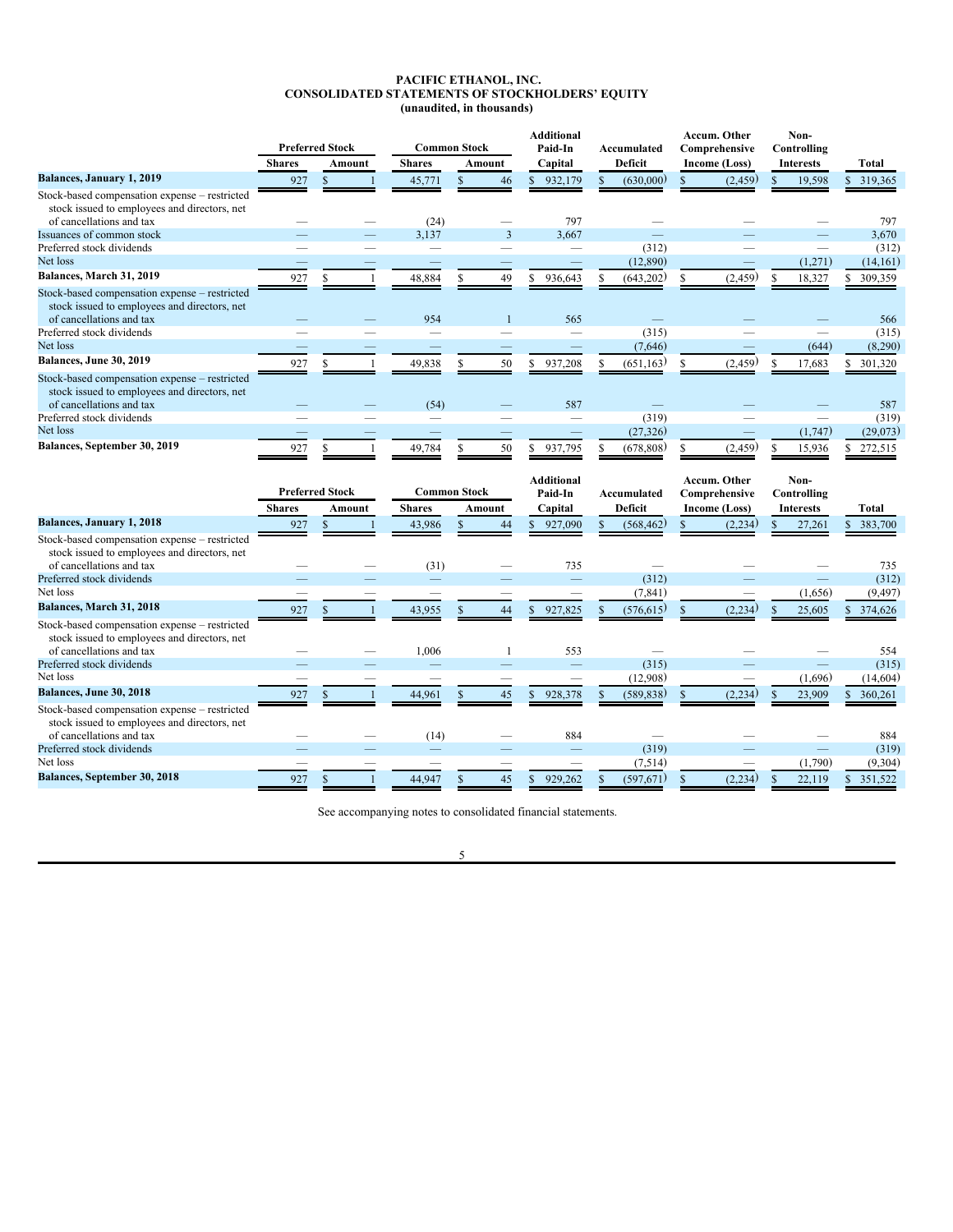### <span id="page-7-0"></span>**PACIFIC ETHANOL, INC. NOTES TO CONSOLIDATED FINANCIAL STATEMENTS (UNAUDITED)**

# 1. ORGANIZATION AND BASIS OF PRESENTATION.

*Organization and Business* – The consolidated financial statements include, for all periods presented, the accounts of Pacific Ethanol, Inc., a Delaware corporation ("Pacific Ethanol"), and its direct and indirect subsidiaries (collectively, the "Company"), including its subsidiaries, Kinergy Marketing LLC, an Oregon limited liability company ("Kinergy"), Pacific Ag. Products, LLC, a California limited liability company ("PAP"), PE Op Co., a Delaware corporation ("PE Op Co.") and all nine of the Company's ethanol production facilities.

The Company is a leading producer and marketer of low-carbon renewable fuels in the United States.

The Company's four ethanol plants in the Western United States (together with their respective holding companies, the "Pacific Ethanol West Plants") are located in close proximity to both feed and ethanol customers and thus enjoy unique advantages in efficiency, logistics and product pricing.

The Company's five ethanol plants in the Midwest (together with their respective holding companies, the "Pacific Ethanol Central Plants") are located in the heart of the Corn Belt, benefit from low-cost and abundant feedstock production and allow for access to many additional domestic markets. In addition, the Company's ability to load unit trains from these facilities in the Midwest allows for greater access to international markets.

The Company has a combined production capacity of 605 million gallons per year, markets, on an annualized basis, nearly 1.0 billion gallons of ethanol and specialty alcohols, and produces, on an annualized basis, nearly 3.0 million tons of co-products on a dry matter basis, such as wet and dry distillers grains, wet and dry corn gluten feed, condensed distillers solubles, corn gluten meal, corn germ, dried yeast and CO<sub>2</sub>.

As of September 30, 2019, all but one of the Company's production facilities, specifically, the Company's Aurora East facility, were operating. As market conditions change, the Company may increase, decrease or idle production at one or more operating facilities or resume operations at any idled facility.

*Basis of Presentation*–*Interim Financial Statements* – The accompanying unaudited consolidated financial statements and related notes have been prepared in accordance with accounting principles generally accepted in the United States for interim financial information and the instructions to Form 10-Q and Rule 10-01 of Regulation S-X. Results for interim periods should not be considered indicative of results for a full year. These interim consolidated financial statements should be read in conjunction with the consolidated financial statements and related notes contained in the Company's Annual Report on Form 10-K for the year ended December 31, 2018. The accounting policies used in preparing these consolidated financial statements are the same as those described in Note 1 to the consolidated financial statements in the Company's Annual Report on Form 10-K for the year ended December 31, 2018, with the exception of new lease accounting, as discussed further below. In the opinion of management, all adjustments (consisting of normal recurring adjustments) considered necessary for a fair statement of the results for interim periods have been included. All significant intercompany accounts and transactions have been eliminated in consolidation.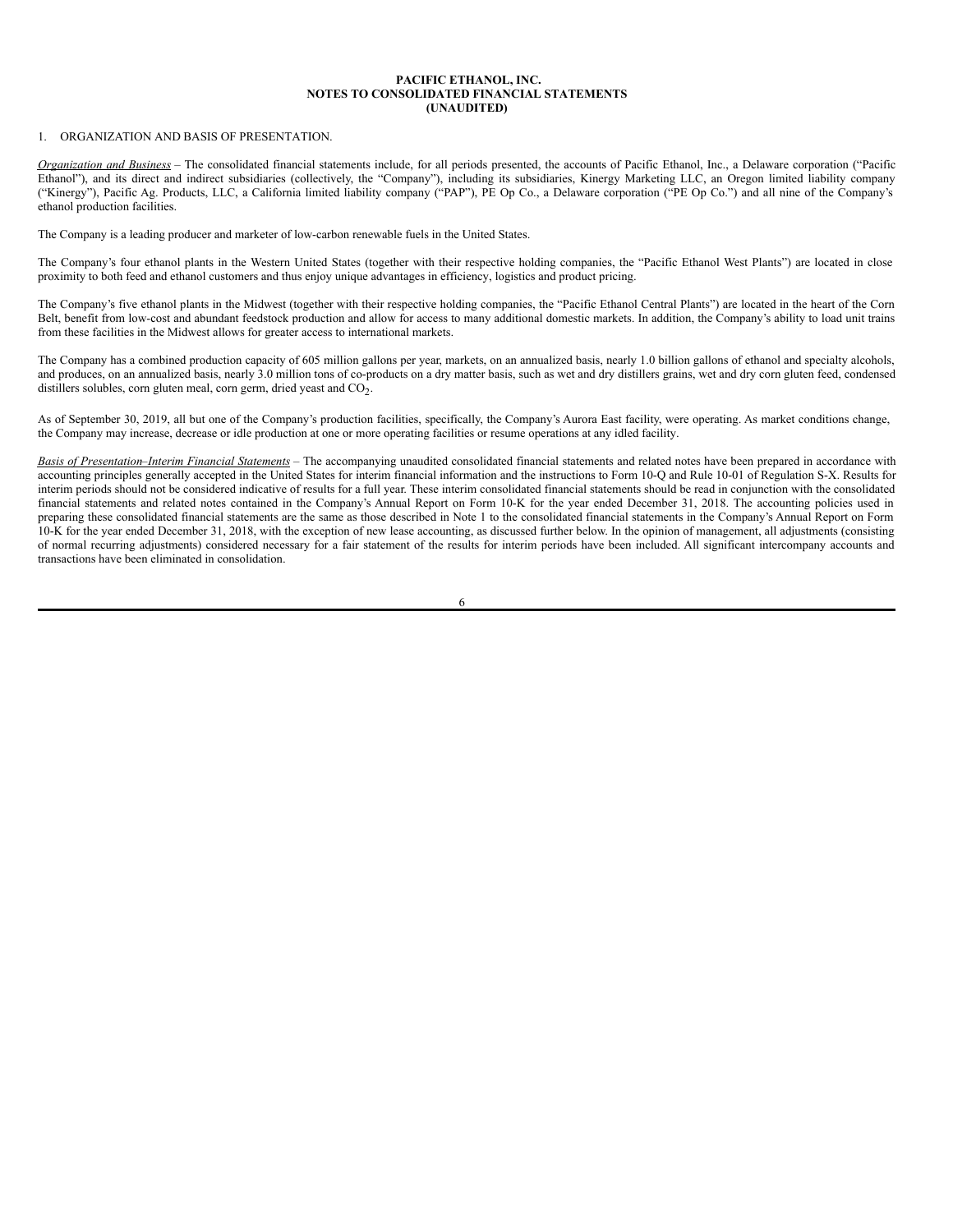*Liquidity* – The accompanying consolidated financial statements have been prepared assuming that the Company will continue as a going concern. The Company and the ethanol industry as a whole experienced significant adverse conditions throughout most of 2018 and 2019 as a result of industry-wide record low ethanol prices due to reduced demand and high industry inventory levels. These factors resulted in prolonged negative operating margins, significantly lower cash flow from operations and substantial net losses. In response to the low-margin environment, the Company has pursued strategic initiatives focused on the potential sale of certain production assets, a reduction of its debt levels, a strengthening of its cash and liquidity position, and opportunities for strategic partnerships and capital raising activities, positioning the Company to optimize its business performance. The most significant challenges to the Company in meeting these objectives would be a sustained adverse margin environment and insufficient cash flows to make its scheduled debt payments.

In implementing these strategic initiatives, the Company, as of September 30, 2019, had the following available liquidity and capital resources to achieve its objectives:

- Cash of \$18.9 million and excess availability under Kinergy's line of credit of \$2.2 million; and
- Nine ethanol production facilities with an aggregate of 605 million gallons of annual production capacity, of which plant assets representing 355 million gallons of capacity are either unencumbered, or their entire sales proceeds would be used to repay the Company's senior secured notes. The Company has engaged a financial advisor to help market certain of these assets.

The Company will likely not have sufficient cash to make its short-term scheduled debt payments, and is working on extensions with its lenders. While the lenders are secured by certain plant assets, the Company believes it has other unencumbered assets that may be used to satisfy the lenders. The Company continues working on a comprehensive long-term solution with its lenders to increase liquidity and extend the maturity dates of its debt.

The Company believes that its strategic initiatives, if implemented timely and on suitable terms, will provide sufficient liquidity to meet its anticipated working capital, debt service and other liquidity needs through at least the next twelve months.

*Accounts Receivable and Allowance for Doubtful Accounts* – Trade accounts receivable are presented at face value, net of the allowance for doubtful accounts. The Company sells ethanol to gasoline refining and distribution companies, sells distillers grains and other feed co-products to dairy operators and animal feedlots and sells corn oil to poultry and biodiesel customers generally without requiring collateral.

The Company maintains an allowance for doubtful accounts for balances that appear to have specific collection issues. The collection process is based on the age of the invoice and requires attempted contacts with the customer at specified intervals. If, after a specified number of days, the Company has been unsuccessful in its collection efforts, a bad debt allowance is recorded for the balance in question. Delinquent accounts receivable are charged against the allowance for doubtful accounts once uncollectibility has been determined. The factors considered in reaching this determination are the apparent financial condition of the customer and the Company's success in contacting and negotiating with the customer. If the financial condition of the Company's customers were to deteriorate, resulting in an impairment of ability to make payments, additional allowances may be required.

Of the accounts receivable balance, approximately \$61,743,000 and \$54,820,000 at September 30, 2019 and December 31, 2018, respectively, were used as collateral under Kinergy's operating line of credit. The allowance for doubtful accounts was \$39,000 and \$12,000 as of September 30, 2019 and December 31, 2018, respectively. The Company recorded a bad debt expense of \$0 and a bad debt recovery of \$1,000 for the three months ended September 30, 2019 and 2018, respectively. The Company recorded a bad debt expense of \$27,000 and \$44,000 for the nine months ended September 30, 2019 and 2018, respectively.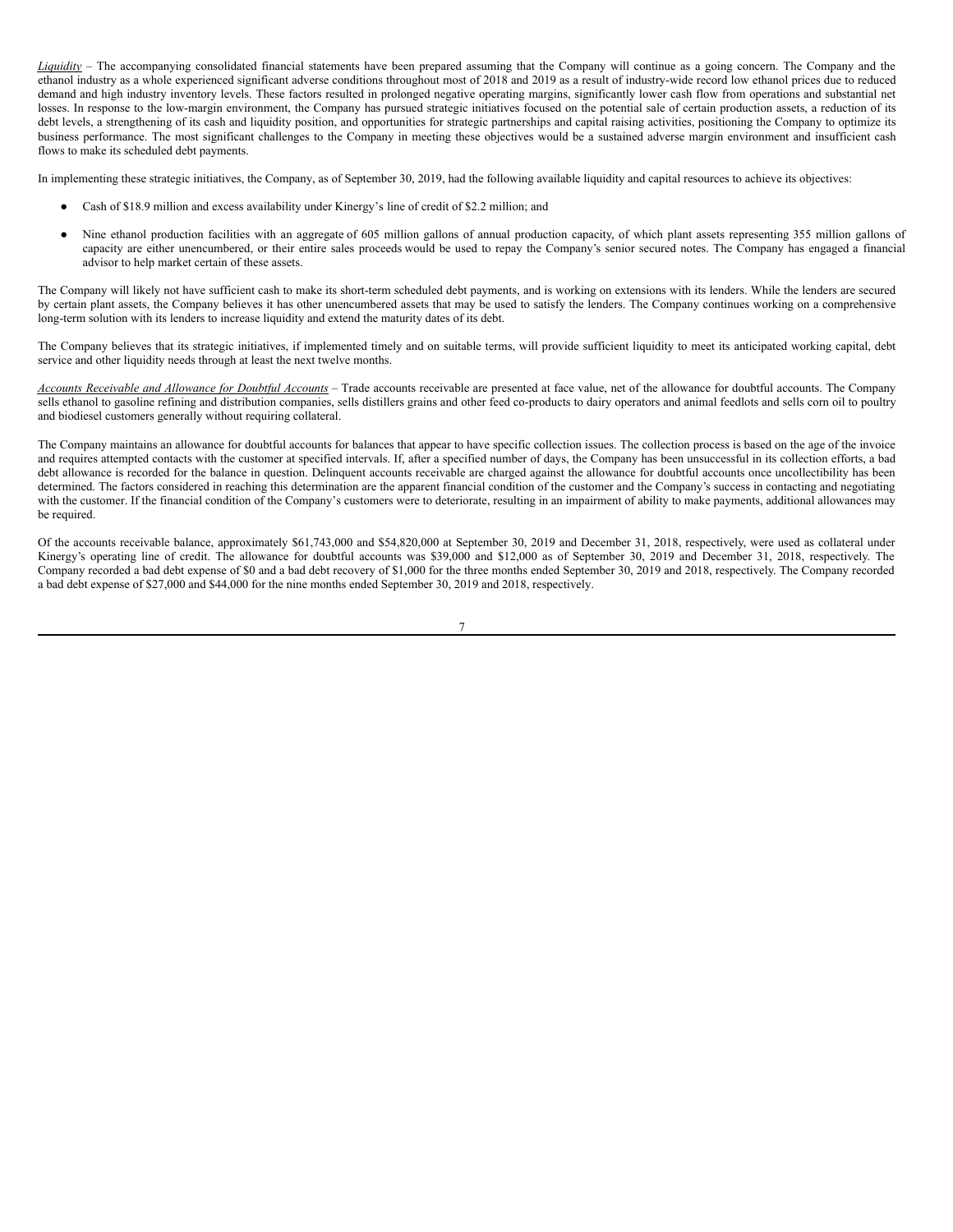*Financial Instruments* – The carrying values of cash and cash equivalents, accounts receivable, accounts payable, accrued liabilities, derivative assets and derivative liabilities are reasonable estimates of their fair values because of the short maturity of these items. The Company believes the carrying value of its long-term debt approximates fair value because the interest rates on these instruments are variable, and are considered Level 2 fair value measurements.

*Recent Accounting Pronouncements* – In February 2016, the Financial Accounting Standards Board ("FASB") issued new guidance on accounting for leases under Accounting Standards Codification 842 ("ASC 842"). Under the new guidance, lessees are required to recognize the following for all leases (with the exception of short-term leases) at the commencement date: (1) a lease liability, which is a lessee's obligation to make lease payments arising from a lease, measured on a discounted cash flow basis; and (2) a "right of use" asset, which is an asset that represents the lessee's right to use the specified asset for the lease term. Under the new guidance, lessor accounting is largely unchanged, with some minor exceptions. Lease expense under the new guidance is substantially the same as prior to the adoption. See Note 5 for further information.

*Estimates and Assumptions* – The preparation of the consolidated financial statements in conformity with U.S. generally accepted accounting principles requires management to make estimates and assumptions that affect the reported amounts of assets and liabilities and disclosure of contingent assets and liabilities at the date of the financial statements and the reported amounts of revenues and expenses during the reporting period. Significant estimates are required as part of determining the allowance for doubtful accounts, net realizable value of inventory, estimated lives of property and equipment, long-lived asset impairments, valuation allowances on deferred income taxes and the potential outcome of future tax consequences of events recognized in the Company's financial statements or tax returns, and the valuation of assets acquired and liabilities assumed as a result of business combinations. Actual results and outcomes may materially differ from management's estimates and assumptions.

# 2. SEGMENTS.

The Company reports its financial and operating performance in two segments: (1) ethanol production, which includes the production and sale of ethanol, specialty alcohols and co-products, with all of the Company's production facilities aggregated, and (2) marketing and distribution, which includes marketing and merchant trading for Companyproduced ethanol, specialty alcohols and co-products and third-party ethanol.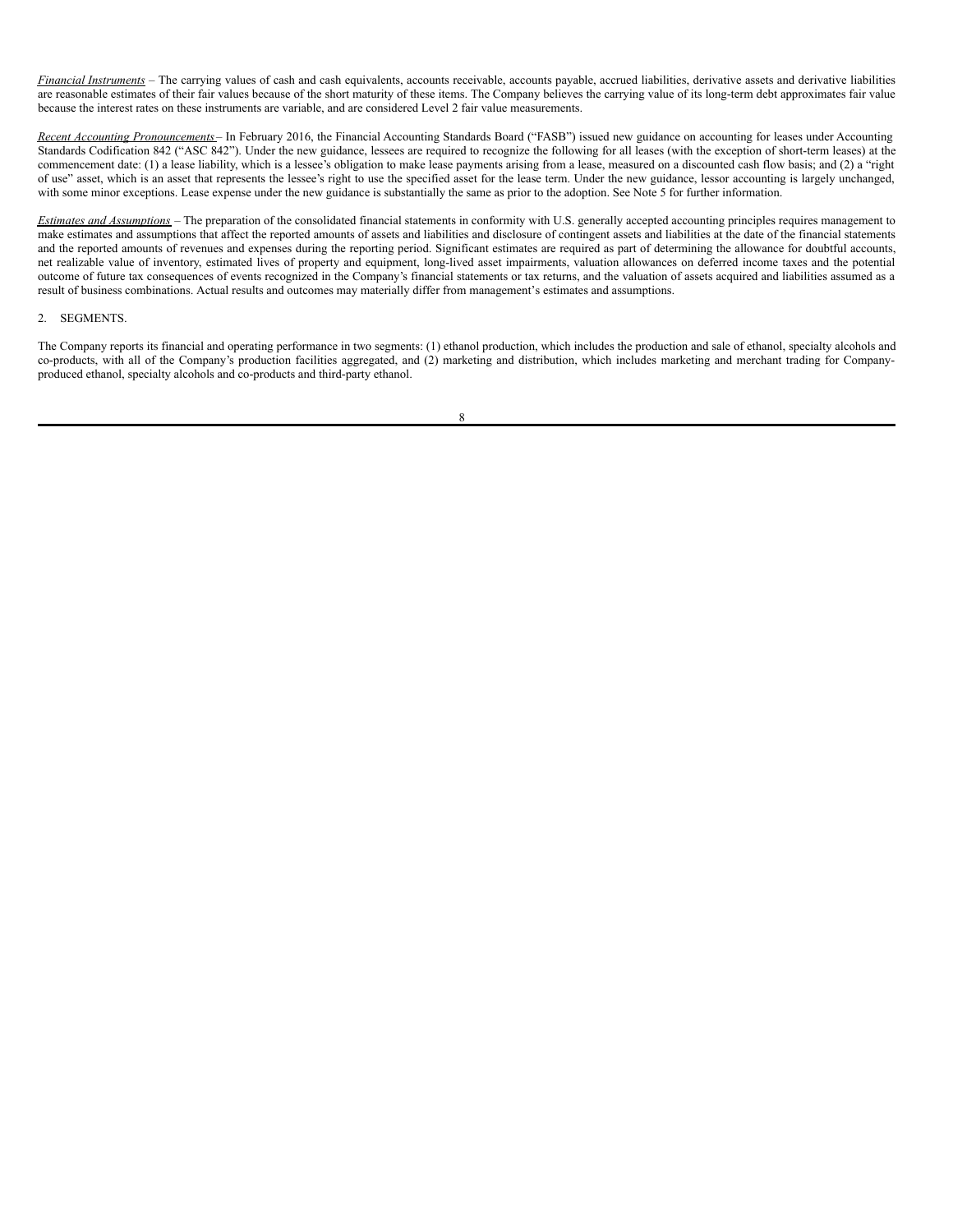The following tables set forth certain financial data for the Company's operating segments (in thousands):

|                                                    |               | <b>Three Months Ended</b><br>September 30, |              |              |               | <b>Nine Months Ended</b><br>September 30, |               |                |  |
|----------------------------------------------------|---------------|--------------------------------------------|--------------|--------------|---------------|-------------------------------------------|---------------|----------------|--|
| <b>Net Sales</b>                                   |               | 2019                                       |              | 2018         |               | 2019                                      |               | 2018           |  |
| Production, recorded as gross:                     |               |                                            |              |              |               |                                           |               |                |  |
| Ethanol/alcohol sales                              | <sup>\$</sup> | 212,897                                    | $\mathbb{S}$ | 216,788      | \$            | 586,680                                   | $\mathbb{S}$  | 670,304        |  |
| Co-product sales                                   |               | 65,693                                     |              | 73,259       |               | 199,177                                   |               | 226,307        |  |
| Intersegment sales                                 |               | 403                                        |              | 518          |               | 1,187                                     |               | 1,531          |  |
| Total production sales                             |               | 278,993                                    |              | 290,565      |               | 787,044                                   |               | 898,142        |  |
| Marketing and distribution:                        |               |                                            |              |              |               |                                           |               |                |  |
| Ethanol/alcohol sales, gross                       | $\mathbb S$   | 86,124                                     | \$           | 79,877       | $\mathsf{\$}$ | 280,032                                   | $\mathsf{\$}$ | 282,940        |  |
| Ethanol/alcohol sales, net                         |               | 446                                        |              | 483          |               | 1,375                                     |               | 1,405          |  |
| Intersegment sales                                 |               | 2,079                                      |              | 2,201        |               | 5,839                                     |               | 6,757          |  |
| Total marketing and distribution sales             |               | 88,649                                     |              | 82,561       |               | 287,246                                   |               | 291,102        |  |
| Intersegment eliminations                          |               | (2, 482)                                   |              | (2,719)      |               | (7,026)                                   |               | (8, 288)       |  |
| Net sales as reported                              | \$            | 365,160                                    | \$           | 370,407      | \$            | 1,067,264                                 | \$            | 1,180,956      |  |
| Cost of goods sold:                                |               |                                            |              |              |               |                                           |               |                |  |
| Production                                         | $\mathbb{S}$  | 294,888                                    | $\mathbb{S}$ | 295,574      | \$            | 810,670                                   | \$            | 914,638        |  |
| Marketing and distribution                         |               | 87,976                                     |              | 73,784       |               | 277,545                                   |               | 268,917        |  |
| Intersegment eliminations                          |               | (2,888)                                    |              | (2,719)      |               | (7, 817)                                  |               | (8, 456)       |  |
| Cost of goods sold as reported                     | \$            | 379,976                                    | \$           | 366,639      | \$            | 1,080,398                                 | \$            | 1,175,099      |  |
| Income (loss) before benefit for income taxes:     |               |                                            |              |              |               |                                           |               |                |  |
| Production                                         | $\mathbb{S}$  | (25,999)                                   | \$           | (15, 571)    | $\mathcal{S}$ | (50,682)                                  | -\$           | (45, 355)      |  |
| Marketing and distribution                         |               | (998)                                      |              | 7,416        |               | 4,991                                     |               | 18,095         |  |
| Corporate activities                               |               | (2,076)                                    |              | (1, 149)     |               | (5,833)                                   |               | (6,708)        |  |
|                                                    | $\mathbf S$   | (29,073)                                   | $\mathbb{S}$ | (9,304)      | $\mathsf{\$}$ | (51, 524)                                 | $\mathsf{\$}$ | (33,968)       |  |
| Depreciation and amortization:                     |               |                                            |              |              |               |                                           |               |                |  |
| Production                                         | $\mathbb{S}$  | 11,833                                     | \$           | 10,040       | $\mathbb{S}$  | 35,390                                    | \$            | 30,017         |  |
| Corporate activities                               |               | 195                                        |              | 177          |               | 554                                       |               | 618            |  |
|                                                    | S             | 12,028                                     | \$           | 10,217       | $\mathbb{S}$  | 35,944                                    | $\mathbf S$   | 30,635         |  |
|                                                    |               |                                            |              |              |               |                                           |               |                |  |
| Interest expense:                                  |               |                                            |              |              |               |                                           |               |                |  |
| Production                                         | $\mathbb{S}$  | 1,969<br>929                               | \$           | 1,692<br>344 | $\mathbb{S}$  | 5,724                                     | $\$$          | 5,416<br>1,042 |  |
| Marketing and distribution<br>Corporate activities |               | 2,265                                      |              | 2,157        |               | 2,291<br>6,999                            |               | 6,417          |  |
|                                                    |               |                                            |              |              |               |                                           |               |                |  |
|                                                    | \$            | 5,163                                      | \$           | 4,193        | \$            | 15,014                                    | \$            | 12,875         |  |

The following table sets forth the Company's total assets by operating segment (in thousands):

| Total assets:              | September 30.<br>2019 | December 31,<br>2018 |
|----------------------------|-----------------------|----------------------|
| Production                 | 527,950               | 532,790              |
| Marketing and distribution | 108,960               | 112,984              |
| Corporate assets           | 15.950                | 14,117               |
|                            | 652,860               | 659.891              |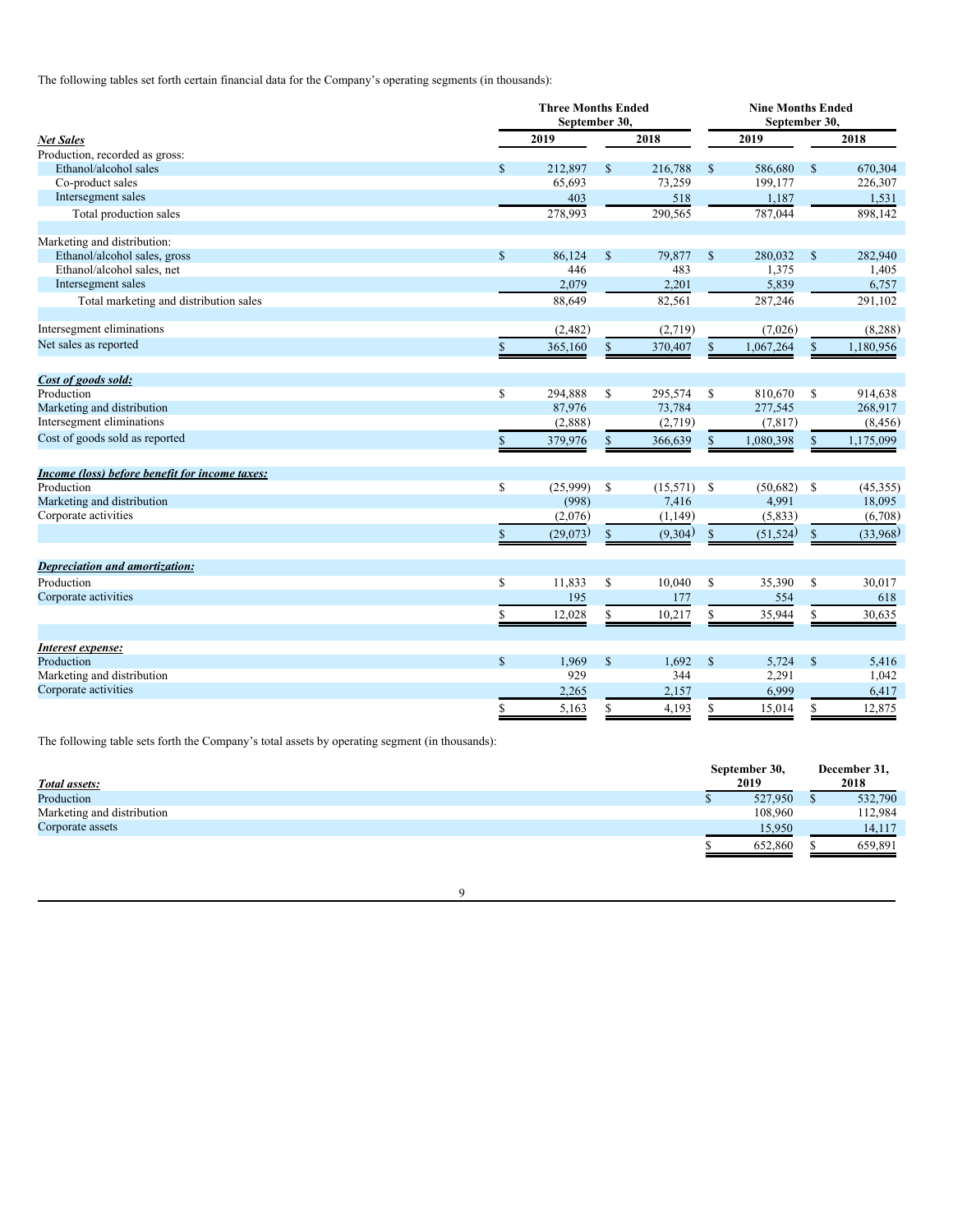# 3. INVENTORIES.

Inventories consisted primarily of bulk ethanol, specialty alcohols, corn, co-products, low-carbon and Renewable Identification Number ("RIN") credits and unleaded fuel, and are valued at the lower-of-cost-or-net realizable value, with cost determined on a first-in, first-out basis. Inventory is net of a \$0 and \$2,328,000 valuation adjustment as of September 30, 2019 and December 31, 2018, respectively. Inventory balances consisted of the following (in thousands):

|                            |  | September 30,<br>2019 | December 31,<br>2018 |        |
|----------------------------|--|-----------------------|----------------------|--------|
| Finished goods             |  | 41,034                |                      | 35,778 |
| Work in progress           |  | 8,207                 |                      | 6,855  |
| Raw materials              |  | 7,236                 |                      | 7,233  |
| Low-carbon and RIN credits |  | 4,150                 |                      | 6,130  |
| Other                      |  | 1,882                 |                      | 1,824  |
| Total                      |  | 62,509                |                      | 57,820 |

## 4. DERIVATIVES.

The business and activities of the Company expose it to a variety of market risks, including risks related to changes in commodity prices. The Company monitors and manages these financial exposures as an integral part of its risk management program. This program recognizes the unpredictability of financial markets and seeks to reduce the potentially adverse effects that market volatility could have on operating results.

*Commodity Risk* – *Cash Flow Hedges* – The Company uses derivative instruments to protect cash flows from fluctuations caused by volatility in commodity prices for periods of up to twelve months in order to protect gross profit margins from potentially adverse effects of market and price volatility on ethanol sale and purchase commitments where the prices are set at a future date and/or if the contracts specify a floating or index-based price for ethanol. In addition, the Company hedges anticipated sales of ethanol to minimize its exposure to the potentially adverse effects of price volatility. These derivatives may be designated and documented as cash flow hedges and effectiveness is evaluated by assessing the probability of the anticipated transactions and regressing commodity futures prices against the Company's purchase and sales prices. Ineffectiveness, which is defined as the degree to which the derivative does not offset the underlying exposure, is recognized immediately in cost of goods sold. For the three and nine months ended September 30, 2019 and 2018, the Company did not designate any of its derivatives as cash flow hedges.

*Commodity Risk – Non-Designated Hedges* – The Company uses derivative instruments to lock in prices for certain amounts of corn and ethanol by entering into exchangetraded forward contracts for those commodities. These derivatives are not designated for hedge accounting treatment. The changes in fair value of these contracts are recorded on the balance sheet and recognized immediately in cost of goods sold. The Company recognized losses of \$3,320,000 and \$991,000 as the changes in the fair values of these contracts for the three months ended September 30, 2019 and 2018, respectively. The Company recognized gains of \$1,565,000 and losses of \$4,362,000 as the changes in the fair values of these contracts for the nine months ended September 30, 2019 and 2018, respectively.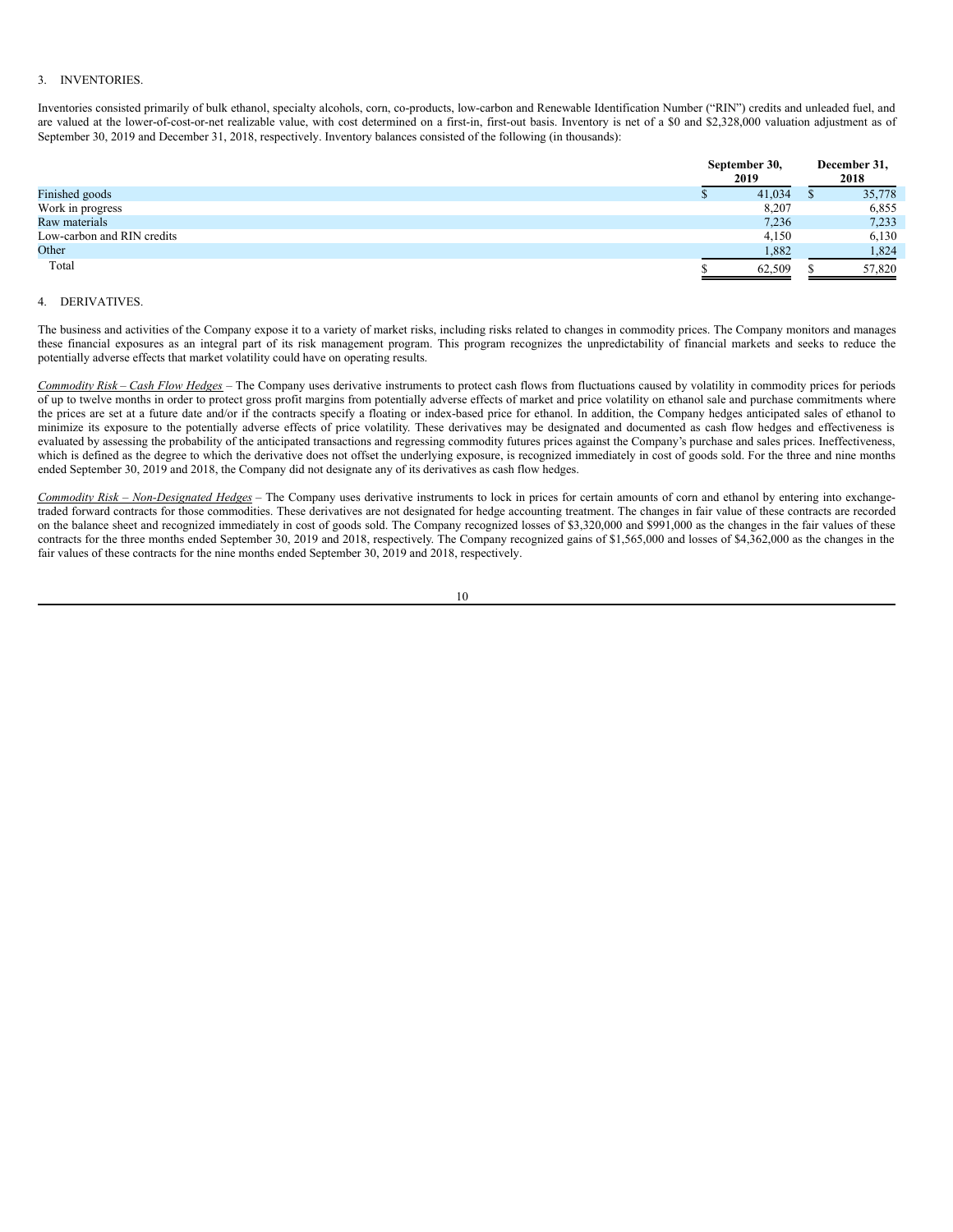*Non Designated Derivative Instruments* – The classification and amounts of the Company's derivatives not designated as hedging instruments, and related cash collateral balances, are as follows (in thousands):

|                           |                               |                   |       | As of September 30, 2019      |                   |  |  |  |  |  |
|---------------------------|-------------------------------|-------------------|-------|-------------------------------|-------------------|--|--|--|--|--|
|                           | <b>Assets</b>                 |                   |       | Liabilities                   |                   |  |  |  |  |  |
| <b>Type of Instrument</b> | <b>Balance Sheet Location</b> | <b>Fair Value</b> |       | <b>Balance Sheet Location</b> | <b>Fair Value</b> |  |  |  |  |  |
| Cash collateral balance   | Other current assets          |                   | 2,400 |                               |                   |  |  |  |  |  |
| Commodity contracts       | Derivative instruments        |                   | 2,790 | Derivative instruments        | 3,619             |  |  |  |  |  |
|                           |                               |                   |       | As of December 31, 2018       |                   |  |  |  |  |  |
|                           | <b>Assets</b>                 |                   |       | <b>Liabilities</b>            |                   |  |  |  |  |  |
| <b>Type of Instrument</b> | <b>Balance Sheet Location</b> | <b>Fair Value</b> |       | <b>Balance Sheet Location</b> | <b>Fair Value</b> |  |  |  |  |  |
| Cash collateral balance   | Other current assets          |                   | 8,479 |                               |                   |  |  |  |  |  |
| Commodity contracts       | Derivative instruments        |                   | 1.765 | Derivative instruments        | 6,309             |  |  |  |  |  |

The classification and amounts of the Company's recognized gains (losses) for its derivatives not designated as hedging instruments are as follows (in thousands):

|                           |                                          |         | <b>Realized Gains</b><br><b>Three Months Ended</b><br>September 30, |
|---------------------------|------------------------------------------|---------|---------------------------------------------------------------------|
| <b>Type of Instrument</b> | <b>Statements of Operations Location</b> | 2019    | 2018                                                                |
| Commodity contracts       | Cost of goods sold                       | 2,262   | 916                                                                 |
|                           |                                          |         | <b>Unrealized Losses</b>                                            |
|                           |                                          |         | <b>Three Months Ended</b><br>September 30,                          |
| <b>Type of Instrument</b> | <b>Statements of Operations Location</b> | 2019    | 2018                                                                |
| Commodity contracts       | Cost of goods sold                       | (5,582) | (1,907)<br>S.                                                       |
|                           |                                          |         | <b>Realized Losses</b>                                              |
|                           |                                          |         | <b>Nine Months Ended</b><br>September 30,                           |
| <b>Type of Instrument</b> | <b>Statements of Operations Location</b> | 2019    | 2018                                                                |
| Commodity contracts       | Cost of goods sold                       | (2,150) | (1,241)                                                             |
|                           |                                          |         | <b>Unrealized Gains (Losses)</b>                                    |
|                           |                                          |         | <b>Nine Months Ended</b>                                            |
|                           |                                          |         | September 30,                                                       |
| <b>Type of Instrument</b> | <b>Statements of Operations Location</b> | 2019    | 2018                                                                |
| Commodity contracts       | Cost of goods sold                       | 3,715   | (3,121)                                                             |

5. LEASES.

As discussed in Note 1, on January 1, 2019, the Company adopted the provisions of ASC 842 using the prospective transition approach, which applies the provisions of ASC 842 upon adoption, with no change to prior periods. This adoption resulted in the Company recognizing initial right of use assets and lease liabilities of \$43,753,000. The adoption did not have a significant impact on the Company's consolidated statements of operations.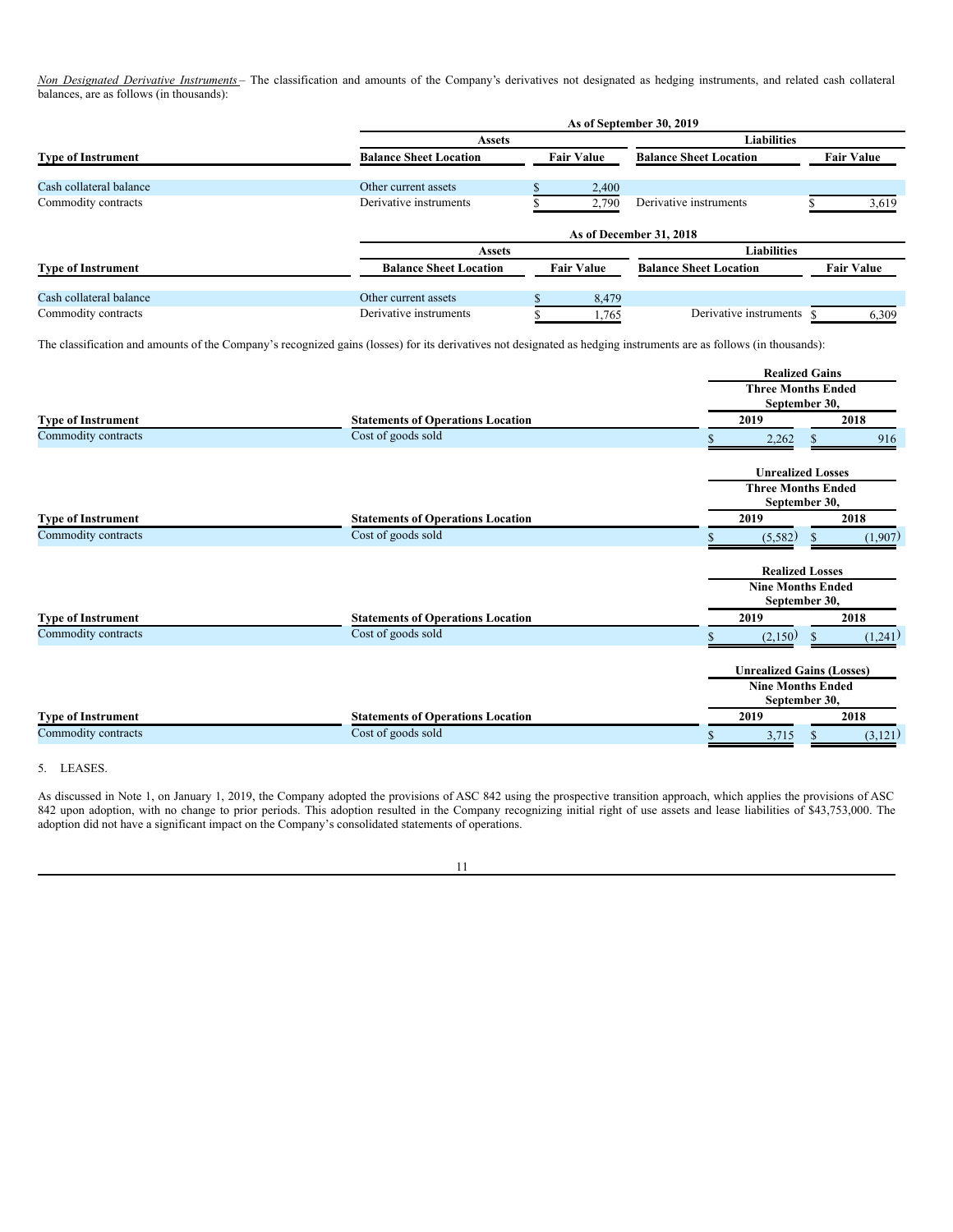Upon the initial adoption of ASC 842, the Company elected the following practical expedients allowable under the guidance: not to reassess whether any expired or existing contracts are or contain leases; not to reassess the lease classification for any expired or existing leases; not to reassess initial direct costs for any existing leases; not to separately identify lease and nonlease components; and not to evaluate historical land easements. Additionally, the Company elected the short-term lease exemption policy, applying the requirements of ASC 842 to only long-term (greater than 1 year) leases.

The Company leases railcar equipment, office equipment and land for certain of its facilities. Operating lease right of use assets and liabilities are recognized at commencement date based on the present value of lease payments over the lease term. The Company uses its estimated incremental borrowing rate, unless an implicit rate is readily determinable, as the discount rate for each lease in determining the present value of lease payments. For the three and nine months ended September 30, 2019, the Company's weighted average discount rate was 6.01%. Operating lease expense is recognized on a straight-line basis over the lease term.

The Company determines if an arrangement is a lease or contains a lease at inception. The Company's leases have remaining lease terms of approximately 1 year to 57 years, which may include options to extend the lease when it is reasonably certain the Company will exercise those options. For the three and nine months ended September 30, 2019, the weighted average remaining lease terms of equipment and land-related leases were 2.66 years and 13.43 years, respectively. The Company does not have lease arrangements with residual value guarantees, sale leaseback terms or material restrictive covenants. The Company does not have any material finance lease obligations nor sublease agreements.

The following table summarizes the remaining maturities of the Company's operating lease liabilities, assuming all land lease extensions are taken, as of September 30, 2019 (in thousands):

| <b>Year Ended:</b> | Equipment |        | <b>Land Related</b> |        |  |
|--------------------|-----------|--------|---------------------|--------|--|
| 2019               |           | 2,220  | ۰D                  | 262    |  |
| 2020               |           | 7,349  |                     | 1,054  |  |
| 2021               |           | 4,364  |                     | 1,077  |  |
| 2022               |           | 4,140  |                     | 1,100  |  |
| 2023               |           | 3,500  |                     | 1,013  |  |
| 2024-43            |           | 10,181 |                     | 34,931 |  |
|                    |           | 31,754 |                     | 39,437 |  |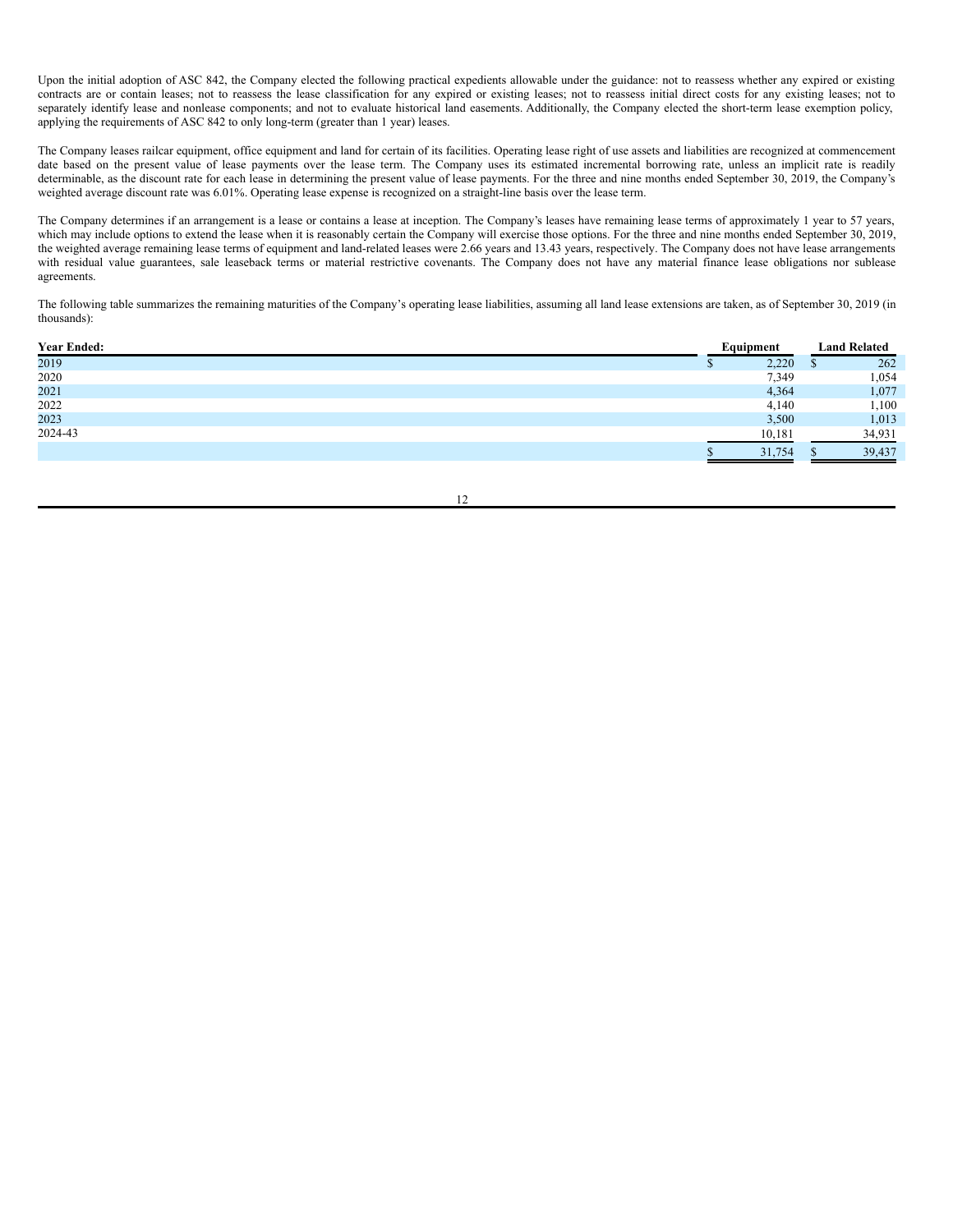For the three and nine months ended September 30, 2019, the Company recorded operating lease costs of \$2,157,000 and \$6,490,000 in cost of goods sold, respectively, and \$119,000 and \$354,000 in selling, general and administrative expenses, respectively, in the Company's statements of operations.

# 6. DEBT.

Long-term borrowings are summarized as follows (in thousands):

|                                       |     | September 30,<br>2019 |   | December 31,<br>2018 |
|---------------------------------------|-----|-----------------------|---|----------------------|
| Kinergy line of credit                | ۰D. | 79,685                | ъ | 57,057               |
| Pekin term loan                       |     | 39,500                |   | 43,000               |
| Pekin revolving loan                  |     | 32,000                |   | 32,000               |
| ICP term loan                         |     | 12,000                |   | 16,500               |
| ICP revolving loan                    |     | 18,000                |   | 18,000               |
| Parent notes payable                  |     | 63,200                |   | 66,948               |
|                                       |     | 244,385               |   | 233,505              |
| Less unamortized debt discount        |     | (150)                 |   | (690)                |
| Less unamortized debt financing costs |     | (1,019)               |   | (1,377)              |
| Less short-term portion               |     | (144, 543)            |   | (146, 671)           |
| Long-term debt                        |     | 98,673                |   | 84,767               |

*Kinergy Operating Line of Credit* – On July 31, 2019, Kinergy amended its credit facility to continue, until November 30, 2019 or earlier on ten days prior notice from the lender, the borrowing base under the credit facility at 90% of eligible accounts receivable, plus the lesser of (a) \$50,000,000, (b) 80% of eligible inventory, or (c) 95% of the estimated recovery value of eligible inventory. Additional borrowings under the expanded credit terms, which were \$4,430,000 as of September 30, 2019, accrue interest at an annual rate equal to the daily three month LIBOR plus an applicable margin of 4.00%. As of September 30, 2019, Kinergy had additional unused borrowing availability under its credit facility of \$2,247,000.

*Pekin Term Loan* – On March 30, 2018, Pacific Ethanol Pekin, LLC ("PE Pekin"), one of the Company's subsidiaries, amended its term loan facility by reducing the amount of working capital it is required to maintain to not less than \$13.0 million from March 31, 2018 through November 30, 2018 and not less than \$16.0 million from December 1, 2018 and continuing at all times thereafter. In addition, a principal payment in the amount of \$3.5 million due for May 2018 was deferred until the maturity date of the term loan.

On March 21, 2019, PE Pekin amended its term and revolving credit facilities by agreeing to increase the interest rate under the facilities by 125 basis points to an annual rate equal to the 30-day LIBOR plus 5.00%. PE Pekin and its lender also agreed that it is required to maintain working capital of not less than \$15,000,000 from March 21, 2019 through July15, 2019 and working capital of not less than \$30,000,000 from July 15, 2019 and continuing at all times thereafter. On July 15, 2019, PE Pekin and its lender agreed to a further amendment extending the aforementioned July 15, 2019 dates to November 15, 2019. As of the filing of this report, the Company believes PE Pekin is in compliance with its working capital requirement.

Under these amendments, the lenders also agreed to temporarily waive financial covenant violations, working capital maintenance violations and intercompany accounts receivable collections violations that occurred with respect to PE Pekin's credit agreement. In addition, the lenders agreed to defer scheduled principal payments, including further deferral of principal payments in the amount of \$3,500,000 each due on February 20, 2019 and May 20, 2019. On August 6, 2019, the Company paid its \$3,500,000 principal payment scheduled for August 20, 2019.

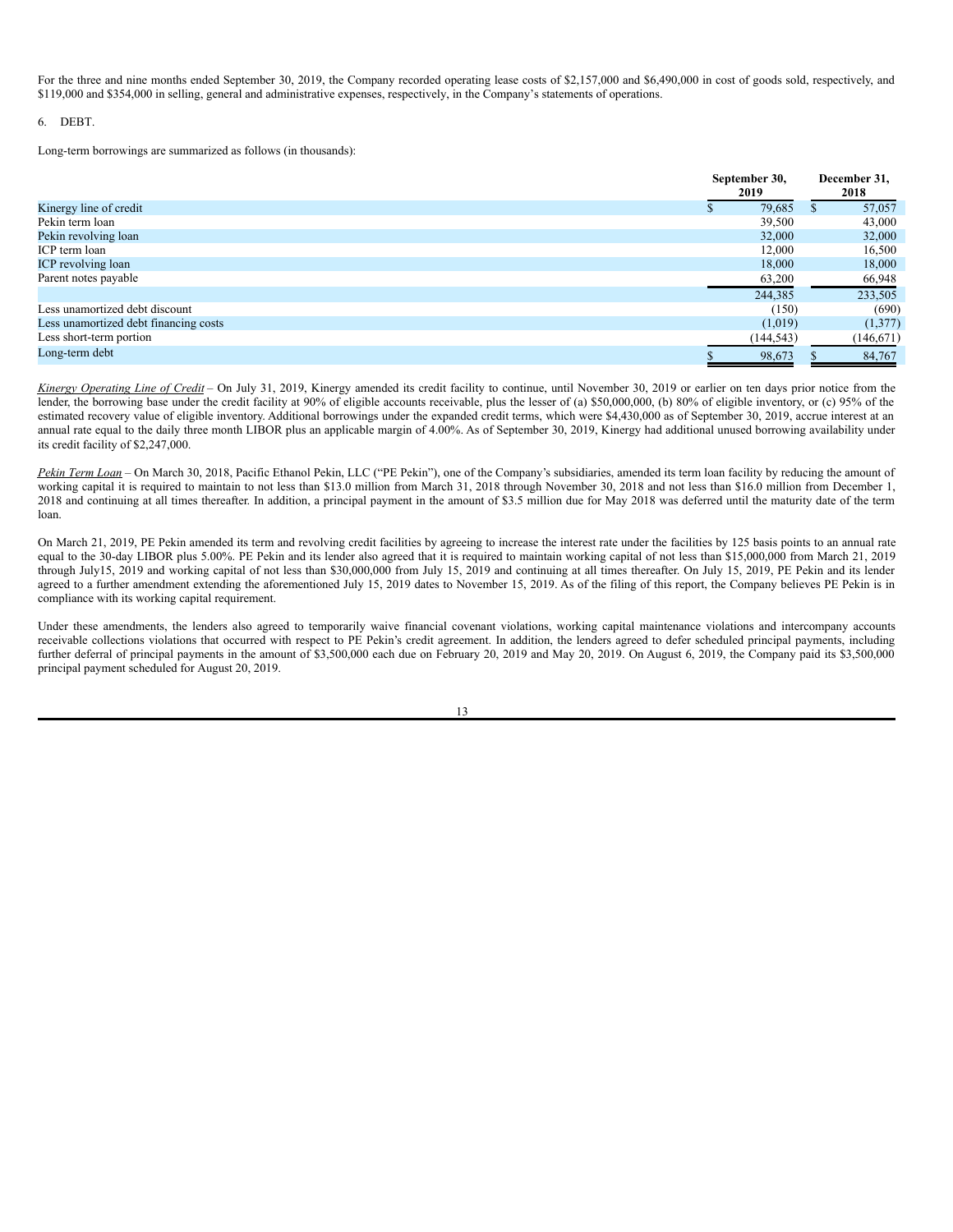The waivers and principal deferrals expire on November 15, 2019, or earlier in the case of an event of default, at which time the waivers will become permanent if Pacific Ethanol Central, LLC ("PE Central"), PE Pekin's parent, has made a contribution to PE Pekin in an amount equal to \$30,000,000, minus the then-existing amount of PE Pekin's working capital, plus the amount of any accounts receivable owed by PE Central to PE Pekin, plus \$12,000,000 (the "PE Central Contribution Amount"). In addition, if the PE Central Contribution Amount is timely received, the lenders agreed to waive PE Pekin's debt service coverage ratio financial covenant for the year ended December 31, 2019. If the PE Central Contribution Amount is not timely made, then the temporary waivers will automatically expire.

PE Pekin is also required to pay by November 15, 2019 the aggregate amount of \$10,500,000 representing all deferred and unpaid scheduled principal payments and all additional scheduled principal payments for the remainder of 2019.

*ICP Credit Facilities* –As of September 30, 2019, ICP did not meet its minimum working capital requirement, however, ICP's lender subsequently waived the minimum working capital deficiency. As of the filing of this report, the Company believes ICP is in compliance with its working capital requirement.

*Restrictions* – At September 30, 2019, there were approximately \$184.8 million of net assets at the Company's subsidiaries that were not available to be transferred to Pacific Ethanol, Inc. in the form of dividends, loans or advances due to restrictions contained in the credit facilities of the Company's subsidiaries.

# 7. COMMITMENTS AND CONTINGENCIES.

Sales Commitments – At September 30, 2019, the Company had entered into sales contracts with its major customers to sell certain quantities of ethanol and co-products. The Company had open ethanol indexed-price contracts for 184,865,000 gallons of ethanol as of September 30, 2019 and open fixed-price ethanol sales contracts totaling \$124,090,000 as of September 30, 2019. The Company had open fixed-price co-product sales contracts totaling \$33,575,000 and open indexed-price co-product sales contracts for 50,000 tons as of September 30, 2019. These sales contracts are scheduled to be completed throughout 2019.

*Purchase Commitments* – At September 30, 2019, the Company had indexed-price purchase contracts to purchase 7,150,000 gallons of ethanol and fixed-price purchase contracts to purchase \$23,930,000 of ethanol from its suppliers. The Company had fixed-price purchase contracts to purchase \$14,304,000 of corn from its suppliers as of September 30, 2019. These purchase commitments are scheduled to be satisfied throughout 2019.

*Litigation* – *General* – The Company is subject to various claims and contingencies in the ordinary course of its business, including those related to litigation, business transactions, employee-related matters, environmental regulations, and others. When the Company is aware of a claim or potential claim, it assesses the likelihood of any loss or exposure. If it is probable that a loss will result and the amount of the loss can be reasonably estimated, the Company will record a liability for the loss. If the loss is not probable or the amount of the loss cannot be reasonably estimated, the Company discloses the claim if the likelihood of a potential loss is reasonably possible and the amount involved could be material. While there can be no assurances, the Company does not expect that any of its pending legal proceedings will have a material impact on the Company's financial condition or results of operations.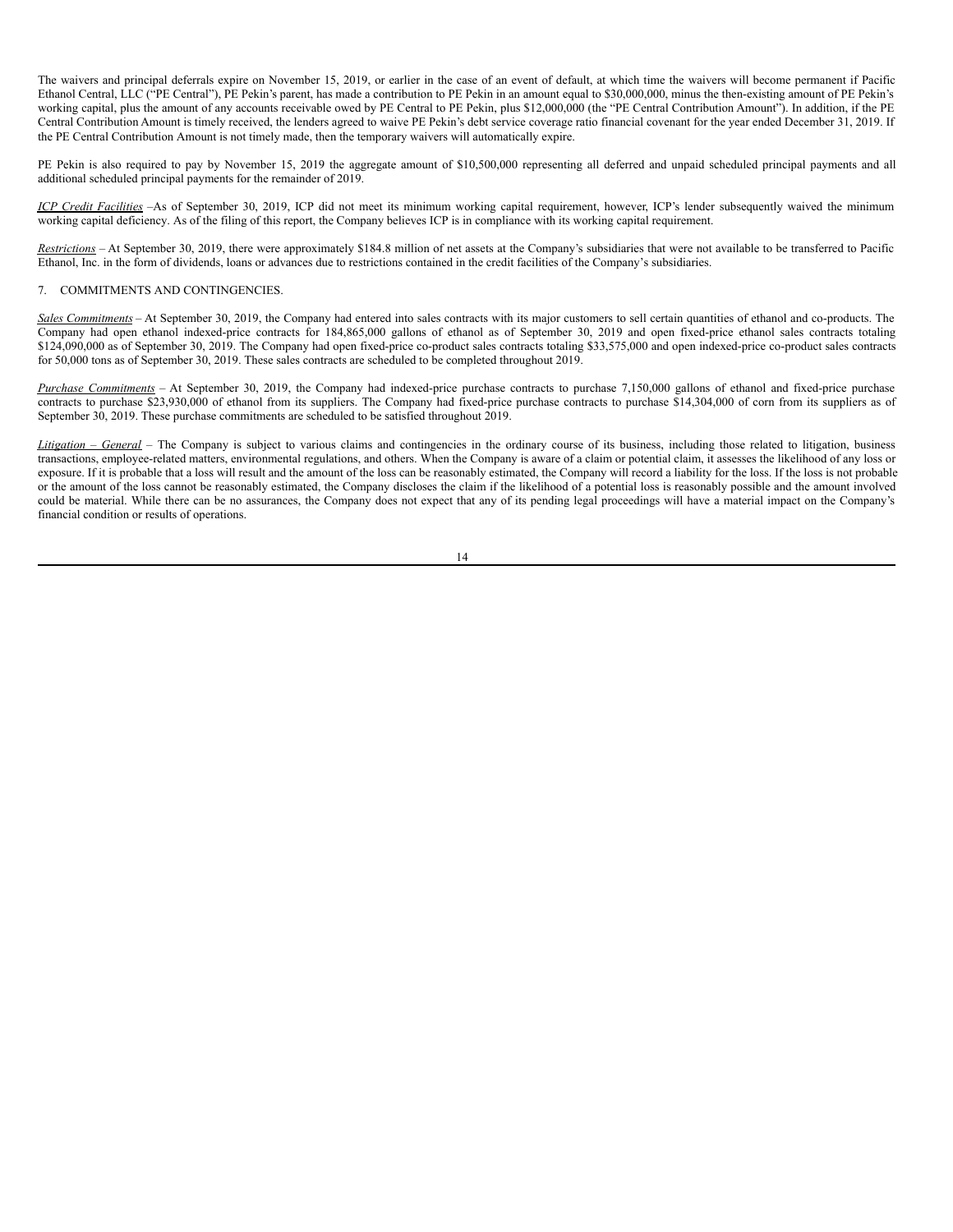# 8. PENSION AND RETIREMENT BENEFIT PLANS.

The Company sponsors a defined benefit pension plan (the "Retirement Plan") and a health care and life insurance plan (the "Postretirement Plan"). The Company assumed the Retirement Plan and the Postretirement Plan as part of its acquisition of PE Central on July 1, 2015.

The Retirement Plan is noncontributory, and covers only "grandfathered" unionized employees at the Company's Pekin, Illinois facility who fulfill minimum age and service requirements. Benefits are based on a prescribed formula based upon the employee's years of service. The Retirement Plan, which is part of a collective bargaining agreement, covers only union employees hired prior to November 1, 2010.

The Company uses a December 31 measurement date for its Retirement Plan. The Company's funding policy is to make the minimum annual contribution required by applicable regulations. As of December 31, 2018, the Retirement Plan's accumulated projected benefit obligation was \$18,690,000, with a fair value of plan assets of \$13,257,000. The underfunded amount of \$5,433,000 is recorded on the Company's consolidated balance sheet in other liabilities.

The Company's net periodic Retirement Plan costs are as follows (in thousands):

|                                | <b>Three Months Ended</b><br>September 30, |  |              |  | <b>Nine Months Ended</b><br>September 30, |      |       |
|--------------------------------|--------------------------------------------|--|--------------|--|-------------------------------------------|------|-------|
|                                | 2019                                       |  | 2018<br>2019 |  |                                           | 2018 |       |
| Interest cost                  | 190                                        |  | 174          |  | 570                                       |      | 522   |
| Service cost                   | 94                                         |  | 106          |  | 282                                       |      | 318   |
| Expected return on plan assets | (190)                                      |  | (204)        |  | (570)                                     |      | (612) |
| Net periodic expense           | 94                                         |  | 76           |  | 282                                       |      | 228   |

The Postretirement Plan provides postretirement medical benefits and life insurance to certain "grandfathered" unionized employees. Employees hired after December 31, 2000 are not eligible to participate in the Postretirement Plan. The Postretirement Plan is contributory, with contributions required at the same rate as active employees. Benefit eligibility under the plan reduces at age 65 from a defined benefit to a defined dollar cap based upon years of service. As of December 31, 2018, the Postretirement Plan's accumulated projected benefit obligation was \$5,711,000 and is recorded on the Company's consolidated balance sheet in other liabilities. The Company's funding policy is to make the minimum annual contribution required by applicable regulations.

The Company's net periodic Postretirement Plan costs are as follows (in thousands):

|                      |      | <b>Three Months Ended</b><br>September 30, |  |              |  | <b>Nine Months Ended</b><br>September 30, |      |     |
|----------------------|------|--------------------------------------------|--|--------------|--|-------------------------------------------|------|-----|
|                      | 2019 |                                            |  | 2018<br>2019 |  |                                           | 2018 |     |
| Interest cost        |      | 55                                         |  | 46           |  | 165                                       |      | 138 |
| Service cost         |      |                                            |  |              |  | 51                                        |      | 6   |
| Amortization of loss |      | 30                                         |  | 33           |  | 90                                        |      | 99  |
| Net periodic expense |      | 102                                        |  | 81           |  | 306                                       |      | 243 |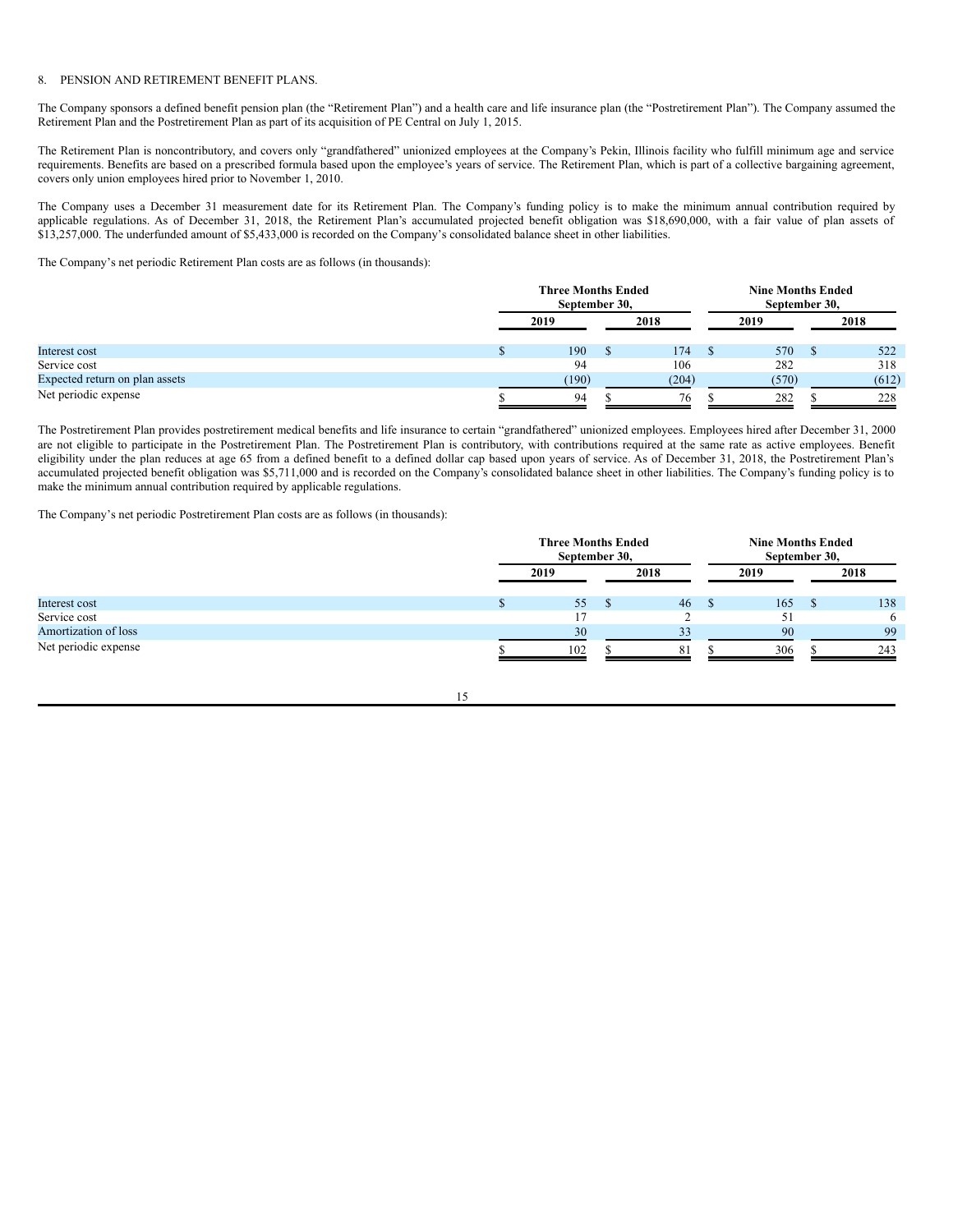# 9. FAIR VALUE MEASUREMENTS.

The fair value hierarchy prioritizes the inputs used in valuation techniques into three levels, as follows:

- Level 1 Observable inputs unadjusted quoted prices in active markets for identical assets and liabilities;
- Level 2 Observable inputs other than quoted prices included in Level 1 that are observable for the asset or liability through corroboration with market data; and
- Level 3 Unobservable inputs includes amounts derived from valuation models where one or more significant inputs are unobservable. For fair value measurements using significant unobservable inputs, a description of the inputs and the information used to develop the inputs is required along with a reconciliation of Level 3 values from the prior reporting period.

*Pooled separate accounts* – Pooled separate accounts invest primarily in domestic and international stocks, commercial paper or single mutual funds. The net asset value is used as a practical expedient to determine fair value for these accounts. Each pooled separate account provides for redemptions by the Retirement Plan at reported net asset values per share, with little to no advance notice requirement, therefore these funds are classified within Level 2 of the valuation hierarchy.

*Other Derivative Instruments* – The Company's other derivative instruments consist of commodity positions. The fair values of the commodity positions are based on quoted prices on the commodity exchanges and are designated as Level 1 inputs.

The following table summarizes recurring fair value measurements by level at September 30, 2019 (in thousands):

|                                     | <b>Fair Value</b> |         | Level 1 | Level 2                         |  | Level 3                  |
|-------------------------------------|-------------------|---------|---------|---------------------------------|--|--------------------------|
| Assets:                             |                   |         |         |                                 |  |                          |
| Derivative financial instruments(1) |                   | 2,790   | 2,790   | $\overline{\phantom{a}}$        |  |                          |
|                                     |                   | 2,790   | 2.790   | $\overline{\phantom{a}}$        |  | $\overline{\phantom{a}}$ |
|                                     |                   |         |         |                                 |  |                          |
| Liabilities:                        |                   |         |         |                                 |  |                          |
| Derivative financial instruments(1) |                   | (3,619) | (3,619) | $\overline{\phantom{a}}$        |  |                          |
|                                     |                   | (3,619) | (3,619) | $\hspace{0.1mm}-\hspace{0.1mm}$ |  | $\overline{\phantom{a}}$ |

The following table summarizes recurring fair value measurements by level at December 31, 2018 (in thousands):

| Assets:                                                    |    | <b>Fair Value</b> |      | Level 1 |      | Level 2 |              | Level 3 | <b>Benefit Plan</b><br>Percentage<br><b>Allocation</b> |
|------------------------------------------------------------|----|-------------------|------|---------|------|---------|--------------|---------|--------------------------------------------------------|
| Derivative financial instruments(1)                        | S. | 1,765             | - \$ | 1,765   | - \$ |         | $\mathbf{s}$ | $-$     |                                                        |
| Defined benefit plan assets<br>(pooled separate accounts): |    |                   |      |         |      |         |              |         |                                                        |
| Large U.S. Equity(2)                                       |    | 3,621             |      |         |      | 3,621   |              |         | 27%                                                    |
| Small/Mid U.S. Equity(3)                                   |    | 1,844             |      |         |      | 1,844   |              |         | 14%                                                    |
| International Equity(4)                                    |    | 2,106             |      |         |      | 2,106   |              |         | 16%                                                    |
| Fixed Income(5)                                            |    | 5,686             |      |         |      | 5,686   |              |         | 43%                                                    |
|                                                            |    | 15,022            |      | 1,765   |      | 13,257  |              |         |                                                        |
|                                                            |    |                   |      |         |      |         |              |         |                                                        |
| Liabilities:                                               |    |                   |      |         |      |         |              |         |                                                        |
| Derivative financial instruments                           |    | (6,309)           |      | (6,309) |      | $-$     |              |         |                                                        |

(1) Included in derivative instruments in the consolidated balance sheets.

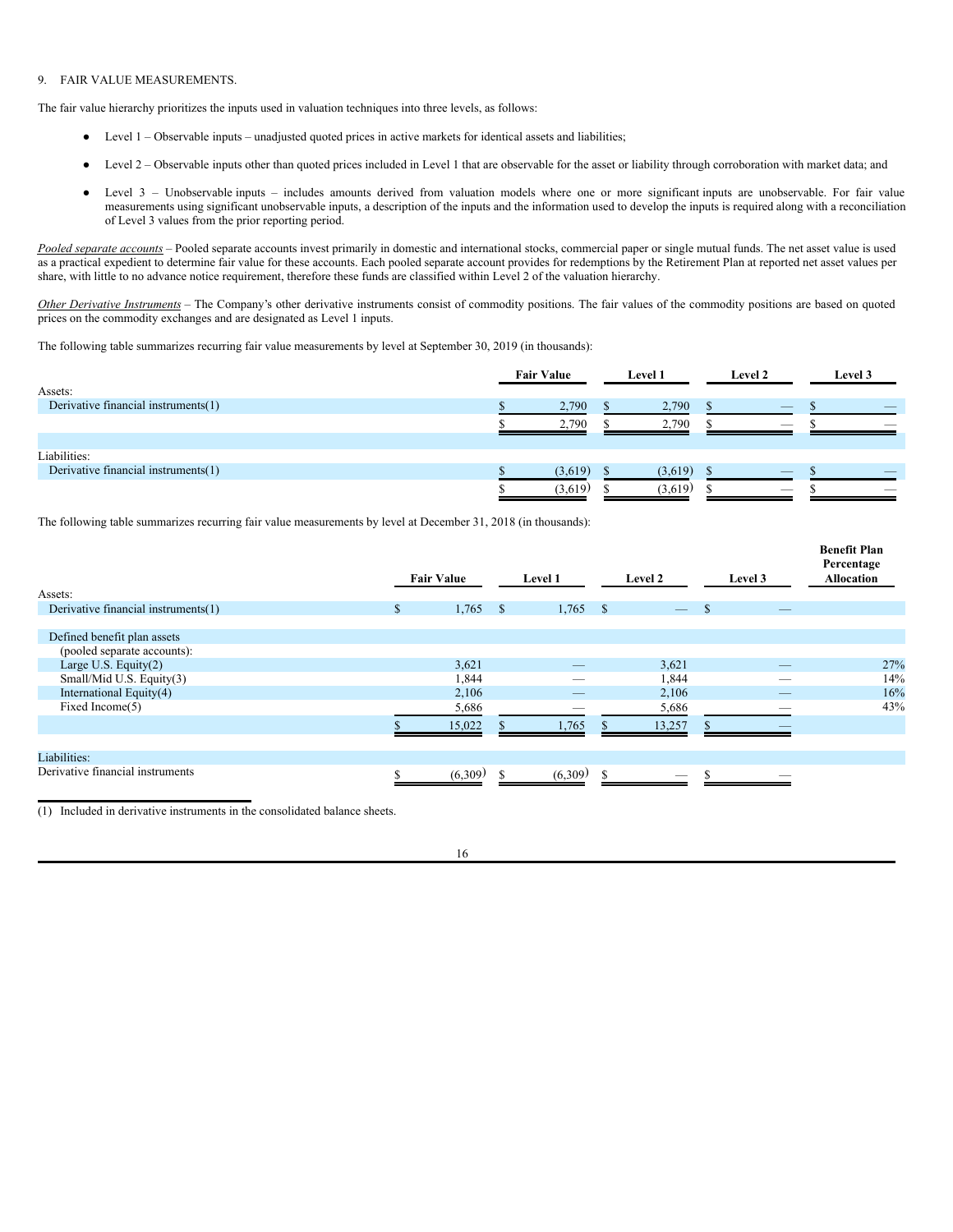- (2) This category includes investments in funds comprised of equity securities of large U.S. companies. The funds are valued using the net asset value method in which an average of the market prices for the underlying investments is used to value the fund.
- (3) This category includes investments in funds comprised of equity securities of small- and medium-sized U.S. companies. The funds are valued using the net asset value method in which an average of the market prices for the underlying investments is used to value the fund.
- (4) This category includes investments in funds comprised of equity securities of foreign companies including emerging markets. The funds are valued using the net asset value method in which an average of the market prices for the underlying investments is used to value the fund.
- (5) This category includes investments in funds comprised of U.S. and foreign investment-grade fixed income securities, high-yield fixed income securities that are rated below investment-grade, U.S. treasury securities, mortgage-backed securities, and other asset-backed securities. The funds are valued using the net asset value method in which an average of the market prices for the underlying investments is used to value the fund.

# 10. EARNINGS PER SHARE.

The following tables compute basic and diluted earnings per share (in thousands, except per share data):

|                                              |                   | <b>Three Months Ended</b><br>September 30, 2019 |                     |  |  |  |
|----------------------------------------------|-------------------|-------------------------------------------------|---------------------|--|--|--|
|                                              | Loss<br>Numerator | <b>Shares</b><br>Denominator                    | Per-Share<br>Amount |  |  |  |
| Net loss attributed to Pacific Ethanol, Inc. | (27, 326)         |                                                 |                     |  |  |  |
| Less: Preferred stock dividends              | (319)             |                                                 |                     |  |  |  |
| <b>Basic and diluted loss per share:</b>     |                   |                                                 |                     |  |  |  |
| Loss available to common stockholders        | (27, 645)         | 47,777                                          | (0.58)<br>S         |  |  |  |
|                                              |                   | <b>Three Months Ended</b><br>September 30, 2018 |                     |  |  |  |
|                                              | Loss              | <b>Shares</b>                                   | Per-Share           |  |  |  |
|                                              | Numerator         | <b>Denominator</b>                              | Amount              |  |  |  |
| Net loss attributed to Pacific Ethanol, Inc. | (7,514)<br>S.     |                                                 |                     |  |  |  |
| Less: Preferred stock dividends              | (319)             |                                                 |                     |  |  |  |
| Basic and diluted loss per share:            |                   |                                                 |                     |  |  |  |
| Loss available to common stockholders        | (7,833)           | 43,299                                          | (0.18)              |  |  |  |
|                                              |                   | <b>Nine Months Ended</b><br>September 30, 2019  |                     |  |  |  |
|                                              | Loss              | <b>Shares</b>                                   | Per-Share           |  |  |  |
|                                              | Numerator         | <b>Denominator</b>                              | Amount              |  |  |  |
| Net loss attributed to Pacific Ethanol. Inc. | \$.<br>(47, 862)  |                                                 |                     |  |  |  |
| Less: Preferred stock dividends              | (946)             |                                                 |                     |  |  |  |
| Basic and diluted loss per share:            |                   |                                                 |                     |  |  |  |
| Loss available to common stockholders        | (48, 808)         | 47,030                                          | (1.04)              |  |  |  |

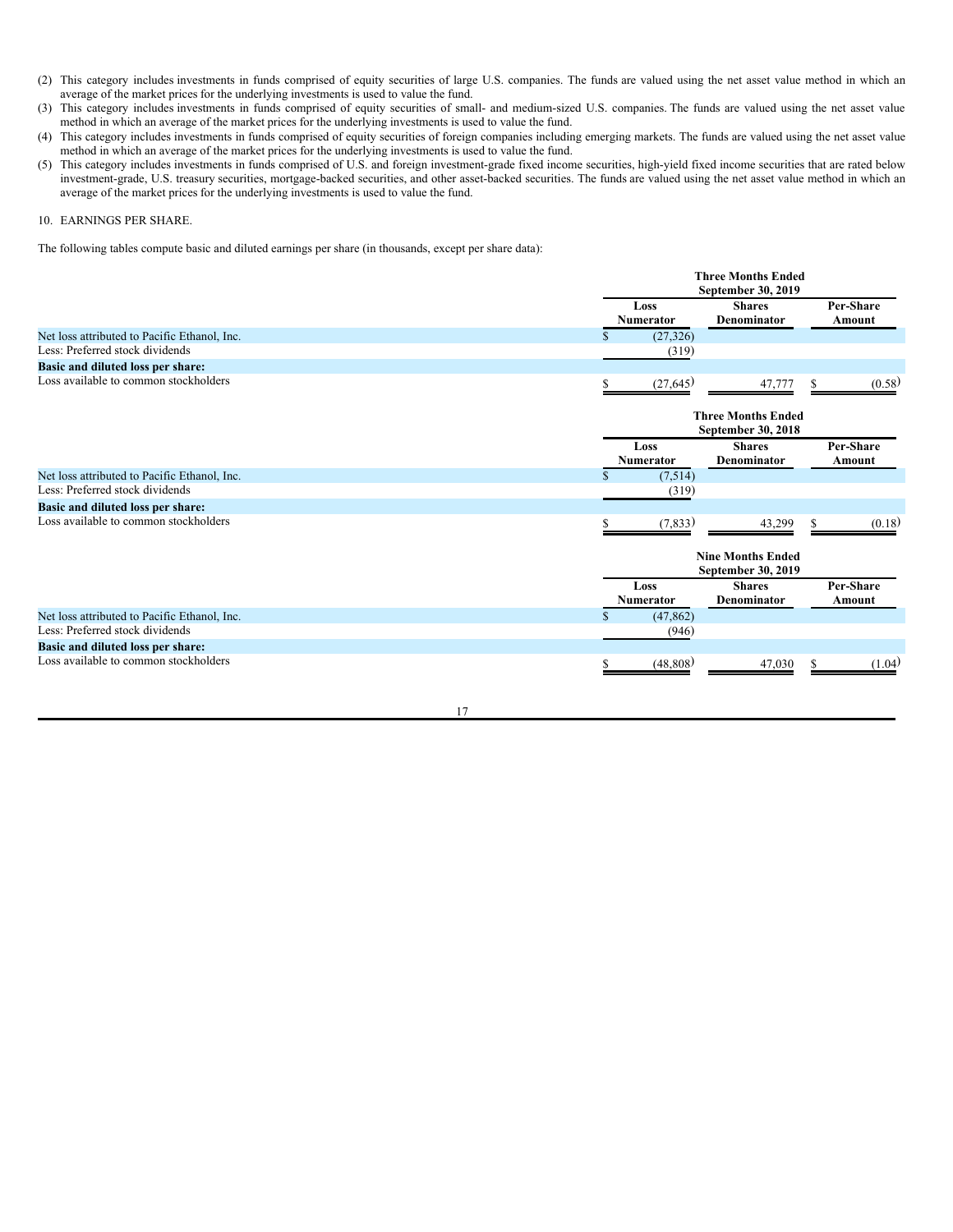|                                              |                          |  |                                     | <b>Nine Months Ended</b><br><b>September 30, 2018</b> |                     |        |
|----------------------------------------------|--------------------------|--|-------------------------------------|-------------------------------------------------------|---------------------|--------|
|                                              | Loss<br><b>Numerator</b> |  | <b>Shares</b><br><b>Denominator</b> |                                                       | Per-Share<br>Amount |        |
| Net loss attributed to Pacific Ethanol, Inc. |                          |  | (28, 263)                           |                                                       |                     |        |
| Less: Preferred stock dividends              |                          |  | (946)                               |                                                       |                     |        |
| <b>Basic and diluted loss per share:</b>     |                          |  |                                     |                                                       |                     |        |
| Loss available to common stockholders        |                          |  | (29,209)                            | 43.171                                                |                     | (0.68) |

There were an aggregate of 635,000 potentially dilutive weighted-average shares from convertible securities outstanding for the three and nine months ended September 30, 2019. There were an aggregate of 425,000 and 635,000 potentially dilutive weighted-average shares from convertible securities outstanding for the three and nine months ended September 30, 2018, respectively. These convertible securities were not considered in calculating diluted net loss per share, as their effect would have been anti-dilutive.

# 11. PARENT COMPANY FINANCIALS.

*Restricted Net Assets –* At September 30, 2019, the Company had approximately \$184,763,000 of net assets at its subsidiaries that were not available to be transferred to Pacific Ethanol in the form of dividends, distributions, loans or advances due to restrictions contained in the credit facilities of these subsidiaries.

Parent company financial statements for the periods covered in this report are set forth below (in thousands):

|                                                   | September 30,<br>2019 | December 31,<br>2018  |
|---------------------------------------------------|-----------------------|-----------------------|
| <b>Current Assets:</b>                            |                       |                       |
| Cash and cash equivalents                         | $\mathbb{S}$<br>5,658 | $\mathbb{S}$<br>6,759 |
| Receivables from subsidiaries                     | 12,270                | 17,156                |
| Other current assets                              | 1,183                 | 1,659                 |
| Total current assets                              | 19,111                | 25,574                |
| Property and equipment, net                       | 308                   | 522                   |
| <b>Other Assets:</b>                              |                       |                       |
| Investments in subsidiaries                       | 249,641               | 286,666               |
| Pacific Ethanol West plant receivable             | 55,750                | 58,766                |
| Right of use operating lease assets, net          | 3,318                 |                       |
| Other assets                                      | 1,529                 | 1,437                 |
| Total other assets                                | 310,238               | 346,869               |
| <b>Total Assets</b>                               | 329,657<br>S.         | 372,965<br>\$         |
| <b>Current Liabilities:</b>                       |                       |                       |
| Accounts payable and accrued liabilities          | $\mathbb{S}$<br>2,437 | $\mathbb{S}$<br>2,469 |
| Accrued PE Op Co. purchase                        | 3,829                 | 3,829                 |
| Current portion of long-term debt                 | 62,866                | 66,255                |
| Other current liabilities                         | 587                   | 385                   |
| Total current liabilities                         | 69,719                | 72,938                |
| Operating leases, net of current portion          | 3,108                 |                       |
| Deferred tax liabilities                          | 251                   | 251                   |
| Other liabilities                                 |                       | $\mathbf{Q}$          |
| <b>Total Liabilities</b>                          | 73,078                | 73,198                |
| <b>Stockholders' Equity:</b>                      |                       |                       |
| Preferred stock                                   |                       |                       |
| Common and non-voting common stock                | 50                    | 46                    |
| Additional paid-in capital                        | 937,795               | 932,179               |
| Accumulated other comprehensive loss              | (2, 459)              | (2, 459)              |
| Accumulated deficit                               | (678, 808)            | (630,000)             |
| Total Pacific Ethanol, Inc. stockholders' equity  | 256,579               | 299,767               |
| <b>Total Liabilities and Stockholders' Equity</b> | 329,657<br>\$         | \$<br>372,965         |

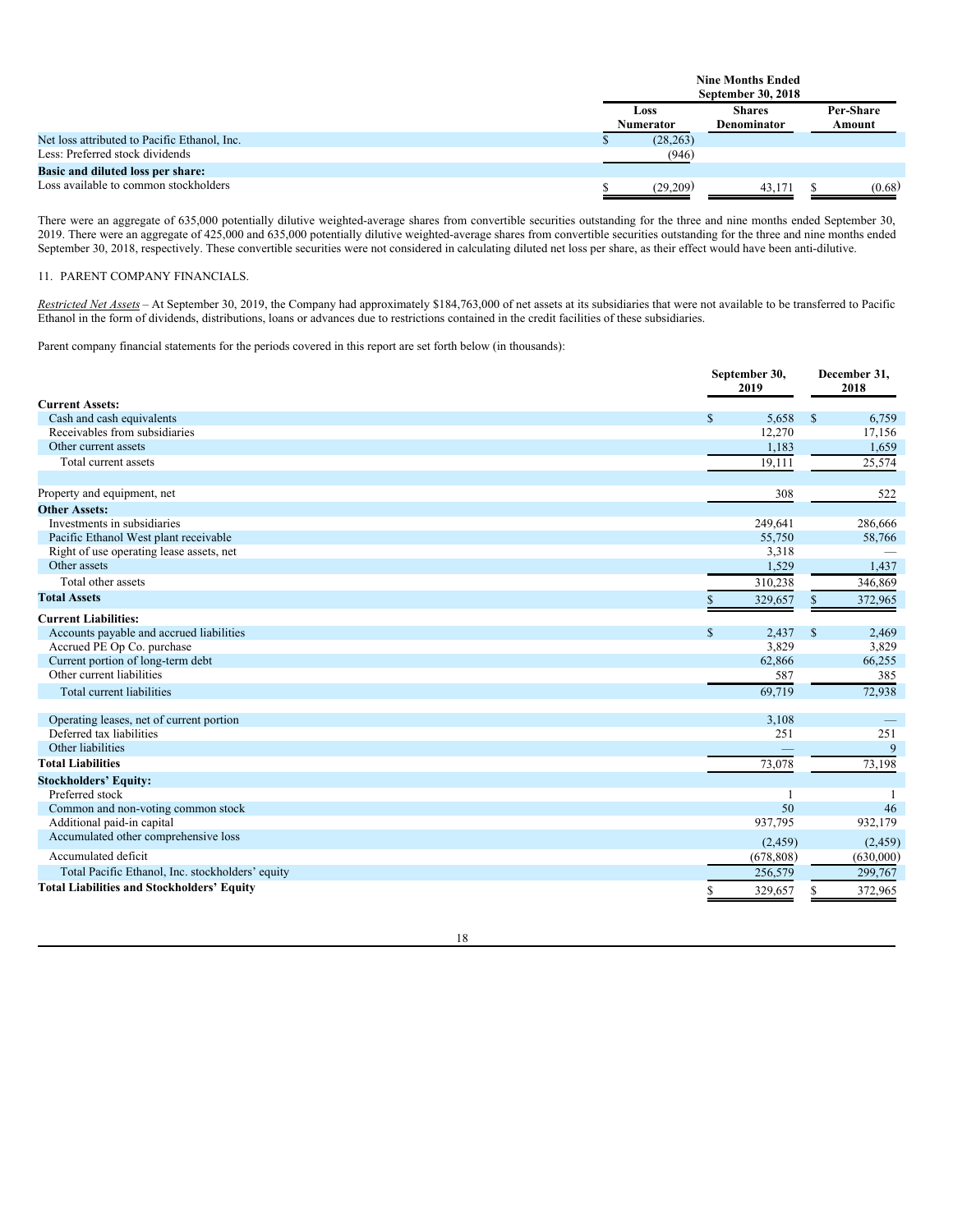|                                              |    | <b>Three Months Ended</b><br>September 30, |      |         |      |           | <b>Nine Months Ended</b><br>September 30, |           |  |  |
|----------------------------------------------|----|--------------------------------------------|------|---------|------|-----------|-------------------------------------------|-----------|--|--|
|                                              |    | 2019                                       | 2018 |         | 2019 |           | 2018                                      |           |  |  |
| Management fees from subsidiaries            | S. | 3,330                                      | \$.  | 3,330   | -8   | 9,660     | S.                                        | 9,738     |  |  |
| Selling, general and administrative expenses |    | 3,827                                      |      | 3,181   |      | 11,374    |                                           | 13,069    |  |  |
| Income (loss) from operations                |    | (497)                                      |      | 149     |      | (1,714)   |                                           | (3,331)   |  |  |
| Interest income                              |    | 1,145                                      |      | 1,185   |      | 3,486     |                                           | 3,518     |  |  |
| Interest expense                             |    | (2,276)                                    |      | (2,171) |      | (7,039)   |                                           | (6, 458)  |  |  |
| Other expense                                |    | (4)                                        |      | (4)     |      | (86)      |                                           |           |  |  |
| Loss before benefit for income taxes         |    | (1,632)                                    |      | (841)   |      | (5,353)   |                                           | (6,271)   |  |  |
| Benefit for income taxes                     |    |                                            |      | _       |      |           |                                           | 563       |  |  |
| Loss before benefit for income taxes         |    | (1,632)                                    |      | (841)   |      | (5,353)   |                                           | (5,708)   |  |  |
| Equity in losses of subsidiaries             |    | (25, 694)                                  |      | (6,673) |      | (42, 509) |                                           | (22, 555) |  |  |
| Consolidated net loss                        |    | (27, 326)                                  |      | (7,514) |      | (47, 862) |                                           | (28, 263) |  |  |

| 2019<br>2018<br>Net loss<br>\$<br>(47, 862)<br>(28, 263)<br><sup>\$</sup><br>Adjustments to reconcile net loss to cash used in operating activities:<br>Equity in losses of subsidiaries<br>42,509<br>22,555<br>Depreciation<br>227<br>481<br>Deferred income taxes<br>563<br>Amortization of debt discounts<br>539<br>357<br>Changes in operating assets and liabilities:<br>Accounts receivables<br>(114)<br>(5,062)<br>173<br>Other assets<br>2,489<br>Accounts payable and accrued expenses<br>1,950<br>5<br>Accounts payable with subsidiaries<br>(502)<br>(622)<br>Net cash used in operating activities<br>(3,080)<br>(7, 497)<br>\$<br><b>Investing Activities:</b><br>Dividend from subsidiaries<br>S<br>\$<br>10.000<br>Contributions to subsidiaries<br>(5,000)<br>Additions to property and equipment<br>(13)<br>(6)<br>Net cash provided by (used in) investing activities<br>4,994<br>(13)<br>\$<br>\$<br>Proceeds from issuances of common stock<br>$\mathbb{S}$<br>3,670<br>\$<br>3,016<br>Proceeds from Pacific Ethanol West<br>Payments on senior notes<br>(3,748)<br>Preferred stock dividend payments<br>(946)<br>(946)<br>Net cash provided by (used in) financing activities<br>1,992<br>(946)<br>\$<br>Net decrease in cash and cash equivalents<br>(1, 101)<br>(3, 449)<br>Cash and cash equivalents at beginning of period<br>6,759<br>5,314<br>Cash and cash equivalents at end of period<br>S<br>5,658<br>1.865<br>\$ |                              | For the<br><b>Nine Months Ended</b><br>September 30, |  |
|--------------------------------------------------------------------------------------------------------------------------------------------------------------------------------------------------------------------------------------------------------------------------------------------------------------------------------------------------------------------------------------------------------------------------------------------------------------------------------------------------------------------------------------------------------------------------------------------------------------------------------------------------------------------------------------------------------------------------------------------------------------------------------------------------------------------------------------------------------------------------------------------------------------------------------------------------------------------------------------------------------------------------------------------------------------------------------------------------------------------------------------------------------------------------------------------------------------------------------------------------------------------------------------------------------------------------------------------------------------------------------------------------------------------------------------------------|------------------------------|------------------------------------------------------|--|
|                                                                                                                                                                                                                                                                                                                                                                                                                                                                                                                                                                                                                                                                                                                                                                                                                                                                                                                                                                                                                                                                                                                                                                                                                                                                                                                                                                                                                                                  |                              |                                                      |  |
|                                                                                                                                                                                                                                                                                                                                                                                                                                                                                                                                                                                                                                                                                                                                                                                                                                                                                                                                                                                                                                                                                                                                                                                                                                                                                                                                                                                                                                                  | <b>Operating Activities:</b> |                                                      |  |
|                                                                                                                                                                                                                                                                                                                                                                                                                                                                                                                                                                                                                                                                                                                                                                                                                                                                                                                                                                                                                                                                                                                                                                                                                                                                                                                                                                                                                                                  |                              |                                                      |  |
|                                                                                                                                                                                                                                                                                                                                                                                                                                                                                                                                                                                                                                                                                                                                                                                                                                                                                                                                                                                                                                                                                                                                                                                                                                                                                                                                                                                                                                                  |                              |                                                      |  |
|                                                                                                                                                                                                                                                                                                                                                                                                                                                                                                                                                                                                                                                                                                                                                                                                                                                                                                                                                                                                                                                                                                                                                                                                                                                                                                                                                                                                                                                  |                              |                                                      |  |
|                                                                                                                                                                                                                                                                                                                                                                                                                                                                                                                                                                                                                                                                                                                                                                                                                                                                                                                                                                                                                                                                                                                                                                                                                                                                                                                                                                                                                                                  |                              |                                                      |  |
|                                                                                                                                                                                                                                                                                                                                                                                                                                                                                                                                                                                                                                                                                                                                                                                                                                                                                                                                                                                                                                                                                                                                                                                                                                                                                                                                                                                                                                                  |                              |                                                      |  |
|                                                                                                                                                                                                                                                                                                                                                                                                                                                                                                                                                                                                                                                                                                                                                                                                                                                                                                                                                                                                                                                                                                                                                                                                                                                                                                                                                                                                                                                  |                              |                                                      |  |
|                                                                                                                                                                                                                                                                                                                                                                                                                                                                                                                                                                                                                                                                                                                                                                                                                                                                                                                                                                                                                                                                                                                                                                                                                                                                                                                                                                                                                                                  |                              |                                                      |  |
|                                                                                                                                                                                                                                                                                                                                                                                                                                                                                                                                                                                                                                                                                                                                                                                                                                                                                                                                                                                                                                                                                                                                                                                                                                                                                                                                                                                                                                                  |                              |                                                      |  |
|                                                                                                                                                                                                                                                                                                                                                                                                                                                                                                                                                                                                                                                                                                                                                                                                                                                                                                                                                                                                                                                                                                                                                                                                                                                                                                                                                                                                                                                  |                              |                                                      |  |
|                                                                                                                                                                                                                                                                                                                                                                                                                                                                                                                                                                                                                                                                                                                                                                                                                                                                                                                                                                                                                                                                                                                                                                                                                                                                                                                                                                                                                                                  |                              |                                                      |  |
|                                                                                                                                                                                                                                                                                                                                                                                                                                                                                                                                                                                                                                                                                                                                                                                                                                                                                                                                                                                                                                                                                                                                                                                                                                                                                                                                                                                                                                                  |                              |                                                      |  |
|                                                                                                                                                                                                                                                                                                                                                                                                                                                                                                                                                                                                                                                                                                                                                                                                                                                                                                                                                                                                                                                                                                                                                                                                                                                                                                                                                                                                                                                  |                              |                                                      |  |
|                                                                                                                                                                                                                                                                                                                                                                                                                                                                                                                                                                                                                                                                                                                                                                                                                                                                                                                                                                                                                                                                                                                                                                                                                                                                                                                                                                                                                                                  |                              |                                                      |  |
|                                                                                                                                                                                                                                                                                                                                                                                                                                                                                                                                                                                                                                                                                                                                                                                                                                                                                                                                                                                                                                                                                                                                                                                                                                                                                                                                                                                                                                                  |                              |                                                      |  |
|                                                                                                                                                                                                                                                                                                                                                                                                                                                                                                                                                                                                                                                                                                                                                                                                                                                                                                                                                                                                                                                                                                                                                                                                                                                                                                                                                                                                                                                  |                              |                                                      |  |
|                                                                                                                                                                                                                                                                                                                                                                                                                                                                                                                                                                                                                                                                                                                                                                                                                                                                                                                                                                                                                                                                                                                                                                                                                                                                                                                                                                                                                                                  |                              |                                                      |  |
|                                                                                                                                                                                                                                                                                                                                                                                                                                                                                                                                                                                                                                                                                                                                                                                                                                                                                                                                                                                                                                                                                                                                                                                                                                                                                                                                                                                                                                                  |                              |                                                      |  |
|                                                                                                                                                                                                                                                                                                                                                                                                                                                                                                                                                                                                                                                                                                                                                                                                                                                                                                                                                                                                                                                                                                                                                                                                                                                                                                                                                                                                                                                  | <b>Financing Activities:</b> |                                                      |  |
|                                                                                                                                                                                                                                                                                                                                                                                                                                                                                                                                                                                                                                                                                                                                                                                                                                                                                                                                                                                                                                                                                                                                                                                                                                                                                                                                                                                                                                                  |                              |                                                      |  |
|                                                                                                                                                                                                                                                                                                                                                                                                                                                                                                                                                                                                                                                                                                                                                                                                                                                                                                                                                                                                                                                                                                                                                                                                                                                                                                                                                                                                                                                  |                              |                                                      |  |
|                                                                                                                                                                                                                                                                                                                                                                                                                                                                                                                                                                                                                                                                                                                                                                                                                                                                                                                                                                                                                                                                                                                                                                                                                                                                                                                                                                                                                                                  |                              |                                                      |  |
|                                                                                                                                                                                                                                                                                                                                                                                                                                                                                                                                                                                                                                                                                                                                                                                                                                                                                                                                                                                                                                                                                                                                                                                                                                                                                                                                                                                                                                                  |                              |                                                      |  |
|                                                                                                                                                                                                                                                                                                                                                                                                                                                                                                                                                                                                                                                                                                                                                                                                                                                                                                                                                                                                                                                                                                                                                                                                                                                                                                                                                                                                                                                  |                              |                                                      |  |
|                                                                                                                                                                                                                                                                                                                                                                                                                                                                                                                                                                                                                                                                                                                                                                                                                                                                                                                                                                                                                                                                                                                                                                                                                                                                                                                                                                                                                                                  |                              |                                                      |  |
|                                                                                                                                                                                                                                                                                                                                                                                                                                                                                                                                                                                                                                                                                                                                                                                                                                                                                                                                                                                                                                                                                                                                                                                                                                                                                                                                                                                                                                                  |                              |                                                      |  |
|                                                                                                                                                                                                                                                                                                                                                                                                                                                                                                                                                                                                                                                                                                                                                                                                                                                                                                                                                                                                                                                                                                                                                                                                                                                                                                                                                                                                                                                  |                              |                                                      |  |
|                                                                                                                                                                                                                                                                                                                                                                                                                                                                                                                                                                                                                                                                                                                                                                                                                                                                                                                                                                                                                                                                                                                                                                                                                                                                                                                                                                                                                                                  |                              |                                                      |  |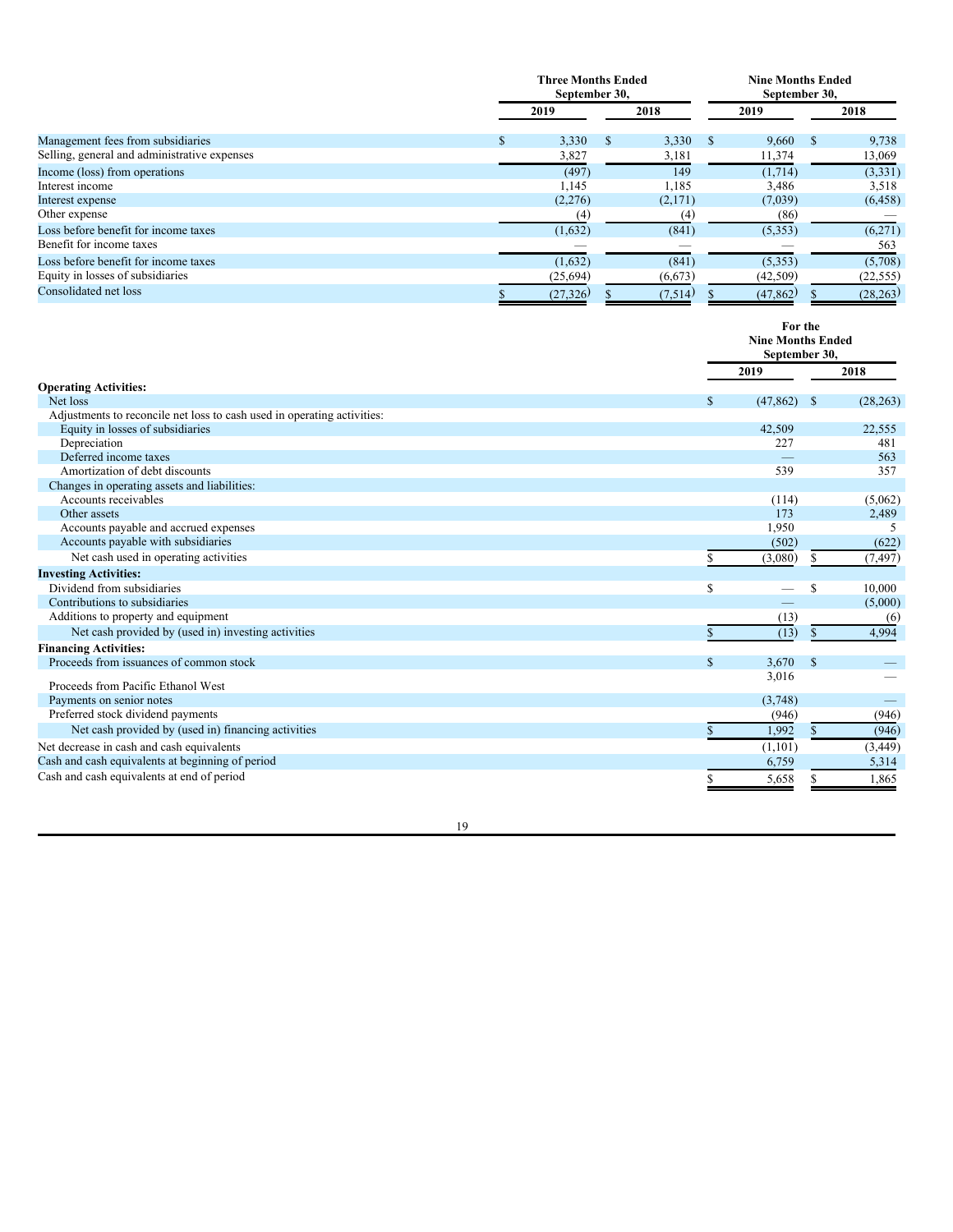# <span id="page-21-0"></span>**ITEM 2. MANAGEMENT'S DISCUSSION AND ANALYSIS OF FINANCIAL CONDITION AND RESULTS OF OPERATIONS.**

The following discussion and analysis should be read in conjunction with our consolidated financial statements and notes to consolidated financial statements included elsewhere in this report. This report and our consolidated financial statements and notes to consolidated financial statements contain forward-looking statements, which generally include the plans and objectives of management for future operations, including plans and objectives relating to our future economic performance and our current beliefs regarding revenues we might generate and profits we might earn if we are successful in implementing our business and growth strategies. The forward-looking statements and associated risks may include, relate to or be qualified by other important factors, including:

- fluctuations in the market price of ethanol and its co-products;
- fluctuations in the costs of key production input commodities such as corn and natural gas;
- the projected growth or contraction in the ethanol and co-product markets in which we operate;
- our strategies for expanding, maintaining or contracting our presence in these markets;
- anticipated trends in our financial condition and results of operations; and
- our ability to distinguish ourselves from our current and future competitors.

You are cautioned not to place undue reliance on any forward-looking statements, which speak only as of the date of this report, or in the case of a document incorporated by reference, as of the date of that document. We do not undertake to update, revise or correct any forward-looking statements, except as required by law.

Any of the factors described immediately above, or referenced from time to time in our filings with the Securities and Exchange Commission or in the "Risk Factors" section below could cause our financial results, including our net income or loss or growth in net income or loss to differ materially from prior results, which in turn could, among other things, cause the price of our common stock to fluctuate substantially.

#### **Overview**

We are a leading producer and marketer of low-carbon renewable fuels in the United States.

We operate nine strategically-located production facilities. Four of our plants are in the Western states of California, Oregon and Idaho, and five of our plants are located in the Midwestern states of Illinois and Nebraska. We are the sixth largest producer of ethanol in the United States based on annualized volumes. Our plants have a combined production capacity of 605 million gallons per year. We market all the ethanol, specialty alcohols and co-products produced at our plants as well as ethanol produced by third parties. On an annualized basis, we market nearly 1.0 billion gallons of ethanol and nearly 3.0 million tons of co-products on a dry matter basis. Our business consists of two operating segments: a production segment and a marketing segment.

| × | I |          |  |
|---|---|----------|--|
| I | × | ۰.<br>۰. |  |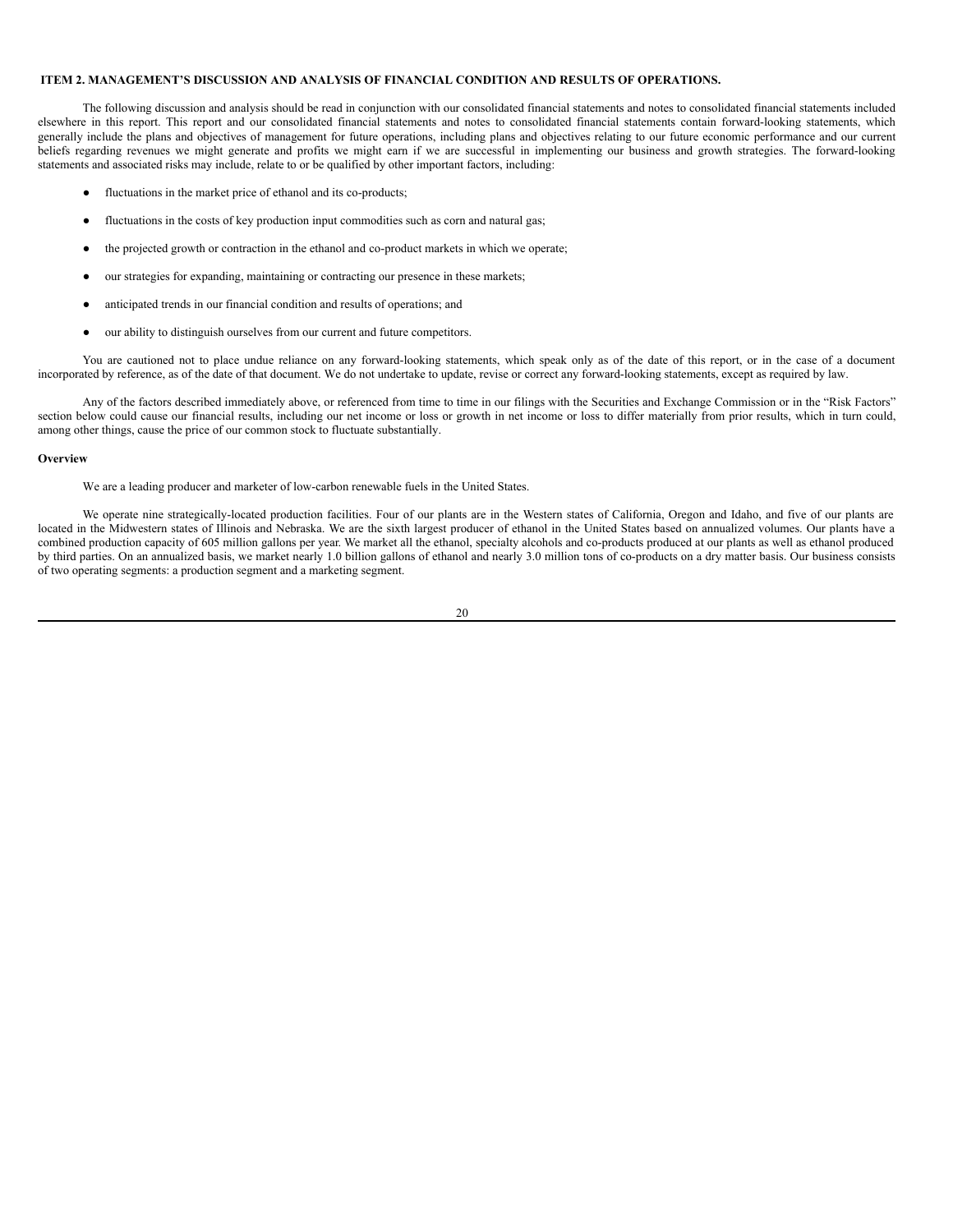Our mission is to be a leading producer and marketer of low-carbon renewable fuels, high-value animal feed and high-quality alcohol products in the United States. We intend to accomplish this goal in part by investing in our ethanol production and distribution infrastructure, lowering the carbon intensity of our ethanol, extending our marketing business into new regional and international markets, and implementing new technologies to promote higher production yields and greater efficiencies.

# *Production Segment*

We produce ethanol, specialty alcohols and co-products at our production facilities described below. Our plants located on the West Coast are near their respective fuel and feed customers, offering significant timing, transportation cost and logistical advantages. Our plants located in the Midwest are in the heart of the Corn Belt, benefit from low-cost and abundant feedstock production and allow for access to many additional domestic markets. In addition, our ability to load unit trains from our plants located in the Midwest, and barges from our Pekin, Illinois plants, allows for greater access to international markets.

We wholly-own all of our plants located on the West Coast and the three plants in Pekin, Illinois. We own approximately 74% of the two plants in Aurora, Nebraska as well as the grain elevator adjacent to those properties and related grain handling assets, including the outer rail loop, and the real property on which they are located, through Pacific Aurora, LLC, or Pacific Aurora, an entity owned approximately 26% by Aurora Cooperative Elevator Company.

All of our plants, with the exception of our Aurora East facility, are currently operating. As market conditions change, we may increase, decrease or idle production at one or more operating facilities or resume operations at any idled facility.

|                      |                          | <b>Estimated Annual</b> |
|----------------------|--------------------------|-------------------------|
|                      |                          | Capacity                |
| <b>Facility Name</b> | <b>Facility Location</b> | (gallons)               |
| Magic Valley         | Burley, ID               | 60,000,000              |
| Columbia             | Boardman, OR             | 40,000,000              |
| Stockton             | Stockton, CA             | 60,000,000              |
| Madera               | Madera, CA               | 40,000,000              |
| Aurora West          | Aurora, NE               | 110,000,000             |
| Aurora East          | Aurora, NE               | 45,000,000              |
| Pekin Wet            | Pekin, IL                | 100,000,000             |
| Pekin Dry            | Pekin, IL                | 60,000,000              |
| Pekin ICP            | Pekin, IL                | 90,000,000              |

We produce ethanol co-products at our production facilities such as wet distillers grains, or WDG, dried distillers grains with solubles, wet and dry corn gluten feed, condensed distillers solubles, corn gluten meal, corn germ, corn oil, dried yeast and  $CO<sub>2</sub>$ .

### *Marketing Segment*

We market ethanol, specialty alcohols and co-products produced by our facilities and market ethanol produced by third parties. We have extensive customer relationships throughout the Western and Midwestern United States. Our ethanol customers are integrated oil companies and gasoline marketers who blend ethanol into gasoline. Our customers depend on us to provide a reliable supply of ethanol, and manage the logistics and timing of delivery with very little effort on their part. Our customers collectively require ethanol volumes in excess of the supplies we produce at our production facilities. We secure additional ethanol supplies from third-party plants in California and other third-party suppliers in the Midwest where a majority of ethanol producers are located. We arrange for transportation, storage and delivery of ethanol purchased by our customers through our agreements with third-party service providers in the Western United States as well as in the Midwest from a variety of sources.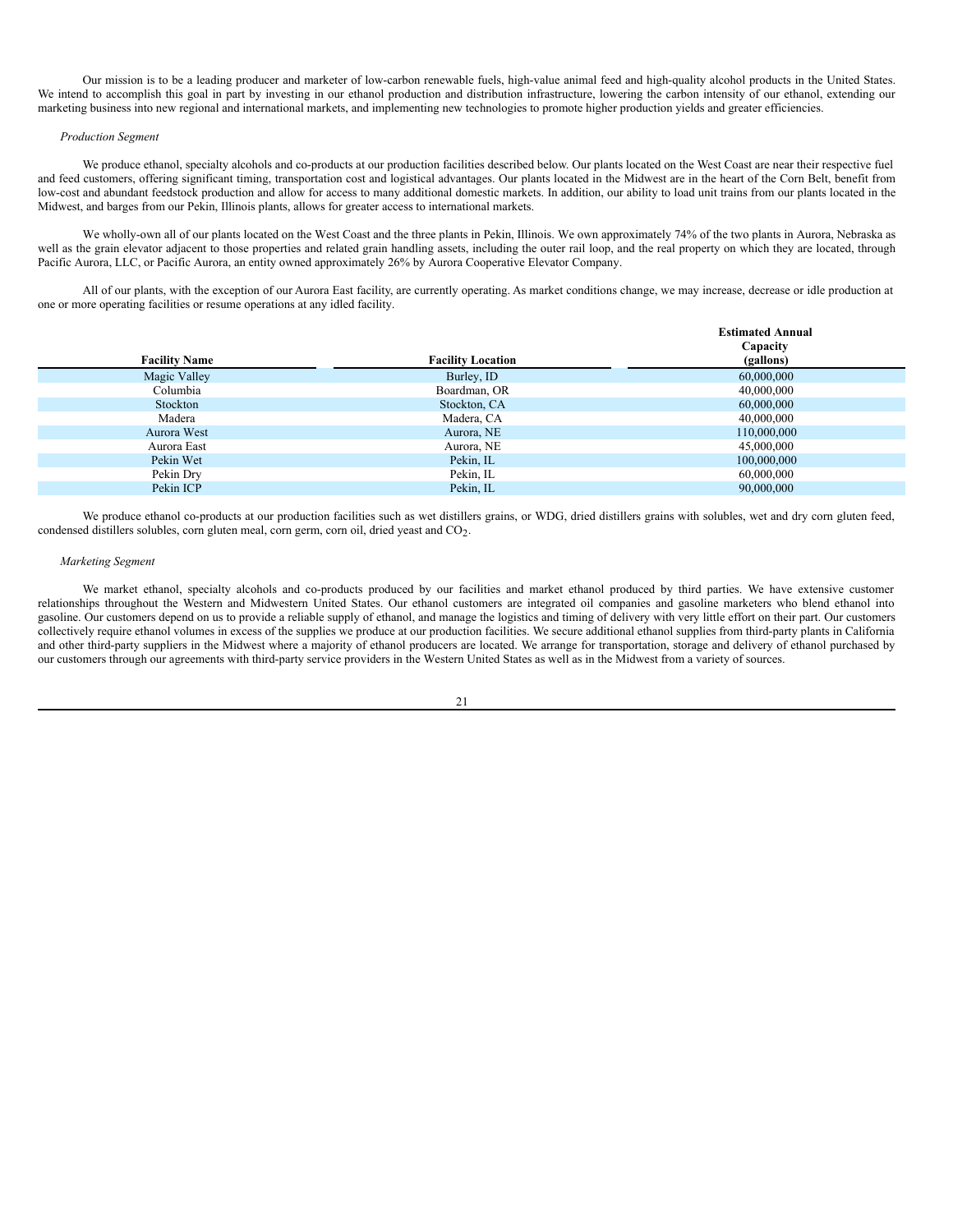We market our distillers grains and other feed co-products to dairies and feedlots, in many cases located near our ethanol plants. These customers use our feed coproducts for livestock as a substitute for corn and other sources of starch and protein. We sell our corn oil to poultry and biodiesel customers. We do not market co-products from other ethanol producers.

See "Note 2 – Segments" to our Notes to Consolidated Financial Statements included elsewhere in this report for financial information about our business segments.

# **Current Initiatives and Outlook**

During most of the third quarter, we and the ethanol industry as a whole experienced among the worst ethanol production margins in years primarily due to demand destruction from the Environmental Protection Agency's, or EPA's, ongoing practice of granting small refinery exemptions from the Renewable Fuel Standard, or RFS, and ongoing United States trade disputes with China.

The prolonged negative margin environment from 2018 through most of 2019 resulted in an industry-wide moderation of production volumes. We continue to moderate production volumes in locations most impacted by high ethanol inventory levels. We have idled our Aurora East production facility, and overall, we operated at approximately 82% of production capacity across our plants for the third quarter. We continue to use Kinergy's marketing platform to source third-party ethanol to help meet our contractual commitments and support our decision to reduce production. Lower industry-wide production levels have reduced inventory and enabled a better supplydemand balance, driving inventory levels to near two-year lows.

Toward the end of the third quarter and continuing into the fourth quarter, production margins rebounded to levels better than at any time in the prior two years. We believe improved margins are sustainable with continued industry discipline to moderate production volumes, increased demand from incremental E15 sales, including yearround sales of E15, the reallocation of ethanol volumes from small refinery exemptions by the EPA, and a resolution of trade disputes with China.

We expect that the 2020 final rule for RFS blending requirements will result in higher mandated ethanol volumes and increased demand. Over the past three years, the EPA's small refinery exemptions resulted in an annual average mandate of approximately 13.6 billion gallons. During this time, the EPA's exemptions increased nearly fourfold to an average of twenty eight exemptions granted per year compared to an average of eight exemptions granted per year in the prior three-year period. Given the Trump Administration's stated commitment to reallocate ethanol volumes from small refinery exemptions to other obligated parties, and ethanol's compelling cost, octane and carbon benefits, we believe that the ethanol industry will return to growth.

United States ethanol exports are on pace to reach 1.5 billion gallons in 2019. While this export volume is below 2018's level due to the halt of United States ethanol exports to China, if 2019's pace is sustained, 2019 export volume will mark the second best year for export volumes. Approximately thirty countries have renewable fuel standards or targets and globally, excluding China, countries are importing more ethanol from the United States as it represents a low-cost source of high-octane and lowcarbon transportation fuel. If a resolution of trade disputes with China occurs, given incremental growth in other export markets, United States ethanol exports could set a new record in 2020.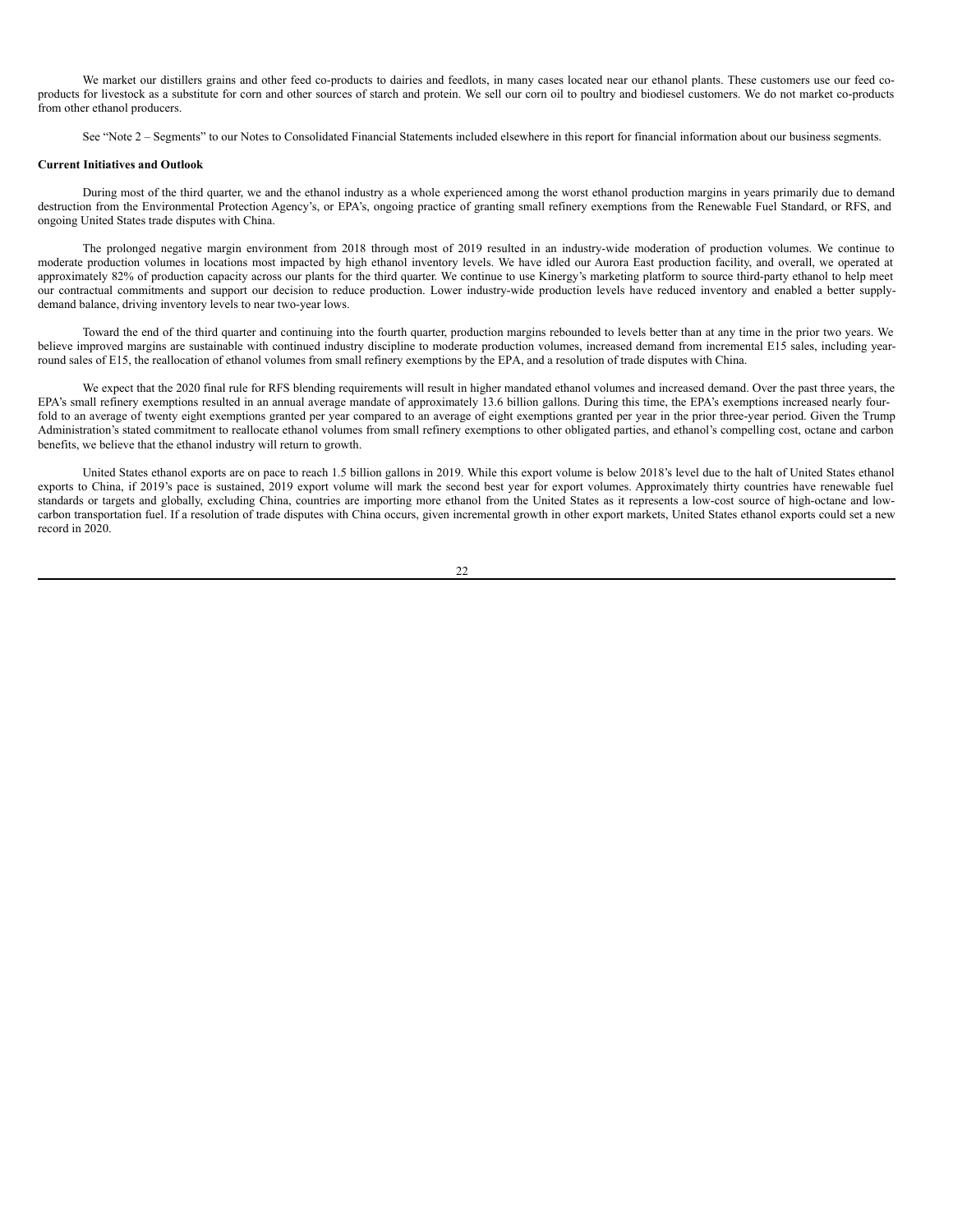Carbon values in our West Coast markets remain strong and at or near historic highs, resulting in robust premiums for our lower-carbon ethanol as a result of government programs such as California's Low Carbon Fuel Standard and Oregon's Clean Fuels Program. Other states and regions are also pursuing supportive carbon policies. In Washington, the Puget Sound Clean Air Agency has proposed a Clean Fuel Standard that would apply to transportation fuels supplied or sold in the four-county Puget Sound region. Colorado, the regional Midwest and New York are also evaluating new clean fuel standards.

We are pursuing a number of strategic initiatives focused on the potential sale of certain production assets, a reduction of our debt levels, a strengthening of our cash and liquidity position, and opportunities for strategic partnerships and capital raising activities, positioning us to optimize our business performance. Our most significant challenge in meeting these objectives would be a sustained adverse margin environment.

We continue to make progress on our plans, but concluding our potential transactions has taken longer than anticipated. We believe that an improving market will help us complete our strategic initiatives. We have excellent production assets with values well in excess of our near-term liquidity needs. We are confident in our strong relationships with our financial and commercial partners and believe we are taking appropriate steps to increase shareholder value to benefit our stakeholders long-term and to provide greater financial flexibility to execute future strategic initiatives. See"-Liquidity and Capital Resources".

We remain focused on implementing initiatives and investing in our assets to reduce costs, both at the operating and corporate levels; further diversifying our sales through additional high-protein animal feed and high-quality alcohol products; improving our production yields and other operating efficiencies; and reducing the carbon intensity of the ethanol we produce.

## **Critical Accounting Policies**

The preparation of our financial statements, which have been prepared in accordance with accounting principles generally accepted in the United States of America, requires us to make judgments and estimates that may have a significant impact upon the portrayal of our financial condition and results of operations. We believe that of our significant accounting policies, the following require estimates and assumptions that require complex, subjective judgments by management that can materially impact the portrayal of our financial condition and results of operations: revenue recognition; impairment of long-lived assets; valuation of allowance for deferred taxes; derivative instruments; accounting for business combinations; and allowance for doubtful accounts. These significant accounting principles are more fully described in "Management's Discussion and Analysis of Financial Condition and Results of Operations—Critical Accounting Policies" in our Annual Report on Form 10-K for the year ended December 31, 2018.

# **Results of Operations**

The following selected financial information should be read in conjunction with our consolidated financial statements and notes to our consolidated financial statements included elsewhere in this report, and the other sections of "Management's Discussion and Analysis of Financial Condition and Results of Operations" contained in this report.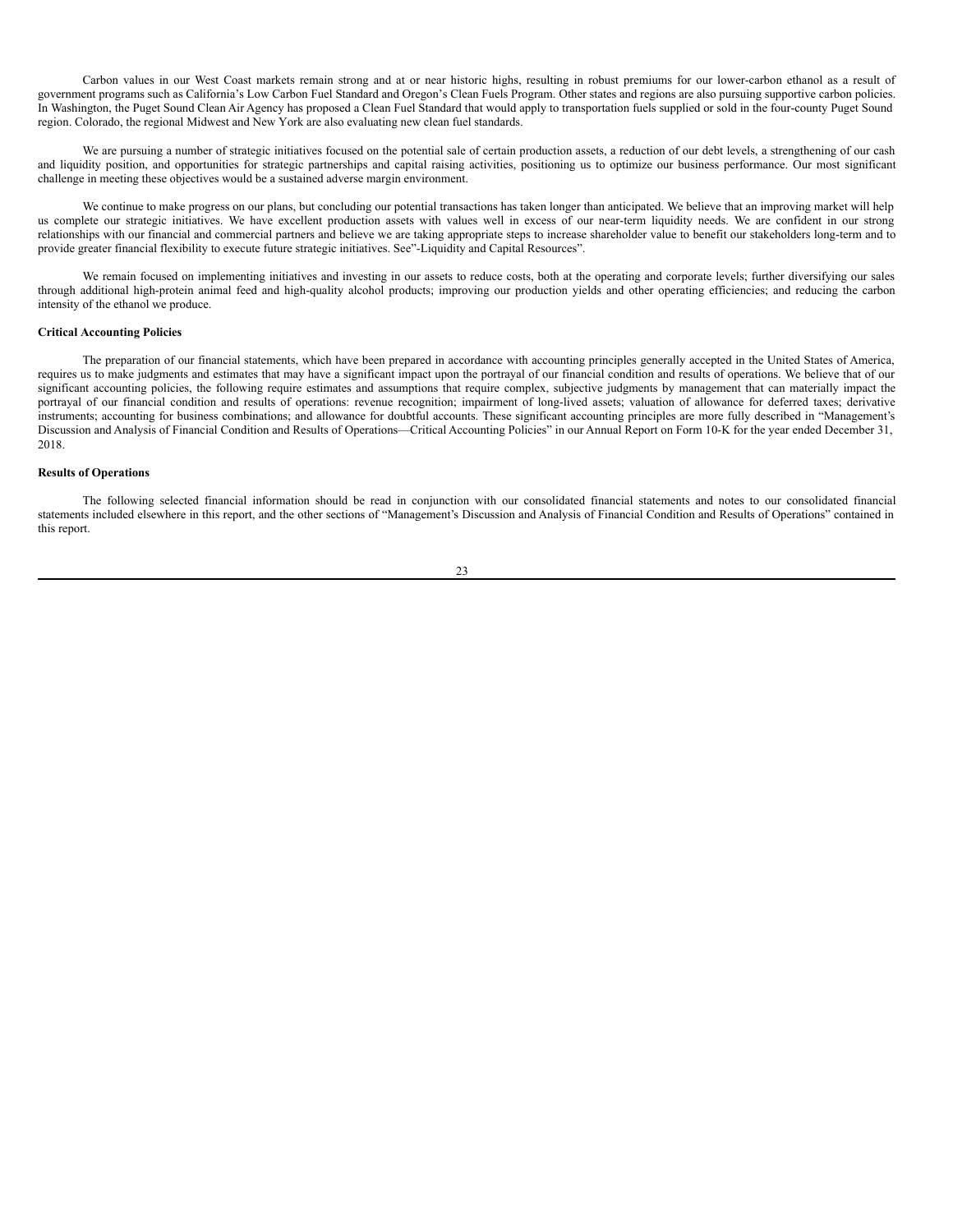Certain performance metrics that we believe are important indicators of our results of operations include:

|                                                                   |    | <b>Three Months Ended</b><br>September 30, |               |       | Percentage   |    | <b>Nine Months Ended</b><br>September 30, | Percentage    |         |            |
|-------------------------------------------------------------------|----|--------------------------------------------|---------------|-------|--------------|----|-------------------------------------------|---------------|---------|------------|
|                                                                   |    | 2019                                       |               | 2018  | Variance     |    | 2019                                      |               | 2018    | Variance   |
| Production gallons sold (in millions)                             |    | 130.1                                      |               | 139.9 | $(7.0)\%$    |    | 365.6                                     |               | 425.1   | $(14.0)\%$ |
| Third party gallons sold (in millions)                            |    | 80.2                                       |               | 72.3  | 10.9%        |    | 258.3                                     |               | 247.2   | $4.5\%$    |
| Total gallons sold (in millions)                                  |    | 210.3                                      |               | 212.2 | (0.9)%       |    | 623.9                                     |               | 672.3   | $(7.2)\%$  |
| Total gallons produced (in millions)                              |    | 124.2                                      |               | 138.7 | $(10.5)\%$   |    | 368.0                                     |               | 424.1   | $(13.2)\%$ |
| Production capacity utilization                                   |    | 82%                                        |               | 91%   | $(9.9)\%$    |    | 81%                                       |               | 94%     | $(13.8)\%$ |
| Average sales price per gallon                                    | \$ | 1.61                                       | S             | 1.60  | $0.6\%$ \$   |    | 1.59                                      | <sup>\$</sup> | 1.61    | $(1.2)\%$  |
| Corn cost per bushel – CBOT equivalent                            | S  | 3.85                                       | \$            | 3.63  | $6.1\%$ \$   |    | 3.80                                      | \$.           | 3.67    | $3.5\%$    |
| Average basis $(1)$                                               | \$ | 0.47                                       | <sup>\$</sup> | 0.21  | $123.8\%$ \$ |    | 0.42                                      | S.            | 0.26    | 61.5%      |
| Delivered cost of corn                                            | S  | 4.32                                       | S             | 3.84  | $12.5\%$ \$  |    | 4.22                                      | S             | 3.93    | $7.4\%$    |
| Total co-product tons sold (in thousands)                         |    | 720.4                                      |               | 773.2 | $(6.8)\%$    |    | 2,096.0                                   |               | 2,365.2 | $(11.4)\%$ |
| Co-product revenues as % of delivered cost of $\text{corn}^{(2)}$ |    | 30.9%                                      |               | 35.8% | $(13.7)\%$   |    | 35.1%                                     |               | 36.2%   | $(3.0)\%$  |
| Average CBOT ethanol price per gallon                             |    | 1.41                                       | S             | 1.35  | $4.4\%$      | -S | 1.38                                      | \$.           | 1.41    | $(2.1)\%$  |
| Average CBOT corn price per bushel                                | \$ | 3.89                                       | \$            | 3.53  | $10.2\%$     | -S | 3.84                                      | <sup>\$</sup> | 3.68    | $4.3\%$    |

(1) Corn basis represents the difference between the immediate cash price of delivered corn and the future price of corn for Chicago delivery.

(2) Co-product revenues as a percentage of delivered cost of corn shows our yield based on sales of co-products, including WDG and corn oil, generated from ethanol we produced.

# *Net Sales, Cost of Goods Sold and Gross Profit (Loss)*

The following table presents our net sales, cost of goods sold and gross profit (loss) in dollars and gross profit (loss) as a percentage of net sales (in thousands, except percentages):

|                         | <b>Three Months Ended</b><br>September 30. |         | <b>Variance in</b> |              | <b>Nine Months Ended</b><br>September 30. |          | Variance in    |           |
|-------------------------|--------------------------------------------|---------|--------------------|--------------|-------------------------------------------|----------|----------------|-----------|
|                         | 2019                                       | 2018    | <b>Dollars</b>     | Percent      | 2019                                      | 2018     | <b>Dollars</b> | Percent   |
| Net sales               | 365,160                                    | 370,407 | (5,247)            | $(1.4)\%$ \$ | 1.067.264                                 | .180.956 | (113, 692)     | $(9.6)\%$ |
| Cost of goods sold      | 379,976                                    | 366,639 | 13,337             | $3.6\%$      | 1,080,398                                 | 175,099  | (94,701)       | $(8.1)\%$ |
| Gross profit            | (14, 816)                                  | 3,768   | (18, 584)          | NM           | (13, 134)                                 | 5,857    | (18,991)       | <b>NM</b> |
| Percentage of net sales | $(4.1)\%$                                  | $.0\%$  |                    |              | $(1.2)\%$                                 | 0.5%     |                |           |

#### *Net Sales*

The decline in our net sales for the three and nine months ended September 30, 2019 as compared to the same periods in 2018 was primarily due to a decline in our total gallons sold.

We sold fewer production gallons and co-products for the three and nine months ended September 30, 2019 as compared to the same periods in 2018. These declines are primarily due to lower production capacity utilization at our plants in response to a lower ethanol crush margin environment, which included idling our Aurora East production facility. Our production capacity utilization declined to 82% and 81% for the three and nine months ended September 30, 2019, respectively, compared to 91% and 94% for the same periods in 2018, respectively.

# *Three Months Ended September 30, 2019 and 2018*

On a consolidated basis, our average sales price per gallon increased 0.6% to \$1.61 for the three months ended September 30, 2019 compared to \$1.60 for the same period in 2018. The average Chicago Board of Trade, or CBOT, ethanol price per gallon, increased 4.4% to \$1.41 for the three months ended September 30, 2019 compared to \$1.35 for the same period in 2018.

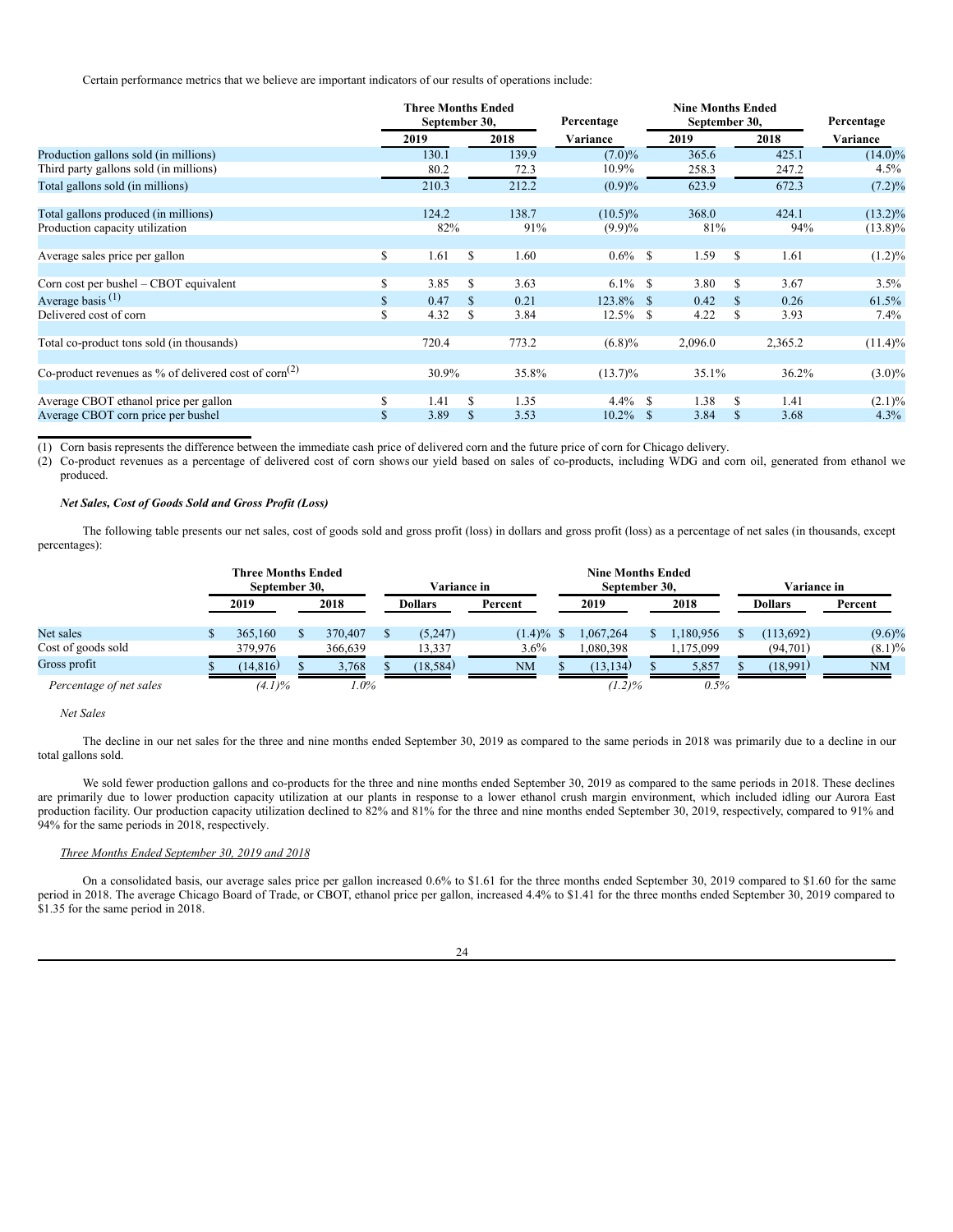#### *Production Segment*

Net sales of ethanol from our production segment declined by \$3.9 million, or 2%, to \$212.9 million for the three months ended September 30, 2019 as compared to \$216.8 million for the same period in 2018. Our total volume of production ethanol gallons sold declined by 9.8 million gallons, or 7%, to 130.1 million gallons for the three months ended September 30, 2019 as compared to 139.9 million gallons for the same period in 2018. Our production segment's average sales price per gallon increased 6% to \$1.62 for the three months ended September 30, 2019 compared to our production segment's average sales price per gallon of \$1.53 for the same period in 2018. At our production segment's average sales price per gallon of \$1.62 for the three months ended September 30, 2019, we generated \$15.8 million less in net sales from our production segment from the 9.8 million fewer gallons of produced ethanol sold in the three months ended September 30, 2019 as compared to the same period in 2018. This decline was partially offset by the increase of \$0.09 in our production segment's average sales price per gallon for the three months ended September 30, 2019 as compared to the same period in 2018, which increased our net sales of ethanol from our production segment by \$11.9 million.

Net sales of co-products decreased \$7.6 million, or 10%, to \$65.7 million for the three months ended September 30, 2019 as compared to \$73.3 million for the same period in 2018. Our total volume of co-products sold declined by 52.8 thousand tons, or 7%, to 720.4 thousand tons for three months ended September 30, 2019 from 773.2 thousand tons for the same period in 2018, and our average sales price per ton decreased to \$91.19 for the three months ended September 30, 2019 from \$94.75 for the same period in 2018. At our average sales price per ton of \$91.19 for the three months ended September 30, 2019, we realized \$4.8 million less in net sales from the 52.8 thousand ton decline in co-products sold in the three months ended September 30, 2019 as compared to the same period in 2018. The decline in our average sales price per ton of \$3.56, or 4%, for the three months ended September 30, 2019 as compared to the same period in 2018 reduced our net sales of co-products by \$2.8 million.

## *Marketing Segment*

Net sales of ethanol from our marketing segment increased by \$6.2 million, or 8%, to \$86.1 million for the three months ended September 30, 2018 as compared to \$79.9 million for the same period in 2018. Our total volume of ethanol gallons sold by our marketing segment declined by 1.9 million gallons, or 1%, to 210.3 million gallons for the three months ended September 30, 2019 as compared to 212.2 million gallons for the same period in 2018.

The decline in production gallons sold by our marketing segment resulted in a decline of \$0.1 million in net sales generated by our marketing segment, which were eliminated upon consolidation.

Our marketing segment's average sales price per gallon increased \$0.04, or 3%, to \$1.61 for the three months ended September 30, 2019 as compared to \$1.57 for the same period in 2018. At our marketing segment's average sales price per gallon of \$1.61 for the three months ended September 30, 2019, we realized \$3.0 million less in net sales from our marketing segment from the 1.9 million fewer gallons sold in the three months ended September 30, 2019 as compared to the same period in 2018. The increase of \$0.04 in our marketing segment's average sales price per gallon for the three months ended September 30, 2019 as compared to the same period in 2018 increased our net sales from ethanol sold by our marketing segment by \$9.2 million.

## *Nine Months Ended September 30, 2019 and 2018*

On a consolidated basis, our average sales price per gallon declined 1.2% to \$1.59 for the nine months ended September 30, 2019 compared to \$1.61 for the same period in 2018. The average CBOT ethanol price per gallon declined 2.1% to \$1.38 for the nine months ended September 30, 2019 compared to \$1.41 for the same period in 2018.

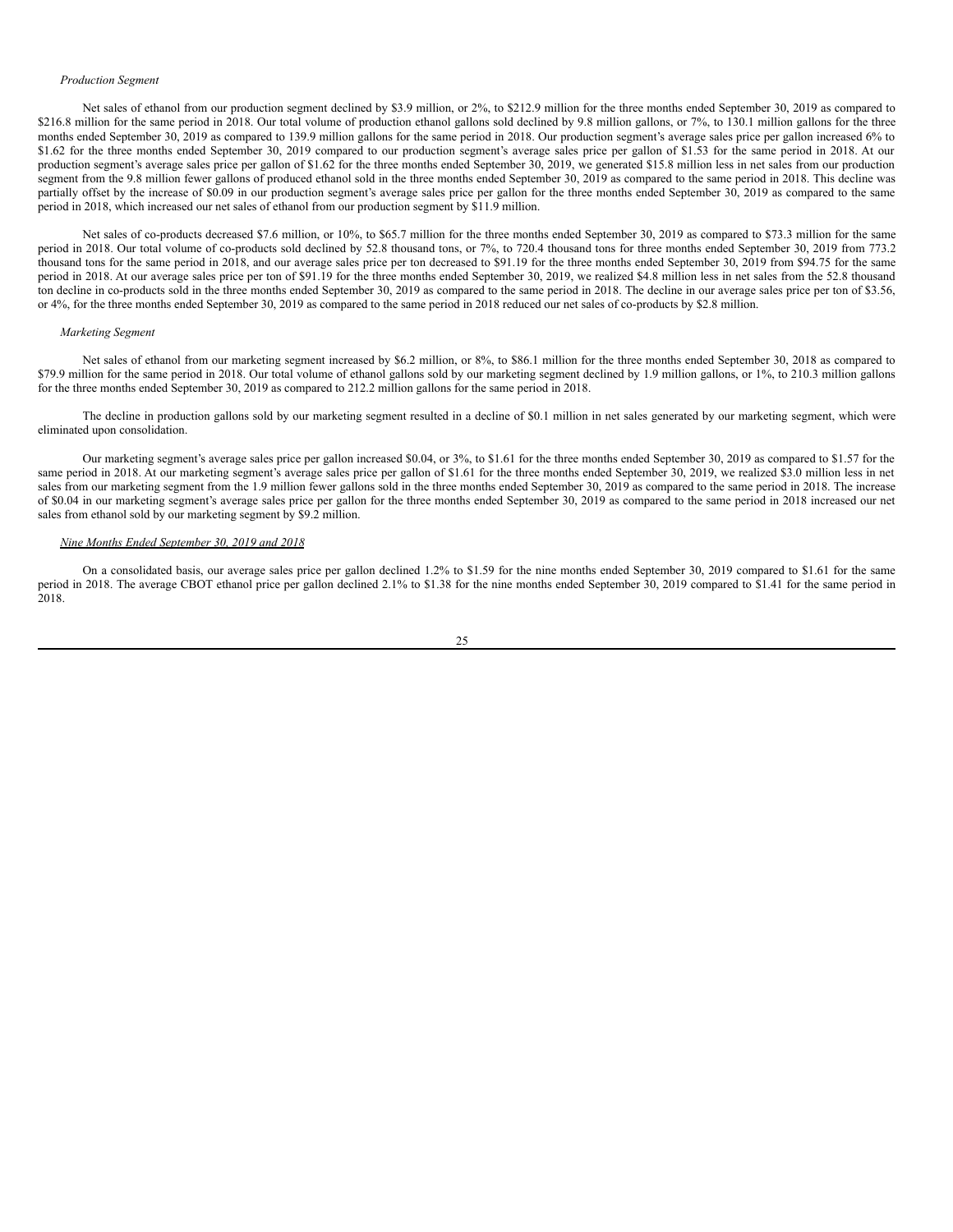#### *Production Segment*

Net sales of ethanol from our production segment declined by \$83.6 million, or 12%, to \$586.7 million for the nine months ended September 30, 2019 as compared to \$670.3 million for the same period in 2018. Our total volume of production ethanol gallons sold declined by 59.5 million gallons, or 14%, to 365.6 million gallons for the nine months ended September 30, 2019 as compared to 425.1 million gallons for the same period in 2018. Our production segment's average sales price per gallon increased 2% to \$1.59 for the nine months ended September 30, 2019 compared to \$1.56 for the same period in 2018. At our production segment's average sales price per gallon of \$1.59 for the nine months ended September 30, 2019, we generated \$94.3 million less in net sales from our production segment from the 59.5 million fewer gallons of produced ethanol sold in the nine months ended September 30, 2019 as compared to the same period in 2018. The increase of \$0.03 in our production segment's average sales price per gallon for the nine months ended September 30, 2019 as compared to the same period in 2018 increased our net sales of ethanol from our production segment by \$10.7 million.

Net sales of co-products declined \$27.1 million, or 12%, to \$199.2 million for the nine months ended September 30, 2019 as compared to \$226.3 million for the same period in 2018. Our total volume of co-products sold decreased by 269.2 thousand tons, or 11%, to 2,096.0 thousand tons for nine months ended September 30, 2019 from  $2,365.2$  thousand tons for the same period in 2018, and our average sales price per ton decreased to \$95.03 for the nine months ended September 30, 2019 from \$95.68 for the same period in 2018. At our average sales price per ton of \$95.03 for the nine months ended September 30, 2019, we generated \$25.6 million less in net sales from the 269.2 thousand tons of additional co-products sold in the nine months ended September 30, 2019 as compared to the same period in 2018. The decrease of \$0.65, or 1%, in our average sales price per ton for the nine months ended September 30, 2019 as compared to the same period in 2018 decreased net sales of co-products by \$1.5 million.

### *Marketing Segment*

Net sales of ethanol from our marketing segment declined by \$2.9 million, or 1%, to \$280.0 million for the nine months ended September 30, 2019 as compared to \$282.9 million for the same period in 2018. Our total volume of ethanol gallons sold by our marketing segment declined by 48.4 million gallons, or 7%, to 623.9 million gallons for the nine months ended September 30, 2019 as compared to 672.3 million gallons for the same period in 2018.

The increase in production gallons sold by our marketing segment resulted in an increase of \$0.9 million in net sales generated by our marketing segment, which were eliminated upon consolidation.

Our marketing segment's average sales price per gallon increased \$0.11, or 8%, to \$1.65 for the nine months ended September 30, 2019 as compared to \$1.54 for the same period in 2018. At our marketing segment's average sales price per gallon of \$1.65 for the nine months ended September 30, 2019, we realized \$80.0 million less in net sales from our marketing segment from the 48.4 million fewer gallons sold in the nine months ended September 30, 2019 as compared to the same period in 2018. The increase of \$0.11 in our marketing segment's average sales price per gallon for the nine months ended September 30, 2019 as compared to the same period in 2018 increased our net sales from ethanol sold by our marketing segment by \$77.1 million.

# *Cost of Goods Sold and Gross Profit (Loss)*

Our consolidated gross profit (loss) decreased to a gross loss of \$14.8 million, representing a negative gross profit margin of 4.1%, for the three months ended September 30, 2019 compared to a gross profit of \$3.8 million, representing a gross profit margin of 1.0%, for the same period in 2018. Our consolidated gross profit (loss) declined to a gross loss of \$13.1 million, representing a negative gross profit margin of 1.2%, for the nine months ended September 30, 2019 compared to a gross profit of \$5.9 million, representing a gross profit margin of 0.5%, for the same period in 2018. Our gross profit and gross profit margin declined primarily due to significantly lower commodity margins predominately resulting from higher corn prices without a commensurate increase in ethanol prices.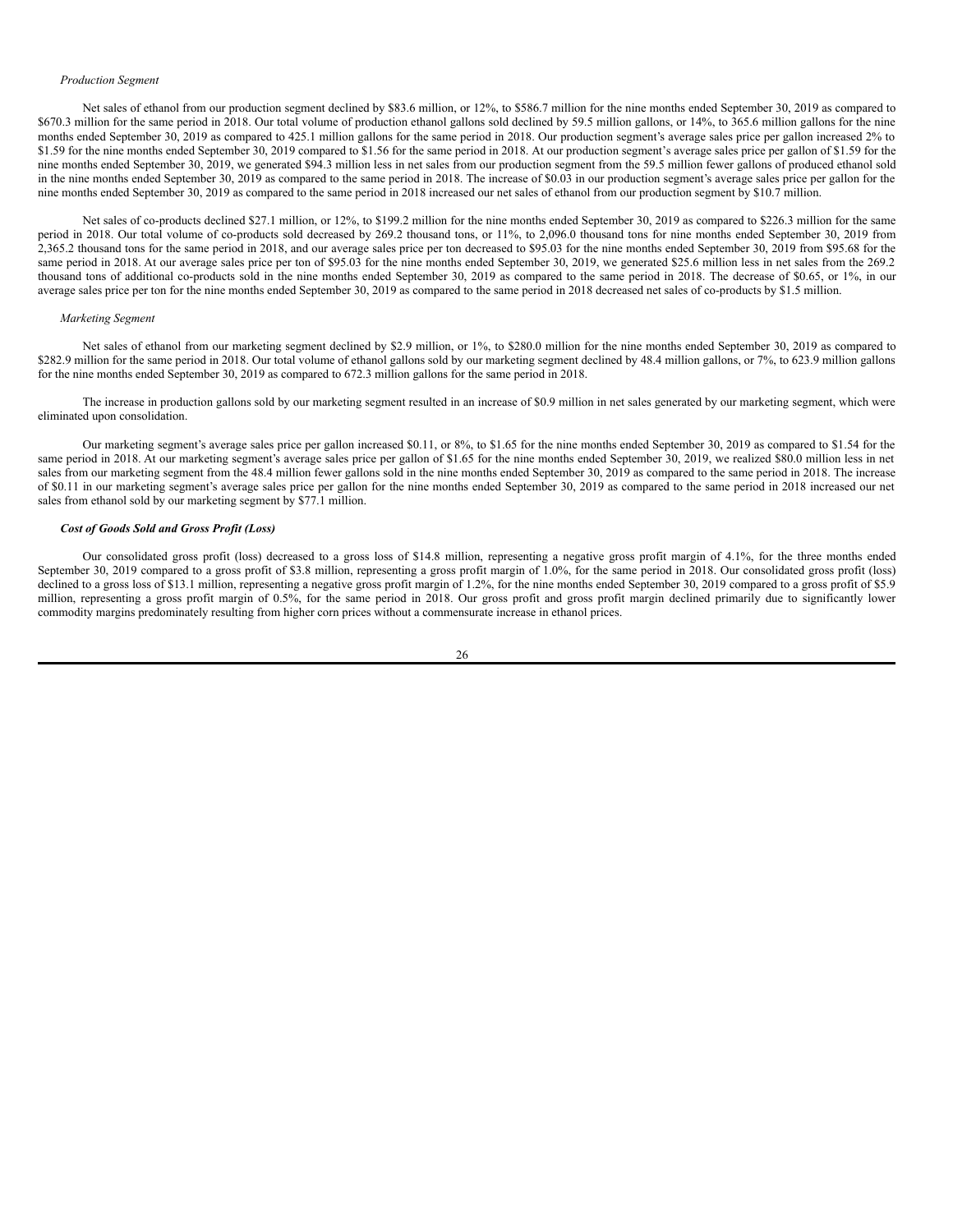#### *Three Months Ended September 30, 2019 and 2018*

### *Production Segment*

Our production segment's gross profit from external sales declined by \$10.9 million to a gross loss of \$15.9 million for the three months ended September 30, 2019 as compared to a gross loss of \$5.0 million for the same period in 2018. Of this decline, \$12.1 million is attributable to our production segment's lower margins for the three months ended September 30, 2019 as compared to the same period in 2018, partially offset by \$1.2 million attributable to lower production volumes for the three months ended September 30, 2019 as compared to the same period in 2018.

# *Marketing Segment*

Our marketing segment's gross profit declined by \$7.7 million to \$1.1 million for the three months ended September 30, 2019 as compared to \$8.8 million for the same period in 2018, largely attributable to our marketing segment's lower margins per gallon for the three months ended September 30, 2019 as compared to the same period in 2018.

# *Nine Months Ended September 30, 2019 and 2018*

#### *Production Segment*

Our production segment's gross profit from external sales declined by \$7.1 million to a gross loss of \$23.6 million for the nine months ended September 30, 2019 as compared to a gross loss of \$16.5 million for the same period in 2018. Of this decline, \$11.0 million is attributable to our production segment's lower margins for the nine months ended September 30, 2019 as compared to the same period in 2018, partially offset by \$3.9 million attributable to decreased production volumes for the nine months ended September 30, 2019 as compared to the same period in 2018.

### *Marketing Segment*

Our marketing segment's gross profit declined by \$11.9 million to \$10.5 million for the nine months ended September 30, 2019 as compared to \$22.4 million for the same period in 2018. Of this decline, \$11.0 million is attributable to our marketing segment's lower margins for the nine months ended September 30, 2019 as compared to the same period in 2018, and \$0.9 million is attributable to reduction in volumes for the nine months ended September 30, 2019 as compared to the same period in 2018.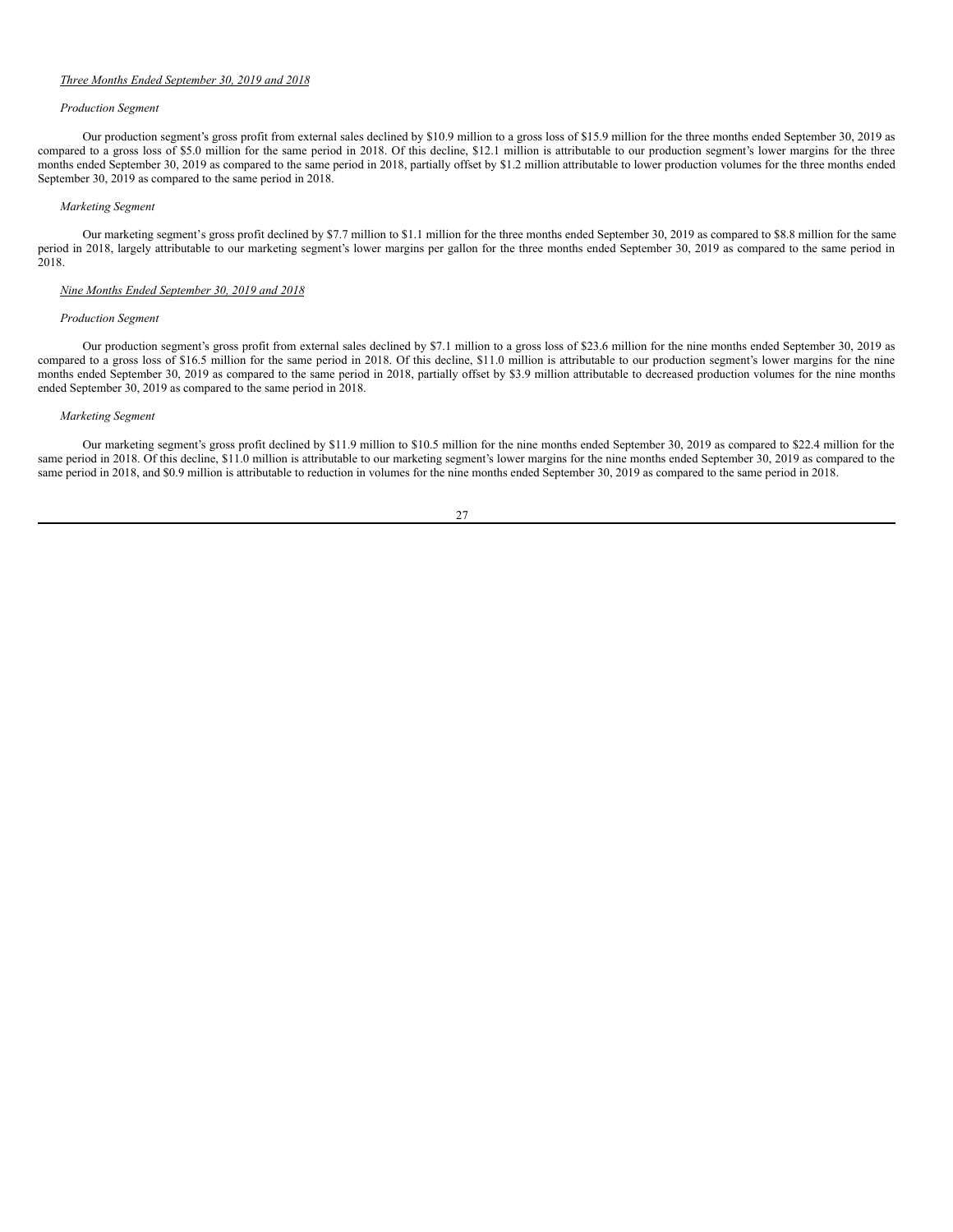### *Selling, General and Administrative Expenses*

The following table presents our selling, general and administrative, or SG&A, expenses in dollars and as a percentage of net sales (in thousands, except percentages):

|                                              | <b>Three Months Ended</b><br>September 30. |       | Variance in |                      | <b>Nine Months Ended</b><br>September 30. |        | Variance in    |            |  |
|----------------------------------------------|--------------------------------------------|-------|-------------|----------------------|-------------------------------------------|--------|----------------|------------|--|
|                                              | 2019                                       | 2018  | Dollars     | Percent              | 2019                                      | 2018   | <b>Dollars</b> | Percent    |  |
| Selling, general and administrative expenses | 8,687                                      | 8,970 | (283)       | $(3.2)$ %<br>، سکہ ف | 23.630                                    | 27,183 | (3,553)        | $(13.1)$ % |  |
| Percentage of net sales                      | $\measuredangle.4\%$                       | 2.4%  |             |                      | $2.2\%$                                   | 2.3%   |                |            |  |

Our SG&A expenses declined for the three and nine months ended September 30, 2019 as compared to the same period in 2018. The decrease in SG&A expenses is primarily due to reductions in compensation and health insurance costs. Our capital expenditures through the first nine months of 2019 totaled \$2.1 million and were primarily attributable to ongoing repair and maintenance of our production facilities.

# *Net Loss Available to Common Stockholders*

The following table presents our net loss available to common stockholders in dollars and as a percentage of net sales (in thousands, except percentages):

|                                           |               | <b>Three Months Ended</b><br>September 30. |          | Variance in | <b>Nine Months Ended</b><br>September 30. |           | Variance in    |            |
|-------------------------------------------|---------------|--------------------------------------------|----------|-------------|-------------------------------------------|-----------|----------------|------------|
|                                           | 2019          | 2018                                       | Dollars  | Percent     | 2019                                      | 2018      | <b>Dollars</b> | Percent    |
| Net loss available to common stockholders | (27)<br>.645. | 7,833                                      | (19.812) | $(252.9)$ % | (48.808)                                  | (29.209)  | (19.599)       | $(67.1)$ % |
| Percentage of net sales                   | 7.6)%         | $(2.1)\%$                                  |          |             | $(4.6)\%$                                 | $(2.5)\%$ |                |            |

The increase in net loss available to common stockholders is primarily due to lower production and third party marketing margins for the three and nine months ended September 30, 2019 as compared to the same periods in 2018.

# **Liquidity and Capital Resources**

During the nine months ended September 30, 2019, we funded our operations primarily from cash on hand and advances from our revolving credit facilities. These funds were also used to make capital expenditures, capital lease payments and principal and interest payments on term debt.

Both we and the ethanol industry as a whole experienced significant adverse conditions throughout most of 2018 and 2019 as a result of industry-wide record low ethanol prices due to reduced demand and high industry inventory levels. These factors resulted in prolonged negative operating margins, significantly lower cash flow from operations and substantial net losses. In response to the low-margin environment, we have pursued strategic initiatives focused on the potential sale of certain production assets, a reduction of our debt levels, a strengthening of our cash and liquidity position, and opportunities for strategic partnerships and capital raising activities, positioning us to optimize our business performance. Our most significant challenges in meeting these objectives would be a sustained adverse margin environment and insufficient cash flows to make our scheduled debt payments.

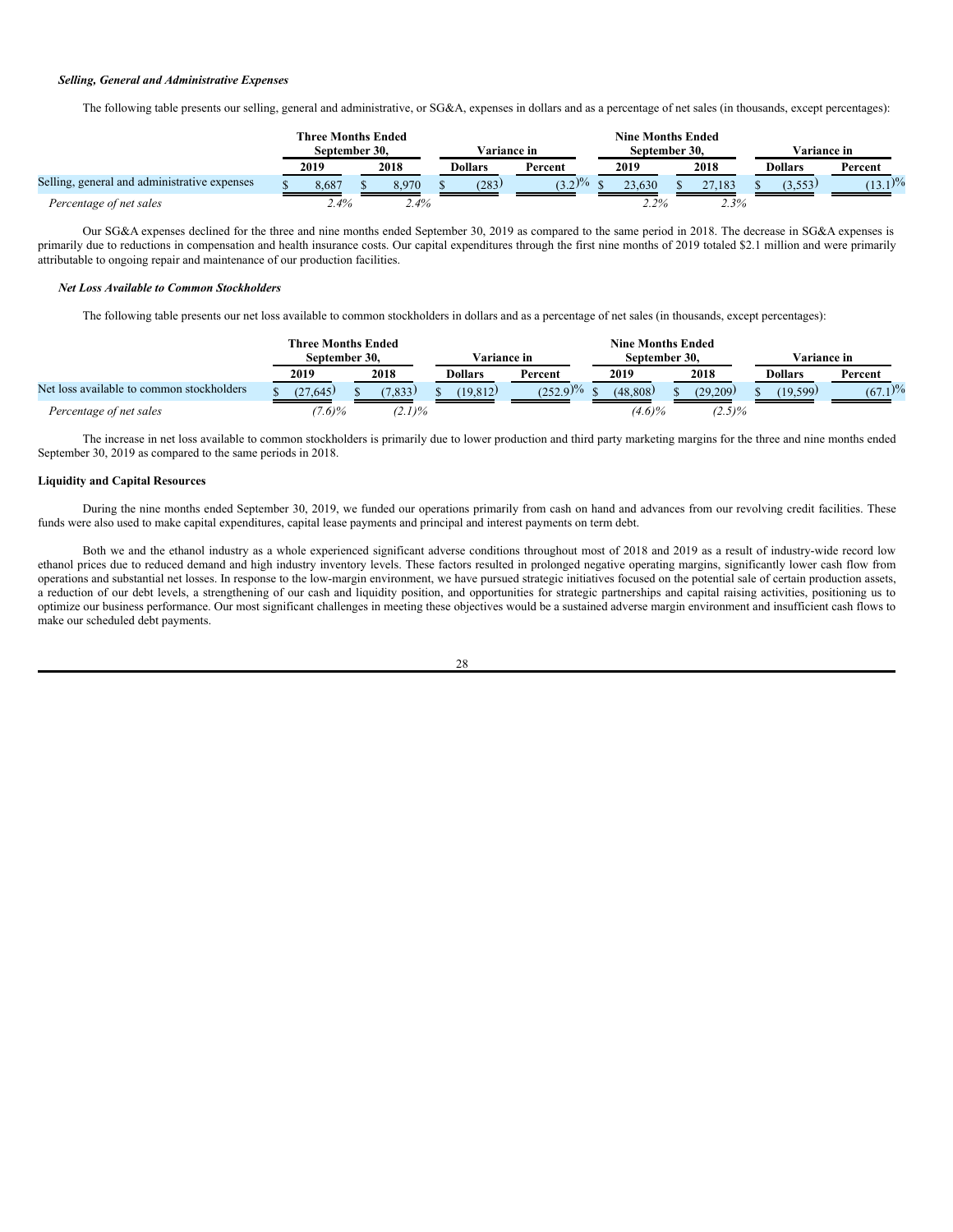We continue to make progress on our plans, but concluding our potential transactions has taken longer than anticipated. We believe that an improving market will help us complete our strategic initiatives. We have excellent production assets with values well in excess of our near-term liquidity needs. We are confident in our strong relationships with our financial and commercial partners and believe we are taking the appropriate steps to increase our shareholder value to benefit our stakeholders long-term and to provide greater financial flexibility to executive future strategic initiatives.

Our current available capital resources consist of cash on hand and amounts available for borrowing under our credit facilities. We expect that our future available capital resources will consist primarily of our current cash balances, availability under our lines of credit, any cash generated from operations, net cash proceeds from any sale of our production assets and net cash proceeds from any equity sales or debt financing transactions.

At September 30, 2019, on a consolidated basis, we had an aggregate of \$18.9 million in cash and Kinergy had \$2.2 million in excess availability under its credit facility.

As of September 30, 2019, our current liabilities of \$228.4 million exceeded our current assets of \$161.9 million, resulting in a working capital deficit of \$66.5 million. This working capital deficit arises from the following:

- Our senior secured notes in the amount of \$63.2 million at September 30, 2019 are due on December 15, 2019 and therefore listed as current liabilities. We believe we are in compliance with the terms of these notes. We are currently in negotiations to extend the term of these notes. See "---Pacific Ethanol, Inc. Notes Payable" below.
- Our term loan in the amount of \$39.5 million and our revolving loan in the amount of \$32.0 million, both associated with our Pekin facilities, are listed as current liabilities due to a temporary forbearance agreement with our lender. See "—Pekin Credit Facilities" below.

We believe our strategic initiatives, if implemented timely and on suitable terms, will provide sufficient liquidity to meet our anticipated working capital, debt service and other liquidity needs through at least the next twelve months. However, if we are unable to timely implement our strategic initiatives, if margins do not improve, or if we are unable to further defer principal and/or interest payments or extend the maturity date of our debt, we will likely have insufficient liquidity through the next twelve months, or earlier depending on margins, operating cash flows and lender forbearance. In addition, if margins do not sustainably improve from levels experienced in the third quarter, we may be forced to curtail our production at one or more of our operating facilities. See "Risk Factors".

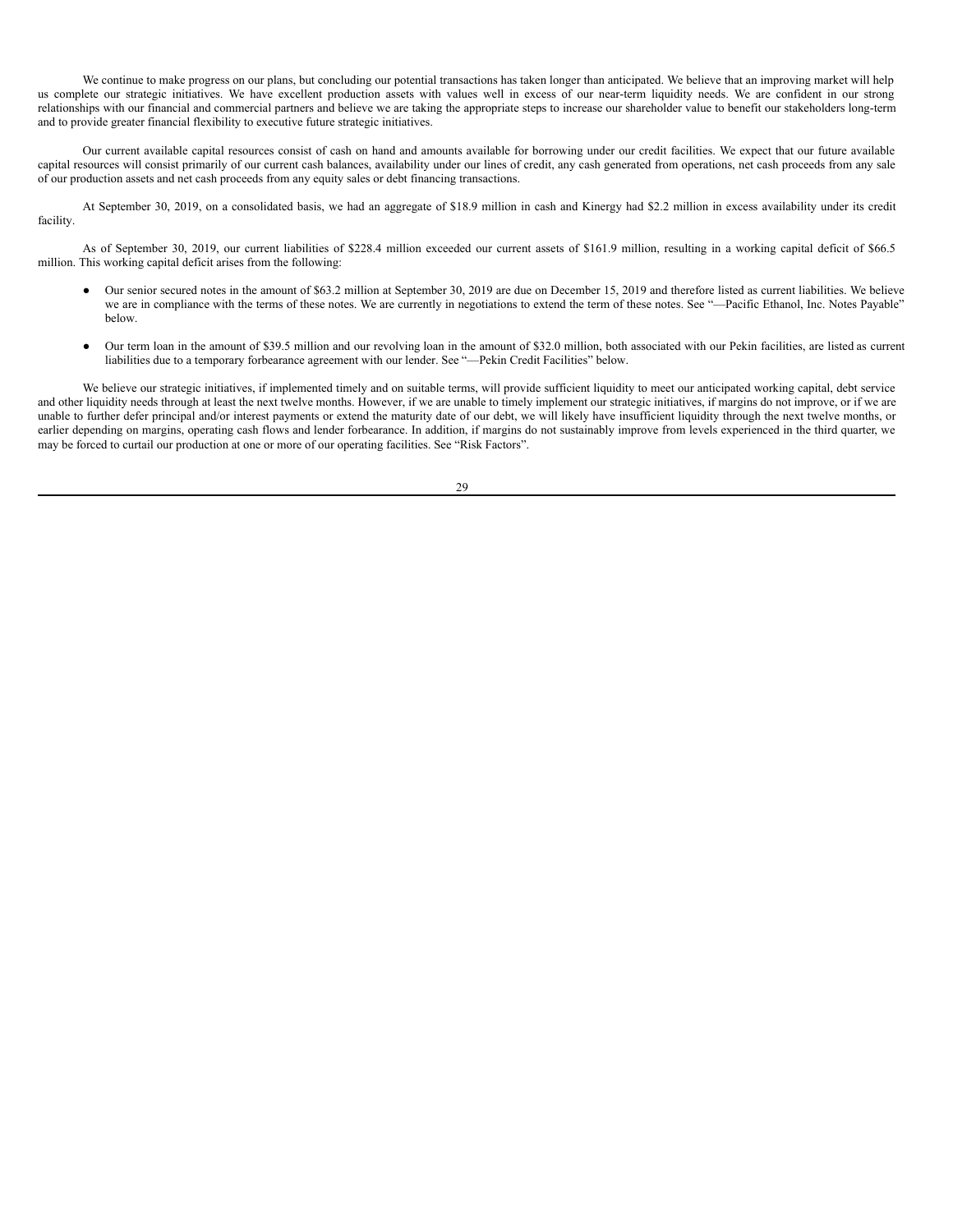### *Quantitative Quarter-End Liquidity Status*

We believe that the following amounts provide insight into our liquidity and capital resources. The following selected financial information should be read in conjunction with our consolidated financial statements and notes to consolidated financial statements included elsewhere in this report, and the other sections of "Management's Discussion and Analysis of Financial Condition and Results of Operations" contained in this report (dollars in thousands):

|                                        |      | September 30, |  | December 31, |            |
|----------------------------------------|------|---------------|--|--------------|------------|
|                                        | 2019 |               |  | 2018         | Change     |
| Cash and cash equivalents              |      | 18.921        |  | 26,627       | $(28.9)\%$ |
| Current assets                         |      | 161.936       |  | 168,804      | $(4.1)\%$  |
| Property and equipment, net            |      | 442,810       |  | 482,657      | $(8.3)\%$  |
| Current liabilities                    |      | 228.431       |  | 231,859      | $(1.5)\%$  |
| Long-term debt, net of current portion |      | 98.673        |  | 84.767       | $16.4\%$   |
| Working capital deficit                |      | (66, 495)     |  | (63, 055)    | $(5.5)\%$  |
| Working capital ratio                  |      | 0.71          |  | 0.73         | $(2.7)\%$  |

# *Restricted Net Assets*

At September 30, 2019, we had approximately \$184.8 million of net assets at our subsidiaries that were not available to be transferred to Pacific Ethanol, Inc. in the form of dividends, loans or advances due to restrictions contained in the credit facilities of our subsidiaries.

### *Changes in Working Capital and Cash Flows*

Our working capital deficit increased to a deficit of \$66.5 million at September 30, 2019 from a deficit of \$63.1 million at December 31, 2018 as a result of a decrease of \$6.9 million in current assets, partially offset by a decrease of \$3.4 million in current liabilities.

Current assets decreased primarily due to a decreases of \$7.7 million in cash and cash equivalents and \$6.6 million in other current assets, partially offset by increases of \$4.7 million in inventories and \$1.7 million in accounts receivables.

Our current liabilities declined by \$3.4 million at September 30, 2019 as compared to December 31, 2018 primarily due to a decrease in accounts payable and accrued expenses of \$5.9 million, a decrease of \$2.7 million in derivative liabilities and \$2.1 million in current portion of long-term debt, partially offset by an increase of \$6.9 million in current portion – operating leases as we adopted a new accounting standard. Our current liabilities include our senior secured notes in the amount of \$63.2 million, which are due on December 15, 2019, our Pekin credit facilities in the amount of approximately \$71.5 million as a result of covenant defaults, but as to which we have received temporary lender forbearance, and \$4.4 million used under our expanded credit facility at Kinergy, the extension of which expires on November 30, 2019, or earlier on two days prior notice from the lender.

Our cash and cash equivalents declined by \$7.7 million at September 30, 2019 as compared to December 31, 2018 primarily due to \$27.2 million in cash used in our operating activities primarily as a result of higher operating losses and the other factors noted below and \$2.1 million in additions to property and equipment, partially offset by \$21.6 million in cash provided by our financing activities from additional borrowings, proceeds from a contract amendment with a vendor, and sales of our common stock.

# *Cash used in our Operating Activities*

Cash used in our operating activities increased by \$53.3 million for the nine months ended September 30, 2019, as compared to the same period in 2018. We used \$27.2 million of cash in our operating activities during the period. Specific factors that contributed to the increase in cash used in our operating activities include:

- an increase of \$18.1 million in our consolidated net loss;
- a decrease of \$16.3 million related to accounts payable, accrued expenses and operating leases, primarily due to the timing of payments;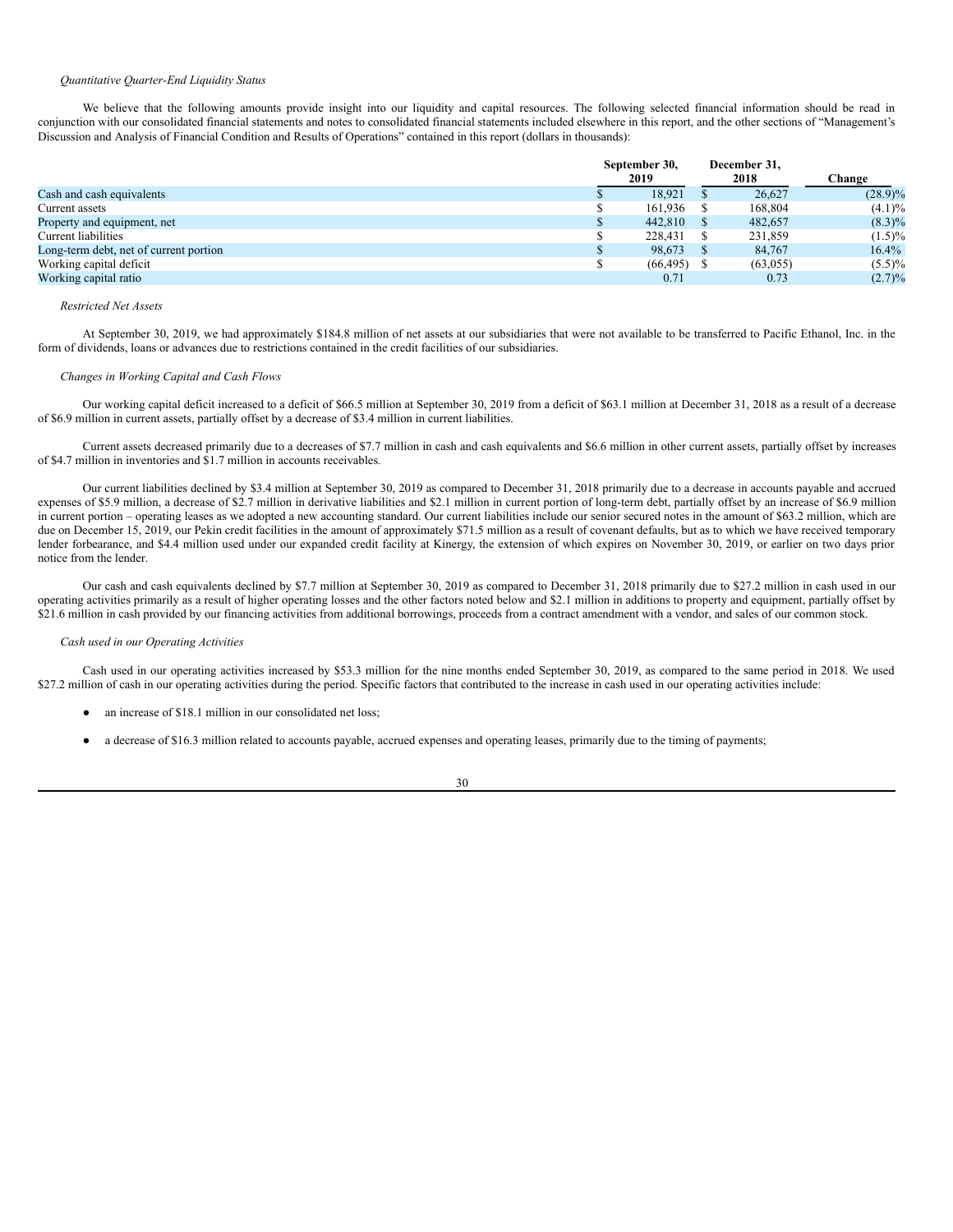- a decrease of \$13.0 million related to accounts receivable, primarily due to the timing of collections;
- a decrease of \$5.9 million in our derivative instruments as a result of closing out certain positions during the period; and
- a decrease of \$11.5 million related to inventories due to higher ending inventories resulting from slower product shipments caused by weather-related transportation logistics.

These amounts were partially offset by:

- an increase of \$5.3 million in depreciation expense due to our adoption of lease accounting, resulting in increased lease assets; and
- an increase of \$8.3 million related to prepaid expenses and other assets due to the timing of payments.

#### *Cash used in our Investing Activities*

Cash used in our investing activities declined by \$8.7 million for the nine months ended September 30, 2019 as compared to the same period in 2018. The decrease in cash used in our investing activities is primarily due to reduced spending on capital projects during a low margin environment.

## *Cash provided by our Financing Activities*

Cash provided by our financing activities increased by \$30.2 million for the nine months ended September 30, 2019 as compared to the same period in 2018. The increase in cash provided by our financing activities is primarily due to \$8.0 million in proceeds from a contract amendment with a vendor, \$3.7 million in proceeds from sales of our common stock, \$12.7 million in additional net borrowings under Kinergy's line of credit, partially offset by \$5.7 million less in principal payments on borrowings for the period.

### *Kinergy Operating Line of Credit*

Kinergy maintains an operating line of credit for an aggregate amount of up to \$100.0 million. The credit facility matures on August 2, 2022. Interest accrues under the credit facility at a rate equal to (i) the three-month London Interbank Offered Rate ("LIBOR"), plus (ii) a specified applicable margin ranging from 1.50% to 2.00%, or up to 4.00% for additional borrowings under relaxed borrowing base credit terms through November 30, 2019, or earlier on two days prior notice from the lender. The credit facility's monthly unused line fee is 0.25% to 0.375% of the amount by which the maximum credit under the facility exceeds the average daily principal balance during the immediately preceding month. Payments that may be made by Kinergy to Pacific Ethanol as reimbursement for management and other services provided by Pacific Ethanol to Kinergy are limited under the terms of the credit facility to \$1.5 million per fiscal quarter. The credit facility also includes the accounts receivable of Pacific Ag. Products, LLC, or PAP, as additional collateral. Payments that may be made by PAP to Pacific Ethanol as reimbursement for management and other services provided by Pacific Ethanol to PAP are limited under the terms of the credit facility to \$0.5 million per fiscal quarter. PAP, one of our indirect wholly-owned subsidiaries, markets our co-products and also provides raw material procurement services to our subsidiaries.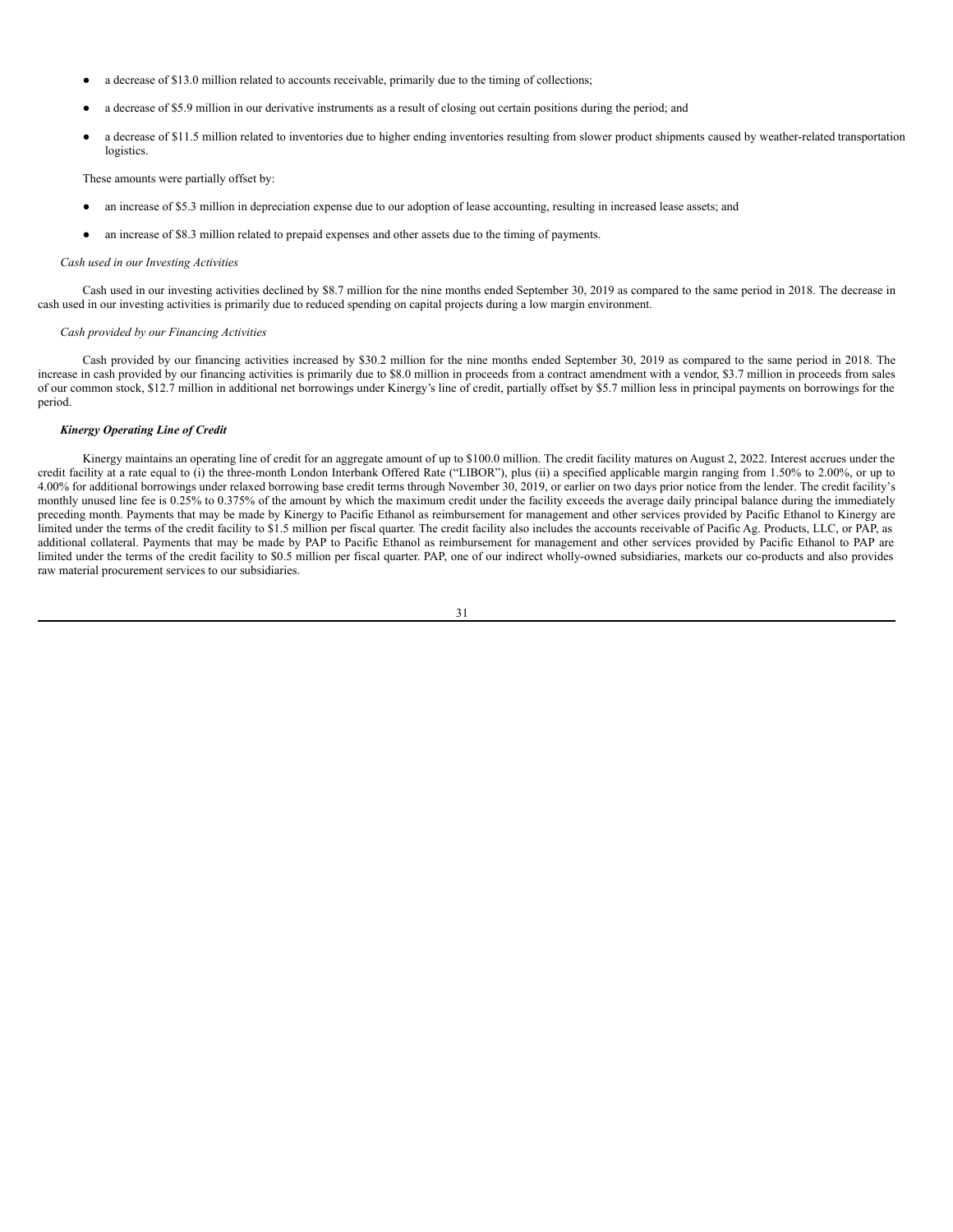For all monthly periods in which excess borrowing availability falls below a specified level, Kinergy and PAP must collectively maintain a fixed-charge coverage ratio (calculated as a twelve-month rolling earnings before interest, taxes, depreciation and amortization (EBITDA) divided by the sum of interest expense, capital expenditures, principal payments of indebtedness, indebtedness from capital leases and taxes paid during such twelve-month rolling period) of at least 2.0 and are prohibited from incurring certain additional indebtedness (other than specific intercompany indebtedness). Kinergy's and PAP's obligations under the credit facility are secured by a first-priority security interest in all of their assets in favor of the lender. We believe Kinergy and PAP are in compliance with this covenant. The following table summarizes Kinergy's financial covenants and actual results for the periods presented:

|                                         |      | <b>Three Months Ended</b><br>September 30, |       |      |  |
|-----------------------------------------|------|--------------------------------------------|-------|------|--|
|                                         | 2019 | 2018                                       | 2018  | 2017 |  |
| Fixed-Charge Coverage Ratio Requirement | 2.00 | 2.00                                       | 2.00  | 2.00 |  |
| Actual                                  | 5.62 | 18.77                                      | 19.06 | 2.79 |  |
| Excess                                  | 3.62 | 16.77                                      | 17.06 | 0.79 |  |

Pacific Ethanol has guaranteed all of Kinergy's obligations under the credit facility. As of September 30, 2019, Kinergy had an outstanding balance of \$79.7 million with additional borrowing availability under the credit facility of \$2.2 million.

### *Pekin Credit Facilities*

On December 15, 2016, our wholly-owned subsidiary, Pacific Ethanol Pekin, LLC, or PE Pekin, entered into term and revolving credit facilities. PE Pekin borrowed \$64.0 million under a term loan facility that matures on August 20, 2021 and \$32.0 million under a revolving credit facility that matures on February 1, 2022. The PE Pekin credit facilities are secured by a first-priority security interest in all of PE Pekin's assets. Interest initially accrued under the PE Pekin credit facilities at an annual rate equal to the 30-day LIBOR plus 3.75%, payable monthly. PE Pekin is required to make quarterly principal payments in the amount of \$3.5 million on the term loan beginning on May 20, 2017, with the remaining principal balance payable at maturity on August 20, 2021. PE Pekin is required to pay monthly in arrears a fee on any unused portion of the revolving credit facility at a rate of 0.75% per annum. Prepayment of these facilities is subject to a prepayment penalty. Under the initial terms of the credit facilities, PE Pekin was required to maintain not less than \$20.0 million in working capital and an annual debt service coverage ratio of not less than 1.25 to 1.0.

On August 7, 2017, PE Pekin amended its term and revolving credit facilities by agreeing to increase the interest rate under the facilities by 25 basis points to an annual rate equal to the 30-day LIBOR plus 4.00%. PE Pekin and its lender also agreed that PE Pekin is required to maintain working capital of not less than \$17.5 million from August 31, 2017 through December 31, 2017 and working capital of not less than \$20.0 million from January 1, 2018 and continuing at all times thereafter. In addition, the required debt service coverage ratio was reduced to 0.15 to 1.00 for the fiscal year ended December 31, 2017. PE Pekin's actual debt service coverage ratio was 0.17 to 1.00 for the fiscal year ended December 31, 2017, 0.02 in excess of the required 0.15 to 1.00. For the month ended January 31, 2018, PE Pekin was not in compliance with its working capital requirement due to larger than anticipated repair and maintenance expenses to replace faulty equipment. PE Pekin has received a waiver from its lender for this noncompliance. Further, the lender decreased PE Pekin's working capital covenant requirement to \$13.0 million for the month ended February 28, 2018, excluding from the calculation a \$3.5 million principal payment previously due in May 2018.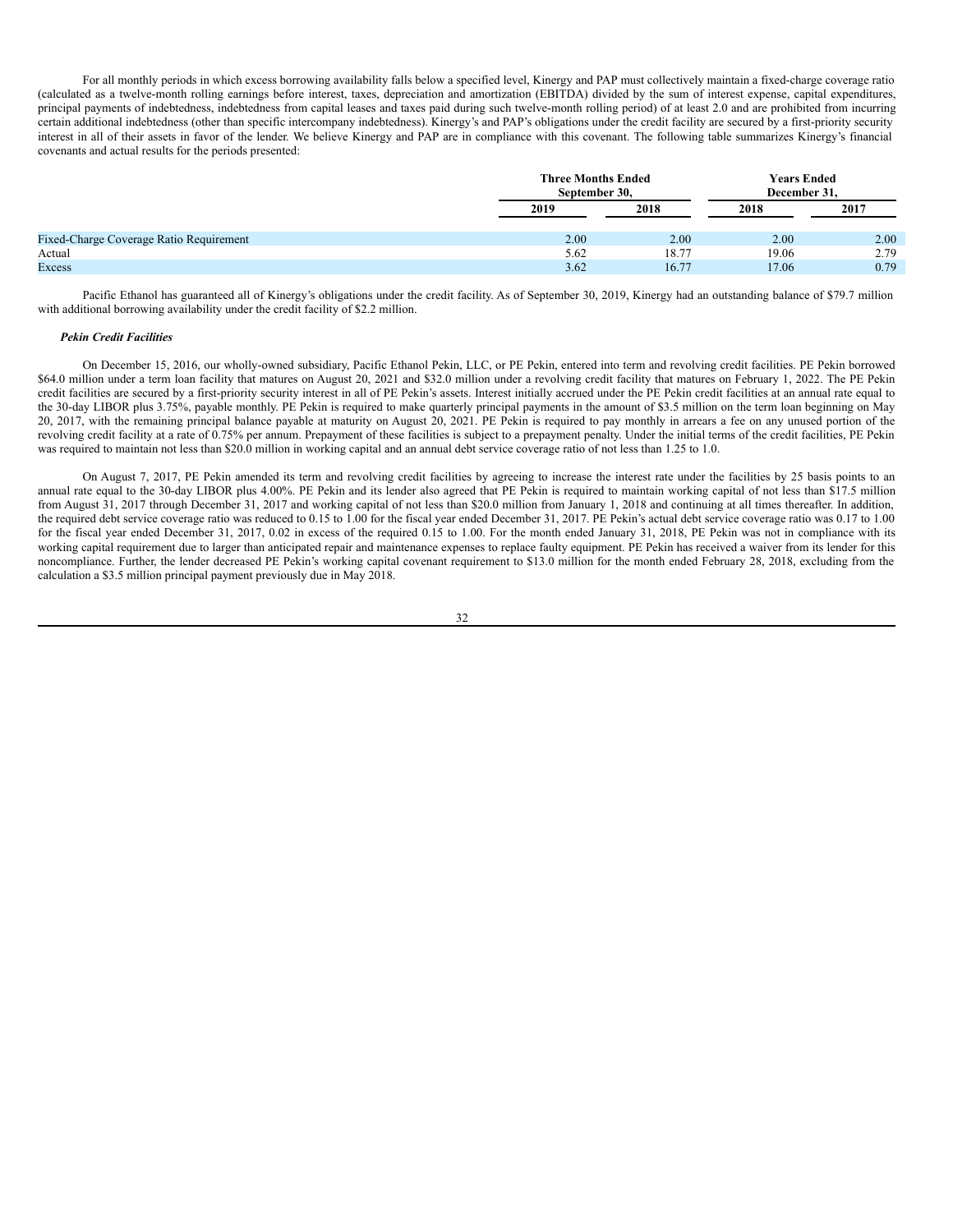On March 30, 2018, PE Pekin further amended its term loan facility by reducing the amount of working capital it is required to maintain to not less than \$13.0 million from March 31, 2018 through November 30, 2018 and not less than \$16.0 million from December 1, 2018 and continuing at all times thereafter. In addition, a principal payment in the amount of \$3.5 million due for May 2018 was deferred until the maturity date of the term loan.

At December 31, 2018 and January 31, 2019, PE Pekin experienced certain covenant violations under its term and revolving credit facilities. In February 2019, PE Pekin reached an agreement with its lender to forbear until March 11, 2019 and to defer a \$3.5 million principal payment until that date.

On March 21, 2019, PE Pekin amended its term and revolving credit facilities by agreeing to increase the interest rate under the facilities by 125 basis points to an annual rate equal to the 30-day LIBOR plus 5.00%. PE Pekin and its lender also agreed that it is required to maintain working capital of not less than \$15.0 million from March 21, 2019 through July 15, 2019 and working capital of not less than \$30.0 million from July 15, 2019 and continuing at all times thereafter. On July 15, 2019, PE Pekin and its lender agreed to a further amendment extending the aforementioned July 15, 2019 dates to November 15, 2019. On August 6, 2019, PE Pekin paid its \$3,500,000 principal payment scheduled for August 20, 2019.

Under these amendments, the lenders agreed to temporarily waive financial covenant violations, working capital maintenance violations and intercompany accounts receivable collections violations that occurred with respect to the credit agreement. The lenders also agreed to defer all scheduled principal payments, including further deferral of principal payments in the amount of \$3.5 million each due on February 20, 2019 and May 20, 2019.

The waivers and principal deferral expire on November 15, 2019, or earlier in the case of an event of default, at which time the waivers will become permanent if PE Pekin's parent, Pacific Ethanol Central, LLC, or PE Central, has made a contribution to PE Pekin in an amount equal to \$30.0 million, minus the then-existing amount of the PE Pekin's working capital, plus the amount of any accounts receivable owed by PE Central to PE Pekin, plus \$12.0 million, or the Parent Contribution Amount. In addition, if the Parent Contribution Amount is timely received, the lenders agreed to waive the PE Pekin's debt service coverage ratio financial covenant for the year ended December 31, 2019. If the Parent Contribution Amount is not timely made, then the temporary waivers will automatically expire.

PE Pekin is also required to pay by November 15, 2019 the aggregate amount of \$10.5 million representing all deferred and unpaid scheduled principal payments and all additional scheduled principal payments for the remainder of 2019. As of September 30, 2019, PE Pekin had no additional borrowing availability under its revolving credit facility.

We are in the process of documenting an extension of the waivers and principal deferral with our lender, initially for a short-term extension to December 15, 2019, with the intention of working with all of our lenders on a comprehensive long-term solution.

### *ICP Credit Facilities*

On September 15, 2017, ICP entered into term and revolving credit facilities. ICP borrowed \$24.0 million under a term loan facility that matures on September 20, 2021 and \$18.0 million under a revolving credit facility that matures on September 1, 2022. The ICP credit facilities are secured by a first-priority security interest in all of ICP's assets. Interest accrues under the ICP credit facilities at an annual rate equal to the 30-day LIBOR plus 3.75%, payable monthly. ICP is required to make quarterly consecutive principal payments in the amount of \$1.5 million. ICP is required to pay monthly in arrears a fee on any unused portion of the revolving credit facility at a rate of 0.75% per annum. Prepayment of these facilities is subject to a prepayment penalty. Under the terms of the credit facilities, ICP is required to maintain not less than \$8.0 million in working capital and an annual debt service coverage ratio of not less than 1.5 to 1.0, beginning for the year ended December 31, 2018. As of September 30, 2019, ICP had no additional borrowing availability under its revolving credit facility. As of September 30, 2019, ICP did not meet its minimum working capital requirement, however, ICP's lender subsequently waived the minimum working capital deficiency. As of the filing of this report, we believe ICP is in compliance with its working capital requirement.

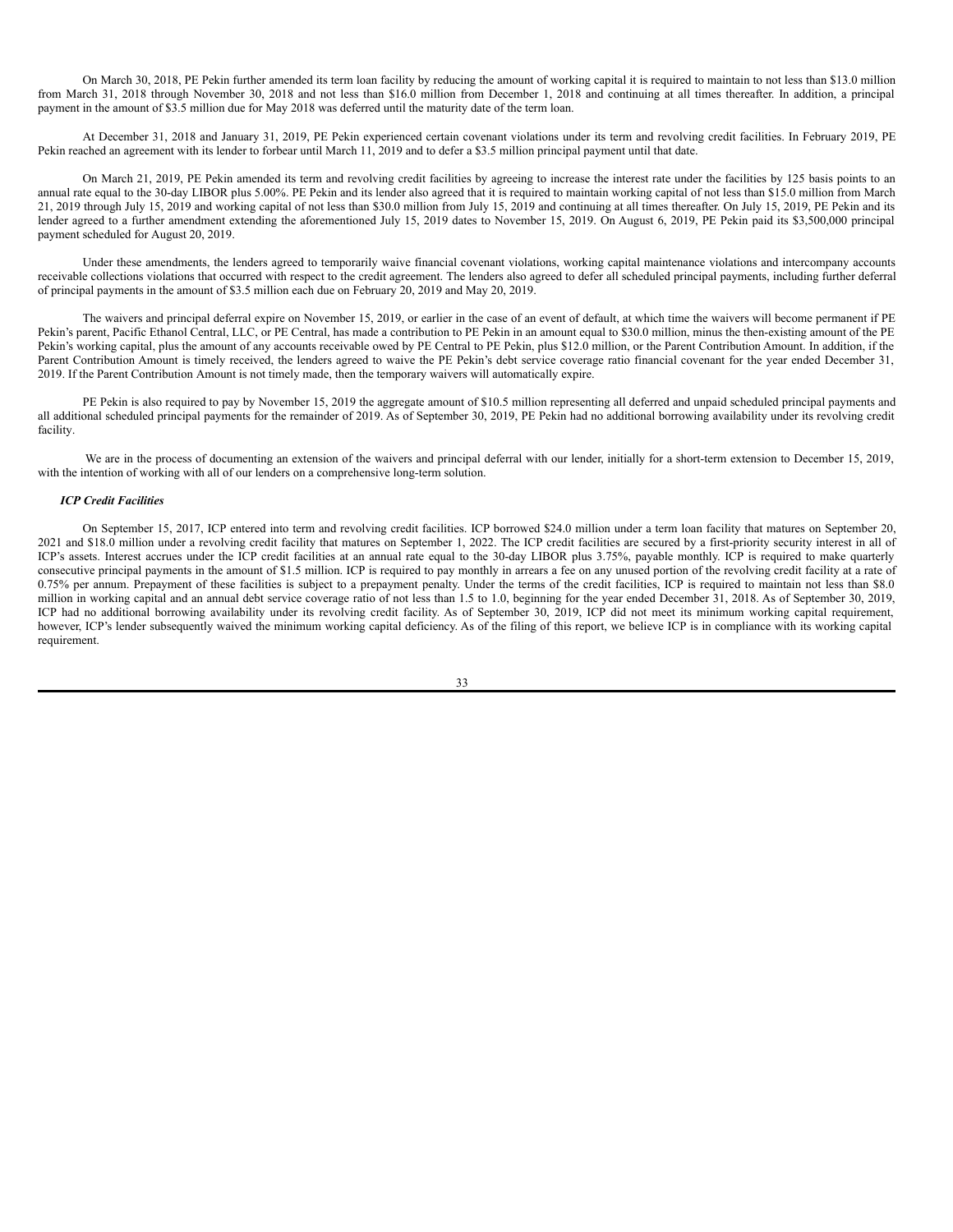### *Pacific Ethanol, Inc. Notes Payable*

On December 12, 2016, we entered into a Note Purchase Agreement with five accredited investors. On December 15, 2016, under the terms of the Note Purchase Agreement, we sold \$55.0 million in aggregate principal amount of our senior secured notes to the investors in a private offering for aggregate gross proceeds of 97% of the principal amount of the notes sold. On June 26, 2017, we entered into a second Note Purchase Agreement with five accredited investors. On June 30, 2017, under the terms of the second Note Purchase Agreement, we sold an additional \$13.9 million in aggregate principal amount of our senior secured notes to the investors in a private offering for aggregate gross proceeds of 97% of the principal amount of the notes sold, for a total of \$68.9 million in aggregate principal amount of senior secured notes.

The notes mature on December 15, 2019. Interest on the notes accrues at an annual rate equal to (i) the greater of 1% and the three-month LIBOR, plus 7.0% from the closing through December 14, 2017, (ii) the greater of 1% and three-month LIBOR, plus 9% between December 15, 2017 and December 14, 2018, and (iii) the greater of 1% and three-month LIBOR plus 11% between December 15, 2018 and the maturity date. The interest rate increases by an additional 2% per annum above the interest rate otherwise applicable upon the occurrence and during the continuance of an event of default until cured. Interest is payable in cash in arrears on the 15th calendar day of each March, June, September and December. We are required to pay all outstanding principal and any accrued and unpaid interest on the notes on the maturity date. We may, at our option, prepay the outstanding principal amount of the notes at any time without premium or penalty. Pacific Ethanol, Inc. issued the notes, which are secured by a first-priority security interest in the equity interest held by Pacific Ethanol, Inc. in its wholly-owned subsidiary, PE Op. Co., which indirectly owns our plants located on the West Coast.

We are in negotiations with our senior noteholders to refinance this indebtedness and extend the maturity date as part of a comprehensive long-term solution with all of our lenders.

# **Effects of Inflation**

The impact of inflation was not significant to our financial condition or results of operations for the three and nine months ended September 30, 2019 and 2018.

# <span id="page-35-0"></span>**ITEM 3. QUANTITATIVE AND QUALITATIVE DISCLOSURES ABOUT MARKET RISK.**

Not applicable.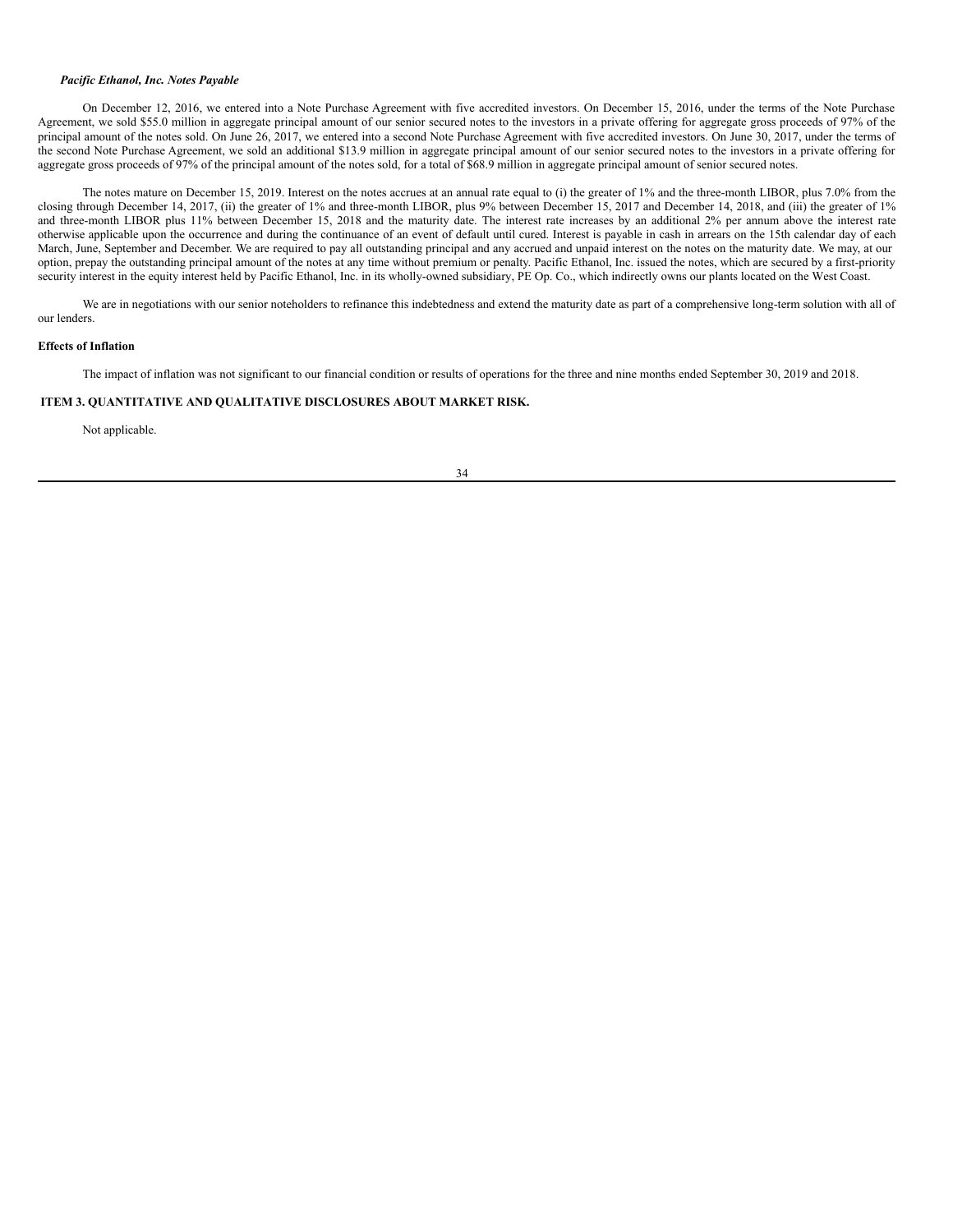# <span id="page-36-0"></span>**ITEM 4. CONTROLS AND PROCEDURES.**

# *Evaluation of Disclosure Controls and Procedures*

We conducted an evaluation under the supervision and with the participation of our management, including our Chief Executive Officer and Chief Financial Officer, of the effectiveness of the design and operation of our disclosure controls and procedures. The term "disclosure controls and procedures," as defined in Rules 13a-15(e) and 15d-15(e) under the Securities Exchange Act of 1934, as amended, or Exchange Act, means controls and other procedures of a company that are designed to ensure that information required to be disclosed by the company in the reports it files or submits under the Exchange Act is recorded, processed, summarized and reported, within the time periods specified in the Securities and Exchange Commission's rules and forms. Disclosure controls and procedures also include, without limitation, controls and procedures designed to ensure that information required to be disclosed by a company in the reports that it files or submits under the Exchange Act is accumulated and communicated to the company's management, including its principal executive and principal financial officers, or persons performing similar functions, as appropriate, to allow timely decisions regarding required disclosure. Based on this evaluation, our Chief Executive Officer and Chief Financial Officer concluded as of September 30, 2019 that our disclosure controls and procedures were effective at a reasonable assurance level.

# *Changes in Internal Control over Financial Reporting*

There has been no change in our internal control over financial reporting (as defined in Rules 13a-15(f) and 15d-15(f) under the Exchange Act) during the most recently completed fiscal quarter that has materially affected, or is reasonably likely to materially affect, our internal control over financial reporting.

# *Inherent Limitations on the Ef ectiveness of Controls*

Management does not expect that our disclosure controls and procedures or our internal control over financial reporting will prevent or detect all errors and all fraud. A control system, no matter how well conceived and operated, can provide only reasonable, not absolute, assurance that the objectives of the control systems are met. Further, the design of a control system must reflect the fact that there are resource constraints, and the benefits of controls must be considered relative to their costs. Because of the inherent limitations in a cost-effective control system, no evaluation of internal control over financial reporting can provide absolute assurance that misstatements due to error or fraud will not occur or that all control issues and instances of fraud, if any, have been or will be detected.

These inherent limitations include the realities that judgments in decision-making can be faulty and that breakdowns can occur because of a simple error or mistake. Controls can also be circumvented by the individual acts of some persons, by collusion of two or more people, or by management override of the controls. The design of any system of controls is based in part on certain assumptions about the likelihood of future events, and there can be no assurance that any design will succeed in achieving its stated goals under all potential future conditions. Projections of any evaluation of controls effectiveness to future periods are subject to risks. Over time, controls may become inadequate because of changes in conditions or deterioration in the degree of compliance with policies or procedures.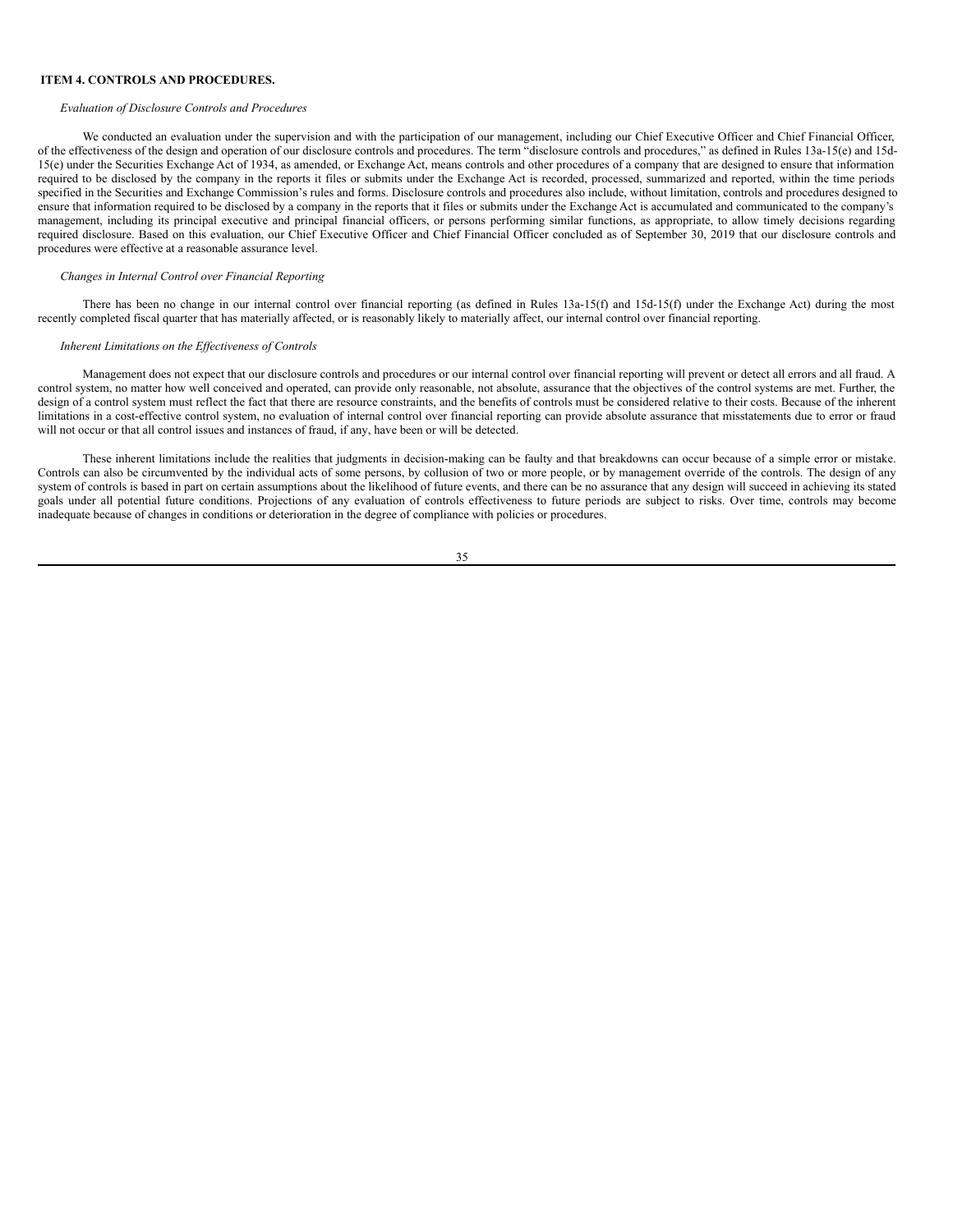# <span id="page-37-0"></span>**PART II - OTHER INFORMATION**

# <span id="page-37-1"></span>**ITEM 1. LEGAL PROCEEDINGS.**

We are subject to legal proceedings, claims and litigation arising in the ordinary course of business. While the amounts claimed may be substantial, the ultimate liability cannot presently be determined because of considerable uncertainties that exist. Therefore, it is possible that the outcome of those legal proceedings, claims and litigation could adversely affect our quarterly or annual operating results or cash flows when resolved in a future period. However, based on facts currently available, management believes such matters will not adversely affect in any material respect our financial position, results of operations or cash flows.

# <span id="page-37-2"></span>**ITEM 1A. RISK FACTORS.**

Before deciding to purchase, hold or sell our common stock, you should carefully consider the risks described below in addition to the other information contained in this Report and in our other filings with the Securities and Exchange Commission, including subsequent reports on Forms 10-O and 8-K. The risks and uncertainties described below are not the only ones we face. Additional risks and uncertainties not presently known to us or that we currently deem immaterial may also affect our business. If any of these known or unknown risks or uncertainties actually occurs with material adverse effects on Pacific Ethanol, our business, financial condition, results of operations and/or liquidity could be seriously harmed. In that event, the market price for our common stock will likely decline, and you may lose all or part of your investment.

# **Risks Related to our Business**

If we are unable to timely implement our strategic initiatives and raise sufficient capital on suitable terms, we will likely have insufficient liquidity to operate our business through the next twelve months, or earlier, resulting in a material adverse effect on our business, prospects, financial condition and results of operations, which *could result in a need to seek protection under the U.S. Bankruptcy Code.*

We are engaged in strategic initiatives to reduce our debt levels and provide additional liquidity to operate our business. These initiatives will likely require the prompt sale of certain production assets as well as other capital raising activities. Financing, whether through a sale of production assets or other capital raising activities, may not be available on a timely basis, in sufficient amounts, on terms acceptable to us, or at all. In addition, any equity financing may cause significant dilution to existing stockholders and any debt financing or other financing of securities senior to our common stock will likely include financial and other covenants that will restrict our flexibility, including our ability to pay dividends on our common stock.

If we are unable to timely sell production assets or raise additional capital, or both, in sufficient amounts and on suitable terms, if we do not experience a sustained margin improvement, or if we are unable to further defer principal and/or interest payments or extend the maturity date of our debt, we will likely have insufficient liquidity to operate our business through the next twelve months, or earlier depending on margins, operating cash flows and lender forbearance. A failure to timely implement our strategic initiatives on suitable terms will have a material adverse effect on our business, prospects, financial condition and results of operations and could result in a need to seek protection under the U.S. Bankruptcy Code for all or some portion of our production asset and other subsidiaries, at the parent company level, or both.

# *We may not have suf icient liquidity to satisfy our obligations under our Pekin credit facility.*

PE Central is obligated to contribute to PE Pekin, on or prior to November 15, 2019, the amount of \$30.0 million, minus the then-existing amount of PE Pekin's working capital, plus the amount of any accounts receivable owed by PE Central to PE Pekin, plus \$12.0 million. In addition, PE Pekin is required to pay to the lender under the Pekin credit facility, on or prior to November 15, 2019, the amount of \$10.5 million representing all deferred and unpaid scheduled principal payments and all additional scheduled principal payments for the remainder of 2019. PE Central and PE Pekin will not be able to contribute and pay the amounts then due and will require an extension from the lender. We cannot assure you that we will be able to obtain an extension, or if an extension is obtained, that we will have sufficient financial resources or that we will be able to sell production assets or arrange financing to contribute and pay the amounts later due. If PE Central is unable to contribute or if PE Pekin is unable to pay the amounts due under our Pekin credit facility, and if no further extension is obtained, our lender could declare all debt obligations due and payable and foreclose on its security interest in our Pekin production assets which would force us to seek protection under the U.S. Bankruptcy Code for our Pekin subsidiaries and could result in a loss of those assets, any of which would have a material adverse effect on our business, prospects, financial condition and results of operations.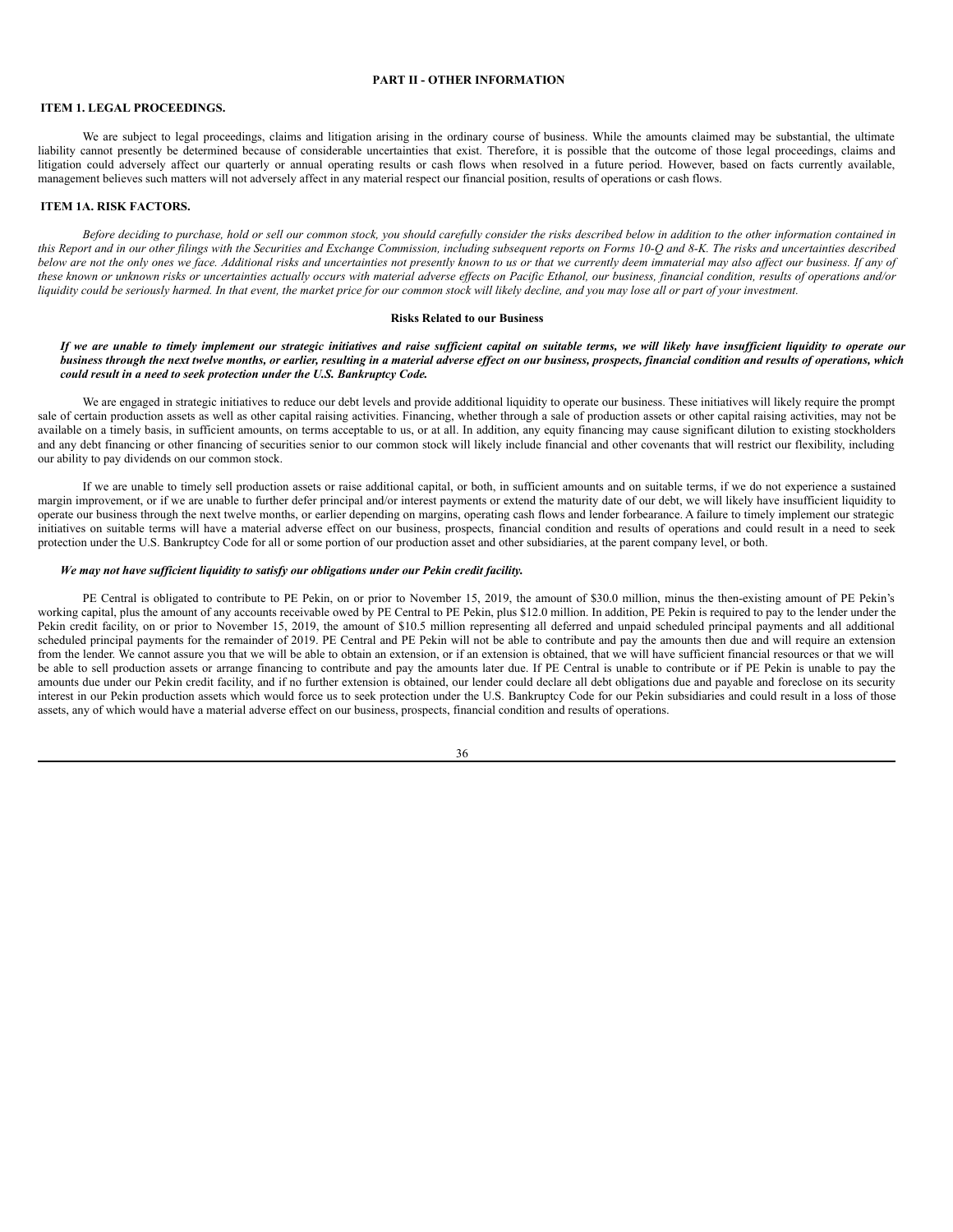#### *We may not have suf icient liquidity to satisfy our obligations under our senior secured notes.*

We are obligated to make interest payments of approximately \$2.0 million per quarter under our senior secured notes. In addition, the entire outstanding principal amount of the notes, currently approximately \$63.2 million, is due and payable on December 15, 2019. Our obligations under these notes are direct obligations of Pacific Ethanol, Inc. and are secured by our ownership interests in our West Coast production assets. We will likely not be able to pay the amounts then due under the notes and will require an extension from the senior noteholders. We cannot assure you that we will be able to obtain an extension, or if an extension is obtained, that we will have sufficient financial resources or that we will be able to sell production assets or arrange financing to pay the amounts later due under the notes. If we are unable to pay the amounts due under the notes, and if no further extension is obtained, our lenders could pursue a claim directly against Pacific Ethanol, Inc. and foreclose on their security interest in our West Coast production assets resulting in a loss of those assets, which would have a material adverse effect on our business, prospects, financial condition and results of operations. In addition, we may be forced to seek protection under the U.S. Bankruptcy Code.

# If Kinergy fails to satisfy its financial covenants under its credit facility, it may experience a loss or reduction of that facility, which would have a material adverse effect *on our financial condition and results of operations.*

We are substantially dependent on Kinergy's credit facility to help finance its operations. Kinergy must satisfy monthly financial covenants under its credit facility, including fixed-charge coverage ratio covenants. Kinergy will be in default under its credit facility if it fails to satisfy any financial covenant. A default may result in the loss or reduction of the credit facility. The loss of Kinergy's credit facility, or a significant reduction in Kinergy's borrowing capacity under the facility, would result in Kinergy's inability to finance a significant portion of its business and would have a material adverse effect on our financial condition and results of operations.

## We have incurred significant losses and negative operating cash flow in the past and we may incur losses and negative operating cash flow in the future, which may *hamper our operations and impede us from expanding our business.*

We have incurred significant losses and negative operating cash flow in the past. For the nine months ended September 30, 2019 and 2018, we incurred consolidated net losses of approximately \$51.5 million and \$33.4 million, respectively. For the years ended December 31, 2018 and 2017, we incurred consolidated net losses of approximately \$67.9 million and \$38.1 million, respectively. For the nine months ended September 30, 2019, we incurred negative operating cash flows of approximately \$27.2 million. We may incur losses and negative operating cash flow in the future. We expect to rely on cash on hand, cash, if any, generated from our operations, borrowing availability under our lines of credit and proceeds from future financing activities, if any, to fund all of the cash requirements of our business. Continued losses and negative operating cash flow may hamper our operations and impede us from expanding our business.

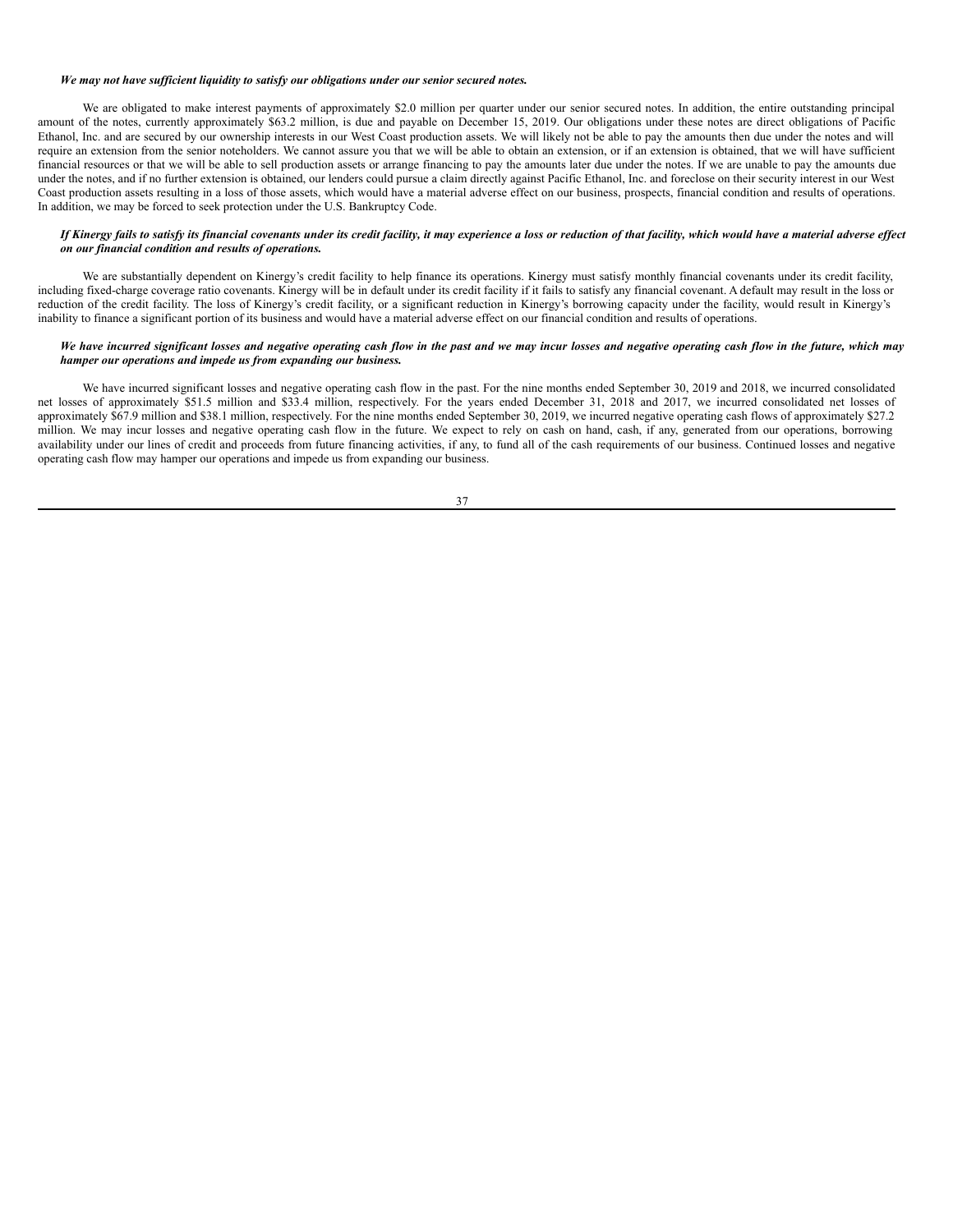### Our results of operations and our ability to operate at a profit is largely dependent on managing the costs of corn and natural gas and the prices of ethanol, distillers *grains and other ethanol co-products, all of which are subject to significant volatility and uncertainty.*

Our results of operations are highly impacted by commodity prices, including the cost of corn and natural gas that we must purchase, and the prices of ethanol, distillers grains and other ethanol co-products that we sell. Prices and supplies are subject to and determined by market and other forces over which we have no control, such as weather, domestic and global demand, supply shortages, export prices and various governmental policies in the United States and around the world.

As a result of price volatility of corn, natural gas, ethanol, distillers grains and other ethanol co-products, our results of operations may fluctuate substantially. In addition, increases in corn or natural gas prices or decreases in ethanol, distillers grains or other ethanol co-product prices may make it unprofitable to operate. In fact, some of our marketing activities will likely be unprofitable in a market of generally declining ethanol prices due to the nature of our business. For example, to satisfy customer demands, we maintain certain quantities of ethanol inventory for subsequent resale. Moreover, we procure much of our inventory outside the context of a marketing arrangement and therefore must buy ethanol at a price established at the time of purchase and sell ethanol at an index price established later at the time of sale that is generally reflective of movements in the market price of ethanol. As a result, our margins for ethanol sold in these transactions generally decline and may turn negative as the market price of ethanol declines.

No assurance can be given that corn or natural gas can be purchased at, or near, current or any particular prices or that ethanol, distillers grains or other ethanol coproducts will sell at, or near, current or any particular prices. Consequently, our results of operations and financial position may be adversely affected by increases in the price of corn or natural gas or decreases in the price of ethanol, distillers grains or other ethanol co-products.

Over the past several years, the spread between ethanol and corn prices has fluctuated significantly. Fluctuations are likely to continue to occur. A sustained narrow spread, whether as a result of sustained high or increased corn prices or sustained low or decreased ethanol prices, would adversely affect our results of operations and financial position. Further, combined revenues from sales of ethanol, distillers grains and other ethanol co-products could decline below the marginal cost of production, which may force us to suspend production of ethanol, distillers grains and other ethanol co-products at some or all of our plants.

### Increased ethanol production or higher inventory levels may cause a decline in ethanol prices or prevent ethanol prices from rising, and may have other negative *ef ects, adversely impacting our results of operations, cash flows and financial condition.*

We believe that the most significant factor influencing the price of ethanol has been the substantial increase in ethanol production. According to the Renewable Fuels Association, domestic ethanol production capacity increased from an annualized rate of 1.5 billion gallons per year in January 1999 to a record 16.1 billion gallons in 2018. In addition, if ethanol production margins improve, we anticipate that owners of ethanol production facilities will increase production levels, thereby resulting in more abundant ethanol supplies and inventories. Any increase in the supply of ethanol may not be commensurate with increases in the demand for ethanol, thus leading to lower ethanol prices. Also, demand for ethanol could be impaired due to a number of factors, including regulatory developments and reduced United States gasoline consumption. Reduced gasoline consumption has occurred in the past and could occur in the future as a result of increased gasoline or oil prices or other factors such as increased automobile fuel efficiency. Any of these outcomes could have a material adverse effect on our results of operations, cash flows and financial condition.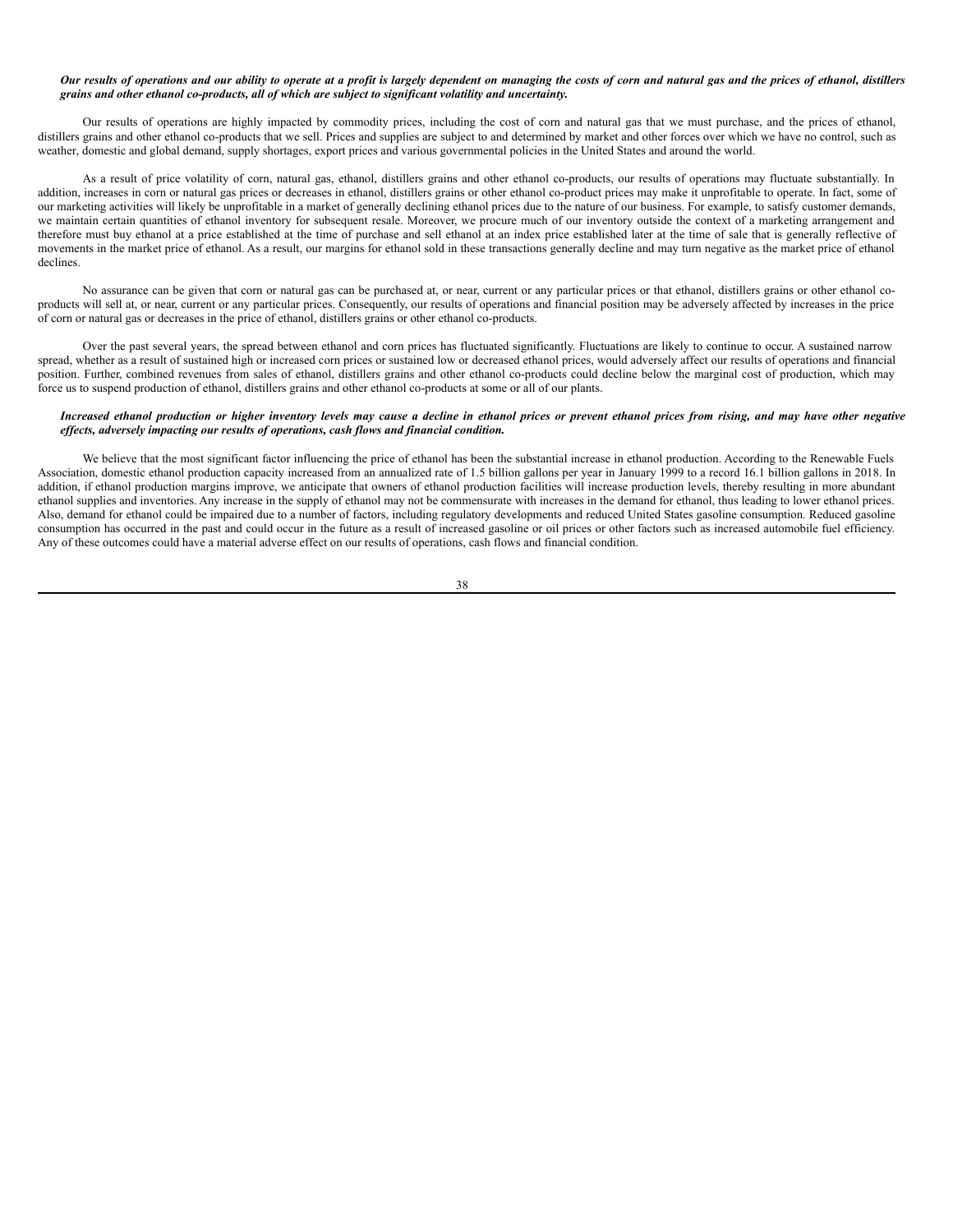### The market price of ethanol is volatile and subject to large fluctuations, which may cause our profitability or losses to fluctuate significantly.

The market price of ethanol is volatile and subject to large fluctuations. The market price of ethanol is dependent upon many factors, including the supply of ethanol and the price of gasoline, which is in turn dependent upon the price of petroleum which is highly volatile and difficult to forecast. For example, ethanol prices, as reported by the CBOT, ranged from \$1.20 to \$1.53 per gallon during 2018, \$1.26 to \$1.67 per gallon during 2017 and \$1.31 to \$1.75 per gallon during 2016. Fluctuations in the market price of ethanol may cause our profitability or losses to fluctuate significantly.

# Some of our marketing activities will likely be unprofitable in a market of generally declining ethanol prices due to the nature of our business.

Some of our marketing activities will likely be unprofitable in a market of generally declining ethanol prices due to the nature of our business. For example, to satisfy customer demands, we maintain certain quantities of ethanol inventory for subsequent resale. Moreover, we procure much of our inventory outside the context of a marketing arrangement and therefore must buy ethanol at a price established at the time of purchase and sell ethanol at an index price established later at the time of sale that is generally reflective of movements in the market price of ethanol. As a result, our margins for ethanol sold in these transactions generally decline and may turn negative as the market price of ethanol declines.

## Disruptions in production or distribution infrastructure may adversely affect our business, results of operations and financial condition.

Our business depends on the continuing availability of rail, road, port, storage and distribution infrastructure. In particular, due to limited storage capacity at our plants and other considerations related to production efficiencies, our plants depend on just-in-time delivery of corn. The production of ethanol and specialty alcohols also requires a significant and uninterrupted supply of other raw materials and energy, primarily water, electricity and natural gas. Local water, electricity and gas utilities may not be able to reliably supply the water, electricity and natural gas that our plants need or may not be able to supply those resources on acceptable terms. During 2014, poor weather caused disruptions in rail transportation, which slowed the delivery of ethanol by rail, the principle manner by which ethanol from our plants located in the Midwest is transported to market. Disruptions in production or distribution infrastructure, whether caused by labor difficulties, earthquakes, storms, other natural disasters or human error or malfeasance or other reasons, could prevent timely deliveries of corn or other raw materials and energy, and could delay transport of our products to market, and may require us to halt production at one or more plants, any of which could have a material adverse effect on our business, results of operations and financial condition.

# We may engage in hedging transactions and other risk mitigation strategies that could harm our results of operations and financial condition.

In an attempt to partially offset the effects of volatility of ethanol prices and corn and natural gas costs, we may enter into contracts to fix the price of a portion of our ethanol production or purchase a portion of our corn or natural gas requirements on a forward basis. In addition, we may engage in other hedging transactions involving exchange-traded futures contracts for corn, natural gas and unleaded gasoline from time to time. The financial statement impact of these activities is dependent upon, among other things, the prices involved and our ability to sell sufficient products to use all of the corn and natural gas for which forward commitments have been made. Hedging arrangements also expose us to the risk of financial loss in situations where the other party to the hedging contract defaults on its contract or, in the case of exchange-traded contracts, where there is a change in the expected differential between the underlying price in the hedging agreement and the actual prices paid or received by us. In addition, our open contract positions may require cash deposits to cover margin calls, negatively impacting our liquidity. As a result, our results of operations and financial condition may be adversely affected by our hedging activities and fluctuations in the price of corn, natural gas, ethanol and unleaded gasoline.

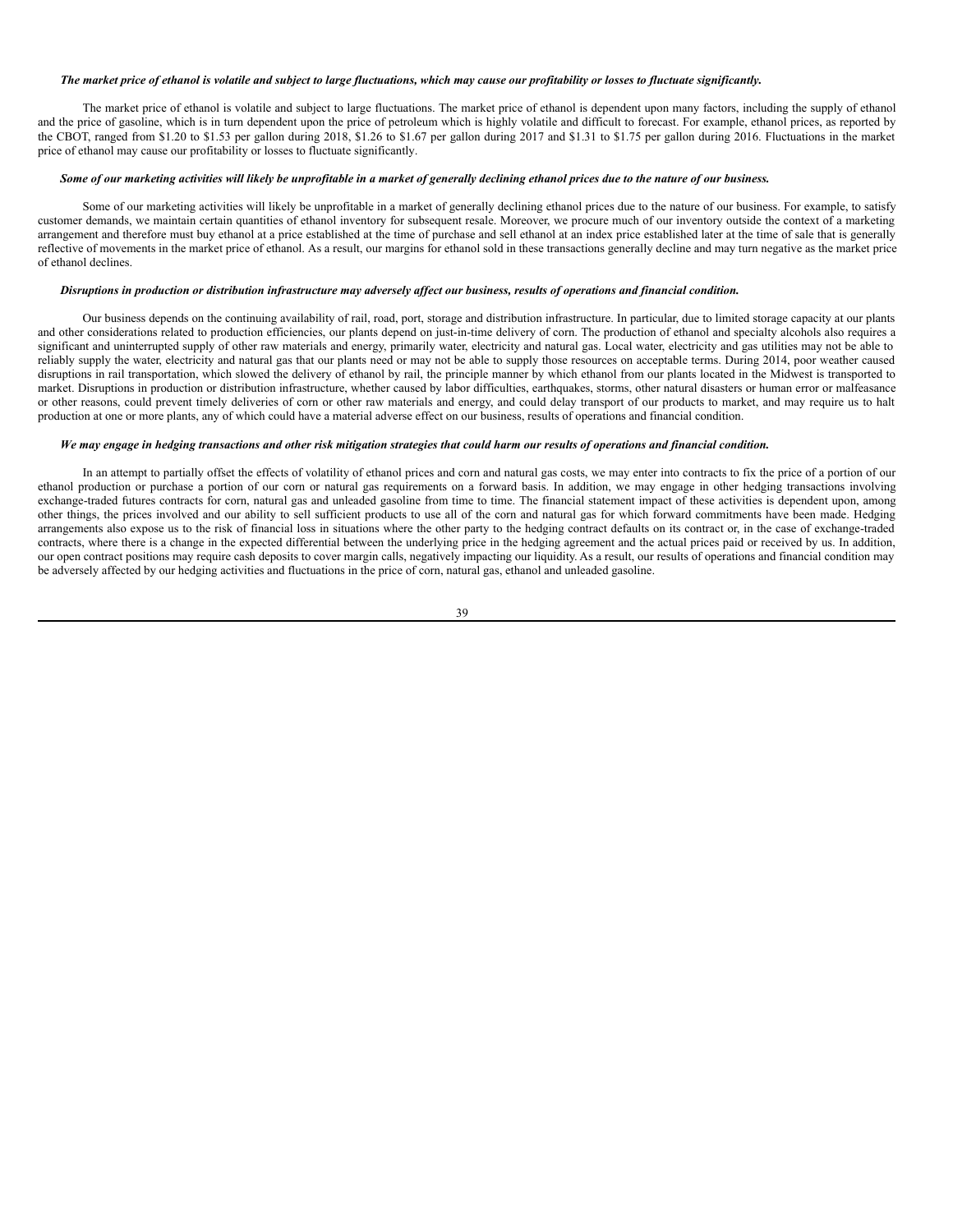#### Operational difficulties at our plants could negatively impact sales volumes and could cause us to incur substantial losses.

Operations at our plants are subject to labor disruptions, unscheduled downtimes and other operational hazards inherent in the ethanol production industry, including equipment failures, fires, explosions, abnormal pressures, blowouts, pipeline ruptures, transportation accidents and natural disasters. Some of these operational hazards may cause personal injury or loss of life, severe damage to or destruction of property and equipment or environmental damage, and may result in suspension of operations and the imposition of civil or criminal penalties. Our insurance may not be adequate to fully cover the potential operational hazards described above or we may not be able to renew this insurance on commercially reasonable terms or at all.

Moreover, our plants may not operate as planned or expected. All of these facilities are designed to operate at or above a specified production capacity. The operation of these facilities is and will be, however, subject to various uncertainties. As a result, these facilities may not produce ethanol, specialty alcohols and co-products at expected levels. In the event any of these facilities do not run at their expected capacity levels, our business, results of operations and financial condition may be materially and adversely affected.

### Future demand for ethanol is uncertain and may be affected by changes to federal mandates, public perception, consumer acceptance and overall consumer demand for transportation fuel, any of which could negatively affect demand for ethanol and our results of operations.

Although many trade groups, academics and governmental agencies have supported ethanol as a fuel additive that promotes a cleaner environment, others have criticized ethanol production as consuming considerably more energy and emitting more greenhouse gases than other biofuels and potentially depleting water resources. Some studies have suggested that corn-based ethanol is less efficient than ethanol produced from other feedstock and that it negatively impacts consumers by causing increased prices for dairy, meat and other food generated from livestock that consume corn. Additionally, ethanol critics contend that corn supplies are redirected from international food markets to domestic fuel markets. If negative views of corn-based ethanol production gain acceptance, support for existing measures promoting use and domestic production of corn-based ethanol could decline, leading to reduction or repeal of federal mandates, which could adversely affect the demand for ethanol. These views could also negatively impact public perception of the ethanol industry and acceptance of ethanol as an alternative fuel.

There are limited markets for ethanol beyond those established by federal mandates. Discretionary blending and E85 blending are important secondary markets. Discretionary blending is often determined by the price of ethanol versus the price of gasoline. In periods when discretionary blending is financially unattractive, the demand for ethanol may be reduced. Also, the demand for ethanol is affected by the overall demand for transportation fuel. Demand for transportation fuel is affected by the number of miles traveled by consumers and the fuel economy of vehicles. Market acceptance of E15 may partially offset the effects of decreases in transportation fuel demand. A reduction in the demand for ethanol and ethanol co-products may depress the value of our products, erode our margins and reduce our ability to generate revenue or to operate profitably. Consumer acceptance of E15 and E85 fuels is needed before ethanol can achieve any significant growth in market share relative to other transportation fuels.

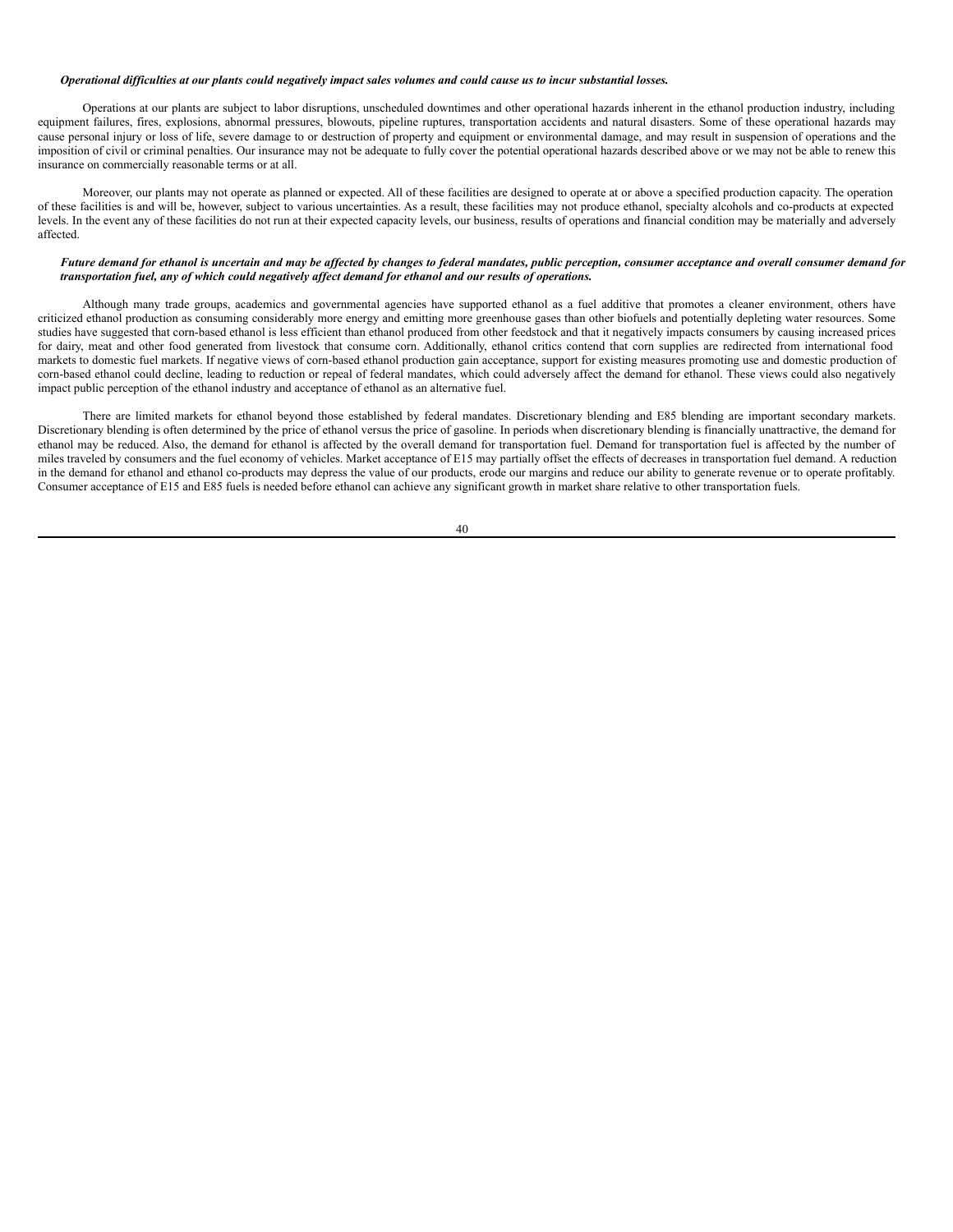### *Our future results will suf er if we do not ef ectively manage our expanded operations.*

Our business following recent acquisitions is larger than the individual businesses of Pacific Ethanol and the acquired companies prior to the acquisitions. Our future success depends, in part, upon our ability to manage our expanded business, which may pose continued challenges for our management, including challenges related to the management and monitoring of new operations and associated increased costs and complexity. We cannot assure you that we will be successful or that we will realize the expected operating efficiencies, annual net operating synergies, revenue enhancements and other benefits currently anticipated to result from the acquisition.

### Our plant indebtedness exposes us to many risks that could negatively impact our business, our business prospects, our liquidity and our cash flows and results of *operations.*

Our plants located in the Midwest have significant indebtedness. Unlike traditional term debt, the terms of our plant loans require amortizing payments of principal over the lives of the loans and our borrowing availability under our plant credit facilities periodically and automatically declines through the maturity dates of those facilities. Our plant indebtedness could:

- make it more difficult to pay or refinance our debts as they become due during adverse economic and industry conditions because any decrease in revenues could cause us to not have sufficient cash flows from operations to make our scheduled debt payments;
- limit our flexibility to pursue strategic opportunities or react to changes in our business and the industry in which we operate and, consequently, place us at a competitive disadvantage to our competitors who have less debt;
- require a substantial portion of our cash flows from operations to be used for debt service payments, thereby reducing the availability of our cash flows to fund working capital, capital expenditures, acquisitions, dividend payments and other general corporate purposes; and/or
- limit our ability to procure additional financing for working capital or other purposes.

Our term loans and credit facilities also require compliance with numerous financial and other covenants. In addition, our plant indebtedness bears interest at variable rates. An increase in prevailing interest rates would likewise increase our debt service obligations and could materially and adversely affect our cash flows and results of operations.

Our ability to generate sufficient cash to make all principal and interest payments when due depends on our business performance, which is subject to a variety of factors beyond our control, including the supply of and demand for ethanol and co-products, ethanol and co-product prices, the cost of key production inputs, and many other factors incident to the ethanol production and marketing industry. We cannot provide any assurance that we will be able to timely satisfy such obligations. Our failure to timely satisfy our debt obligations could have a material adverse effect on our business, business prospects, liquidity, cash flows and results of operations.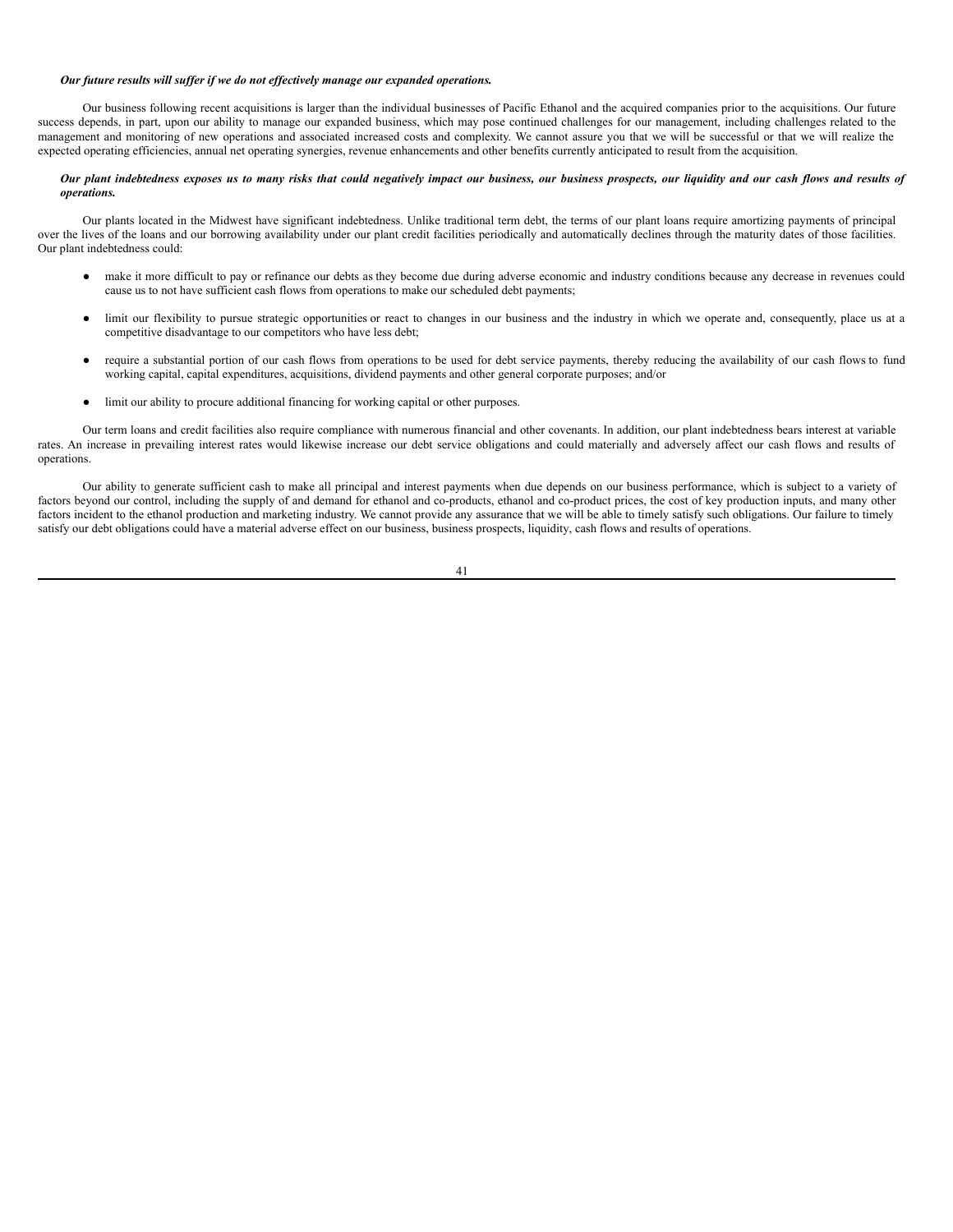### The United States ethanol industry is highly dependent upon certain federal and state legislation and regulation and any changes in legislation or regulation could have *a material adverse ef ect on our results of operations, cash flows and financial condition.*

The EPA has implemented the RFS pursuant to the Energy Policy Act of 2005 and the Energy Independence and Security Act of 2007. The RFS program sets annual quotas for the quantity of renewable fuels (such as ethanol) that must be blended into motor fuels consumed in the United States. The domestic market for ethanol is significantly impacted by federal mandates under the RFS program for volumes of renewable fuels (such as ethanol) required to be blended with gasoline. Future demand for ethanol will be largely dependent upon incentives to blend ethanol into motor fuels, including the price of ethanol relative to the price of gasoline, the relative octane value of ethanol, constraints in the ability of vehicles to use higher ethanol blends, the RFS, and other applicable environmental requirements. Any significant increase in production capacity above the RFS minimum requirements may have an adverse impact on ethanol prices.

Legislation aimed at reducing or limiting the renewable fuel use required by the RFS has been introduced in the United States Congress. On May 7, 2019, the Food and Fuel Consumer Protection Act of 2019 (H.R. 2540), was introduced in the House of Representatives. The bill aims to prevent RFS blending obligations from requiring ethanol to make up more than 9.7 percent of the total volume of gasoline projected to be sold or introduced into commerce in the United States for a given calendar year. The bill was referred to a congressional committee, which will consider it before possibly sending the bill to the House of Representatives as a whole. On July 25, 2019, a bill (S.2298) was introduced in the United States Senate, to amend the Clean Air Act to eliminate the corn ethanol mandate for renewable fuel. The bill was read twice and referred to the Committee on Environment and Public Works. Our results of operations, cash flows and financial condition could be adversely impacted if any legislation is enacted that reduces or limits the RFS volume requirements.

Under the provisions of the Clean Air Act, as amended by the Energy Independence and Security Act of 2007, the EPA has limited authority to waive or reduce the mandated RFS requirements, which authority is subject to consultation with the Secretaries of Agriculture and Energy, and based on a determination that there is inadequate domestic renewable fuel supply or implementation of the applicable requirements would severely harm the economy or environment of a state, region or the United States. Our results of operations, cash flows and financial condition could be adversely impacted if the EPA reduces the RFS requirements from the statutory levels specified in the RFS.

# The ethanol production and marketing industry is extremely competitive. Many of our significant competitors have greater production and financial resources and one *or more of these competitors could use their greater resources to gain market share at our expense.*

The ethanol production and marketing industry is extremely competitive. Many of our significant competitors in the ethanol production and marketing industry, including Archer-Daniels-Midland Company, POET, LLC, Green Plains, Inc. and Valero Renewable Fuels Company, LLC, have substantially greater production and/or financial resources. As a result, our competitors may be able to compete more aggressively and sustain that competition over a longer period of time. Successful competition will require a continued high level of investment in marketing and customer service and support. Our limited resources relative to many significant competitors may cause us to fail to anticipate or respond adequately to new developments and other competitive pressures. This failure could reduce our competitiveness and cause a decline in market share, sales and profitability. Even if sufficient funds are available, we may not be able to make the modifications and improvements necessary to compete successfully.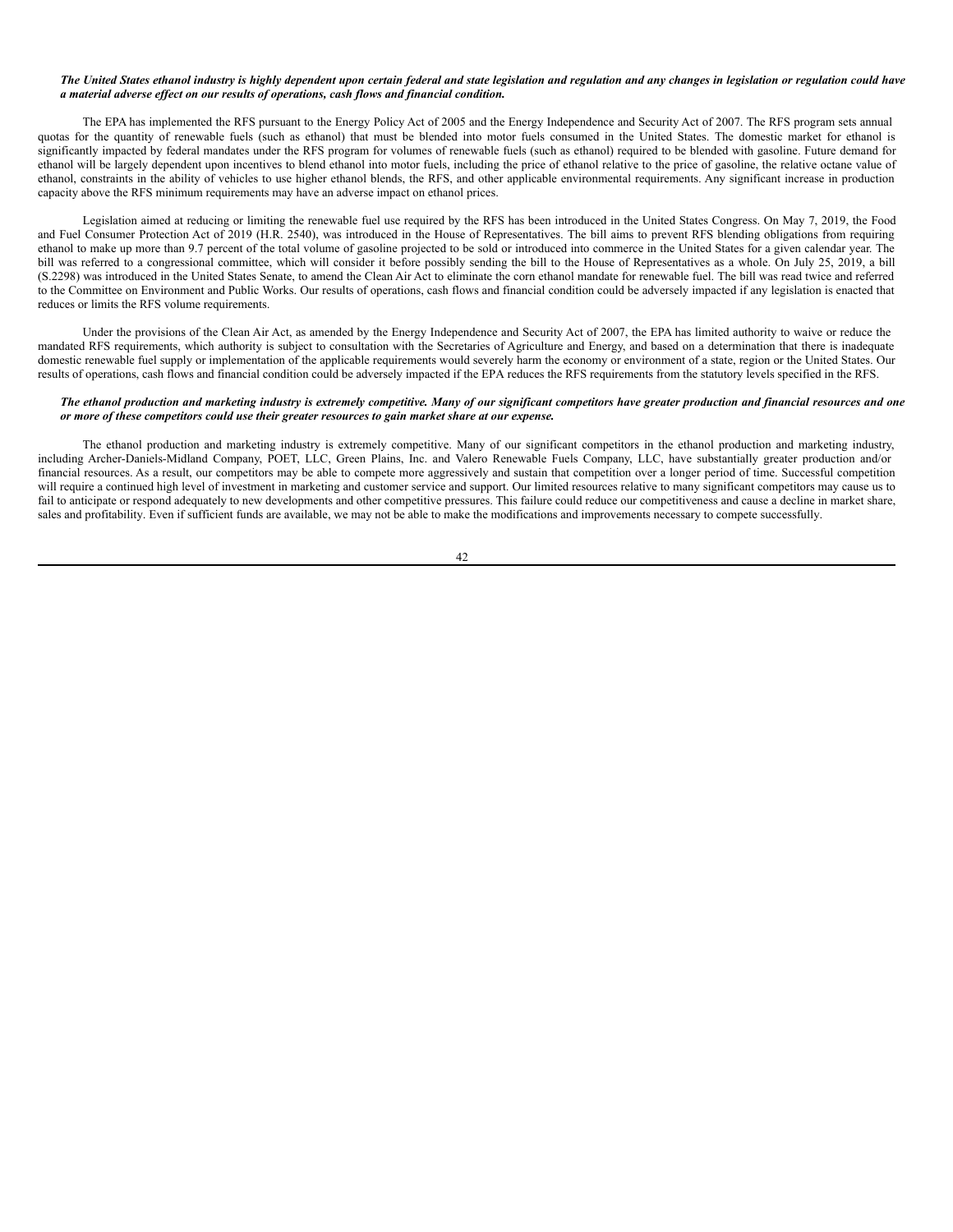We also face competition from international suppliers. Currently, international suppliers produce ethanol primarily from sugar cane and have cost structures that are generally substantially lower than our cost structures. Any increase in domestic or foreign competition could cause us to reduce our prices and take other steps to compete effectively, which could adversely affect our business, financial condition and results of operations.

# *Our ability to utilize net operating loss carryforwards and certain other tax attributes may be limited.*

Federal and state income tax laws impose restrictions on the utilization of net operating loss, or NOL, and tax credit carryforwards in the event that an "ownership change" occurs for tax purposes, as defined by Section 382 of the Internal Revenue Code, or Code. In general, an ownership change occurs when stockholders owning 5% or more of a "loss corporation" (a corporation entitled to use NOL or other loss carryovers) have increased their ownership of stock in such corporation by more than 50 percentage points during any three-year period. The annual base limitation under Section 382 of the Code is calculated by multiplying the loss corporation's value at the time of the ownership change by the greater of the long-term tax-exempt rate determined by the Internal Revenue Service in the month of the ownership change or the two preceding months.

As of December 31, 2018, of our \$183.2 million of federal NOLs, we had \$88.5 million of federal NOLs that are limited in their annual use under Section 382 of the Code beyond 2019. Accordingly, our ability to utilize these NOL carryforwards may be substantially limited. These limitations could in turn result in increased future tax obligations, which could have a material adverse effect on our business, financial condition and results of operations.

# Our business is not diversified. The high concentration of our sales within the ethanol production and marketing industry could result in a significant reduction in sales *and negatively af ect our profitability if demand for ethanol declines*.

Our business is not diversified. Our sales are highly concentrated within the ethanol production and marketing industry. We expect to be substantially focused on the production and marketing of ethanol and its co-products for the foreseeable future. An industry shift away from ethanol, or the emergence of new competing products, may significantly reduce the demand for ethanol. However, we may be unable to timely alter our business focus away from the production and marketing of ethanol to other renewable fuels or competing products. A downturn in the demand for ethanol would likely materially and adversely affect our sales and profitability.

### *We may be adversely af ected by environmental, health and safety laws, regulations and liabilities*.

We are subject to various federal, state and local environmental laws and regulations, including those relating to the discharge of materials into the air, water and ground, the generation, storage, handling, use, transportation and disposal of hazardous materials and wastes, and the health and safety of our employees. In addition, some of these laws and regulations require us to operate under permits that are subject to renewal or modification. These laws, regulations and permits can often require expensive pollution control equipment or operational changes to limit actual or potential impacts to the environment. A violation of these laws and regulations or permit conditions can result in substantial fines, natural resource damages, criminal sanctions, permit revocations and/or facility shutdowns. In addition, we have made, and expect to make, significant capital expenditures on an ongoing basis to comply with increasingly stringent environmental laws, regulations and permits.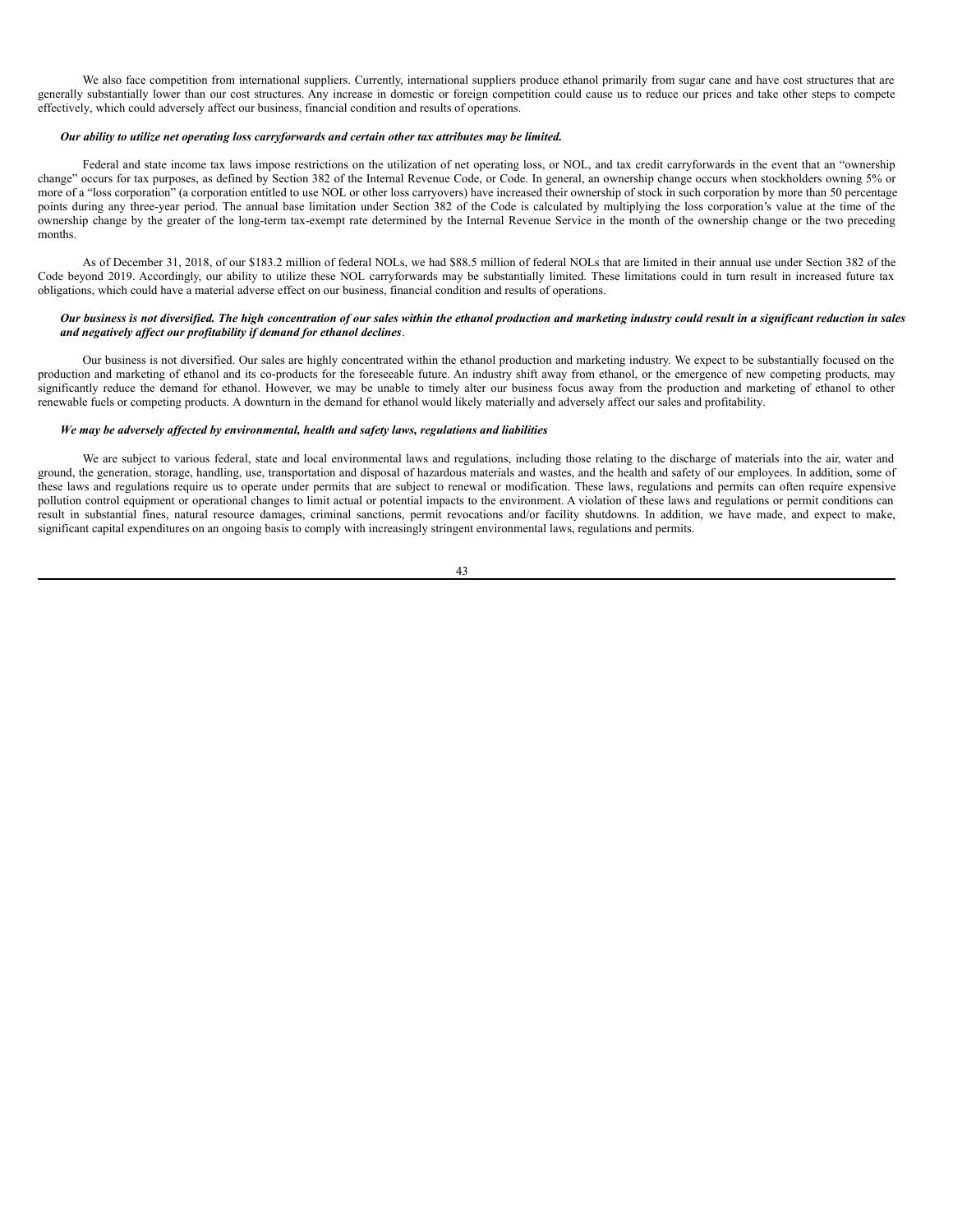We may be liable for the investigation and cleanup of environmental contamination at each of our plants and at off-site locations where we arrange for the disposal of hazardous substances or wastes. If these substances or wastes have been or are disposed of or released at sites that undergo investigation and/or remediation by regulatory agencies, we may be responsible under the Comprehensive Environmental Response, Compensation and Liability Act of 1980, or other environmental laws for all or part of the costs of investigation and/or remediation, and for damages to natural resources. We may also be subject to related claims by private parties alleging property damage and personal injury due to exposure to hazardous or other materials at or from those properties. Some of these matters may require us to expend significant amounts for investigation, cleanup or other costs.

In addition, new laws, new interpretations of existing laws, increased governmental enforcement of environmental laws or other developments could require us to make significant additional expenditures. Continued government and public emphasis on environmental issues can be expected to result in increased future investments for environmental controls at our plants. Present and future environmental laws and regulations, and interpretations of those laws and regulations, applicable to our operations, more vigorous enforcement policies and discovery of currently unknown conditions may require substantial expenditures that could have a material adverse effect on our results of operations and financial condition.

The hazards and risks associated with producing and transporting our products (including fires, natural disasters, explosions and abnormal pressures and blowouts) may also result in personal injury claims or damage to property and third parties. As protection against operating hazards, we maintain insurance coverage against some, but not all, potential losses. However, we could sustain losses for uninsurable or uninsured risks, or in amounts in excess of existing insurance coverage. Events that result in significant personal injury or damage to our property or third parties or other losses that are not fully covered by insurance could have a material adverse effect on our results of operations and financial condition.

## If we are unable to attract or retain key personnel, our ability to operate effectively may be innaired, which could have a material adverse effect on our business. *financial condition and results of operations.*

Our ability to operate our business and implement strategies depends, in part, on the efforts of our executive officers and other key personnel. Our future success will depend on, among other factors, our ability to retain our current key personnel and attract and retain qualified future key personnel, particularly executive management. If we are unable to attract or retain key personnel, our ability to operate effectively may be impaired, which could have a material adverse effect on our business, financial condition and results of operations.

### We depend on a small number of customers for the majority of our sales. A reduction in business from any of these customers could cause a significant decline in our *overall sales and profitability.*

The majority of our sales are generated from a small number of customers. During 2018, 2017 and 2016, two customers accounted for an aggregate of approximately \$367 million, \$447 million and \$467 million in net sales, representing 25%, 27% and 29% of our net sales, respectively, for those periods. We expect that we will continue to depend for the foreseeable future upon a small number of customers for a significant portion of our sales. Our agreements with these customers generally do not require them to purchase any specified volume or dollar value of ethanol or co-products, or to make any purchases whatsoever. Therefore, in any future period, our sales generated from these customers, individually or in the aggregate, may not equal or exceed historical levels. If sales to any of these customers cease or decline, we may be unable to replace these sales with sales to either existing or new customers in a timely manner, or at all. A cessation or reduction of sales to one or more of these customers could cause a significant decline in our overall sales and profitability.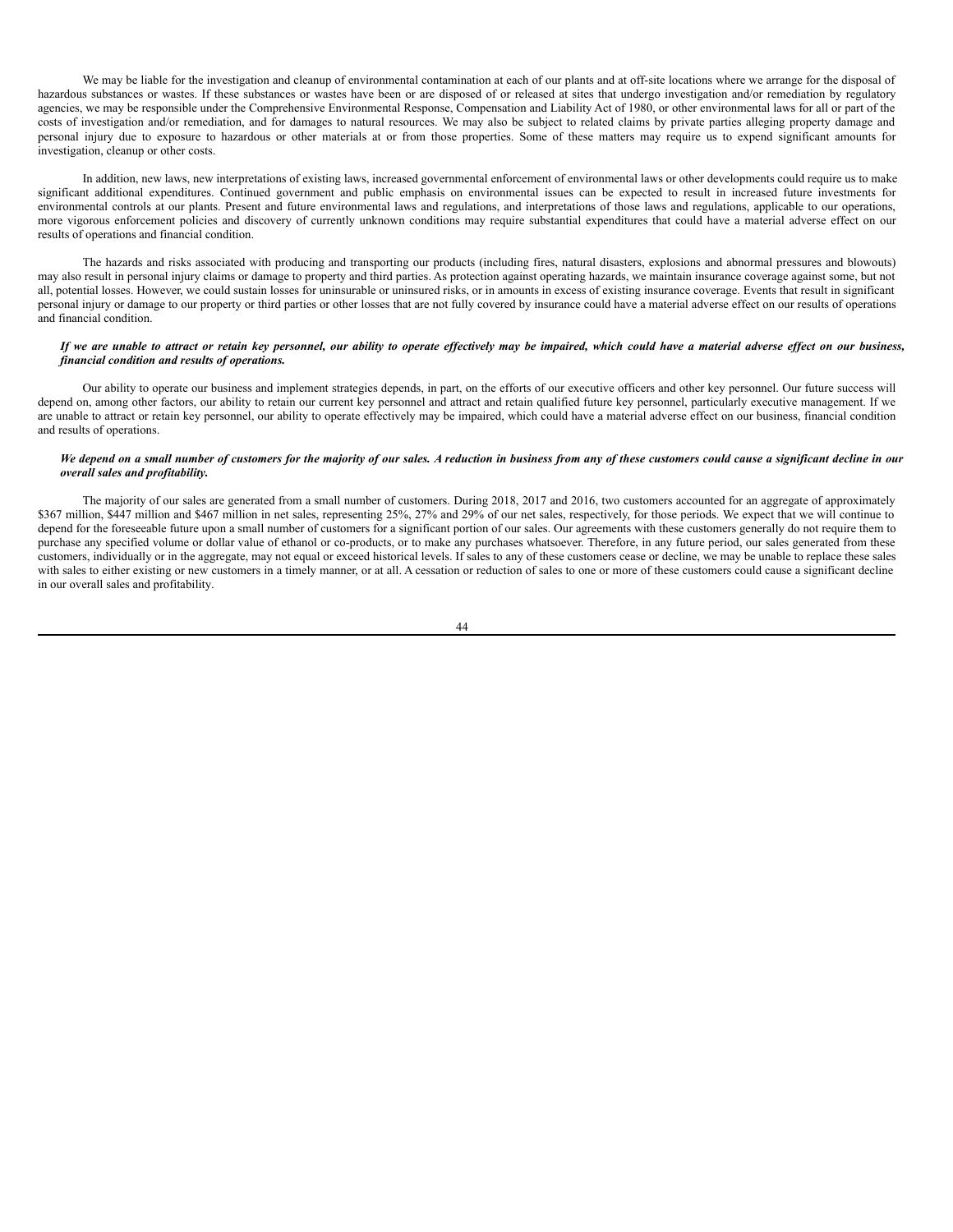# We incur significant expenses to maintain and upgrade our operating equipment and plants, and any interruption in the operation of our facilities may harm our *operating performance.*

We regularly incur significant expenses to maintain and upgrade our equipment and facilities. The machines and equipment we use to produce our products are complex, have many parts and some are run on a continuous basis. We must perform routine maintenance on our equipment and will have to periodically replace a variety of parts such as motors, pumps, pipes and electrical parts. In addition, our facilities require periodic shutdowns to perform major maintenance and upgrades. These scheduled facility shutdowns result in decreased sales and increased costs in the periods in which a shutdown occurs and could result in unexpected operational issues in future periods as a result of changes to equipment and operational and mechanical processes made during the shutdown period.

## Our lack of long-term ethanol orders and commitments by our customers could lead to a rapid decline in our sales and profitability.

We cannot rely on long-term ethanol orders or commitments by our customers for protection from the negative financial effects of a decline in the demand for ethanol or a decline in the demand for our marketing services. The limited certainty of ethanol orders can make it difficult for us to forecast our sales and allocate our resources in a manner consistent with our actual sales. Moreover, our expense levels are based in part on our expectations of future sales and, if our expectations regarding future sales are inaccurate, we may be unable to reduce costs in a timely manner to adjust for sales shortfalls. Furthermore, because we depend on a small number of customers for a significant portion of our sales, the ramifications of these risks are greater in magnitude than if our sales were less concentrated. As a result of our lack of long-term ethanol orders and commitments, we may experience a rapid decline in our sales and profitability.

# *There are limitations on our ability to receive distributions from our subsidiaries.*

We conduct most of our operations through subsidiaries and are dependent upon dividends or other intercompany transfers of funds from our subsidiaries to generate free cash flow. Moreover, some of our subsidiaries are limited in their ability to pay dividends or make distributions, loans or advances to us by the terms of their financing arrangements. At September 30, 2019, we had approximately \$184.8 million of net assets at our subsidiaries that were not available to be distributed in the form of dividends, distributions, loans or advances due to restrictions contained in their financing arrangements.

#### **Risks Related to Ownership of our Common Stock**

### Our stock price is highly volatile, which could result in substantial losses for investors purchasing shares of our common stock and in litigation against us.

The market price of our common stock has fluctuated significantly in the past and may continue to fluctuate significantly in the future. The market price of our common stock may continue to fluctuate in response to one or more of the following factors, many of which are beyond our control:

- fluctuations in the market prices of ethanol and its co-products;
- the cost of key inputs to the production of ethanol, including corn and natural gas;
- the volume and timing of the receipt of orders for ethanol from major customers;
- competitive pricing pressures;
- our ability to timely and cost-effectively produce, sell and deliver ethanol;
- the announcement, introduction and market acceptance of one or more alternatives to ethanol;
- changes in market valuations of companies similar to us;

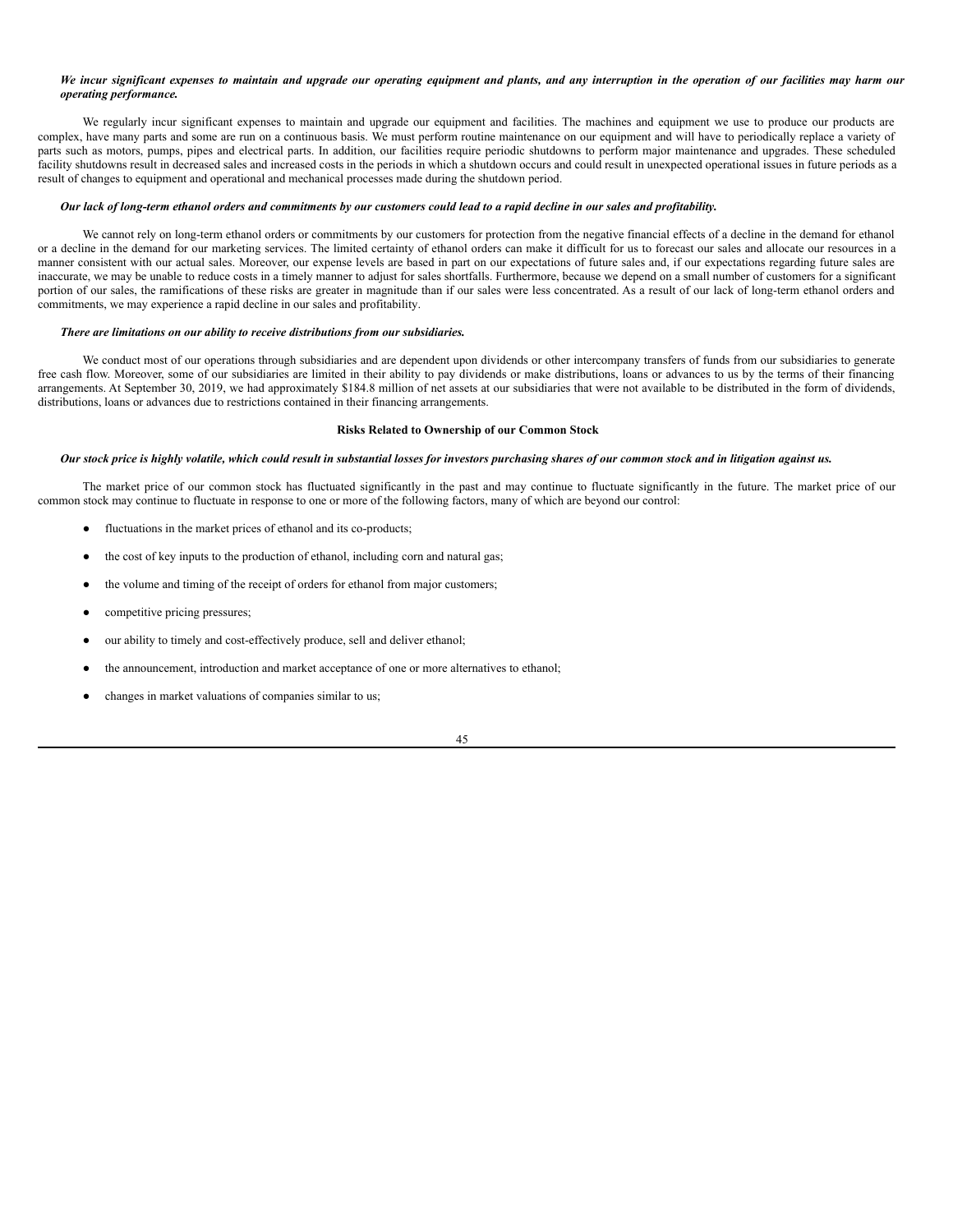- stock market price and volume fluctuations generally;
- regulatory developments or increased enforcement;
- fluctuations in our quarterly or annual operating results;
- the timing and results of our strategic initiatives;
- additions or departures of key personnel;
- our ability to obtain any necessary financing;
- our financing activities and future sales of our common stock or other securities, as well as stockholder dilution; and
- our ability to maintain contracts that are critical to our operations.

Demand for ethanol could be adversely affected by a slow-down in the overall demand for oxygenate and gasoline additive products. The levels of our ethanol production and purchases for resale will be based upon forecasted demand. Accordingly, any inaccuracy in forecasting anticipated revenues and expenses could adversely affect our business. The failure to receive anticipated orders or to complete delivery in any quarterly period could adversely affect our results of operations for that period. Quarterly and annual results are not necessarily indicative of future performance for any particular period, and we may not experience revenue growth or profitability on a quarterly or an annual basis.

The price at which you purchase shares of our common stock may not be indicative of the price that will prevail in the trading market. You may be unable to sell your shares of common stock at or above your purchase price, which may result in substantial losses to you and which may include the complete loss of your investment. In the past, securities class action litigation has often been brought against a company following periods of high stock price volatility. We may be the target of similar litigation in the future. Securities litigation could result in substantial costs and divert management's attention and our resources away from our business.

Any of the risks described above could have a material adverse effect on our results of operations or the price of our common stock, or both.

# <span id="page-47-0"></span>**ITEM 2. UNREGISTERED SALES OF EQUITY SECURITIES AND USE OF PROCEEDS.**

# **Unregistered Sales of Equity Securities**

None.

### **Use of Proceeds from Registered Securities**

Not applicable.

# **Purchases of Equity Securities by the Issuer and Affiliated Purchasers**

None.

### **Dividends**

Our current and future debt financing arrangements may limit or prevent cash distributions from our subsidiaries to us, depending upon the achievement of specified financial and other operating conditions and our ability to properly service our debt, thereby limiting or preventing us from paying cash dividends.

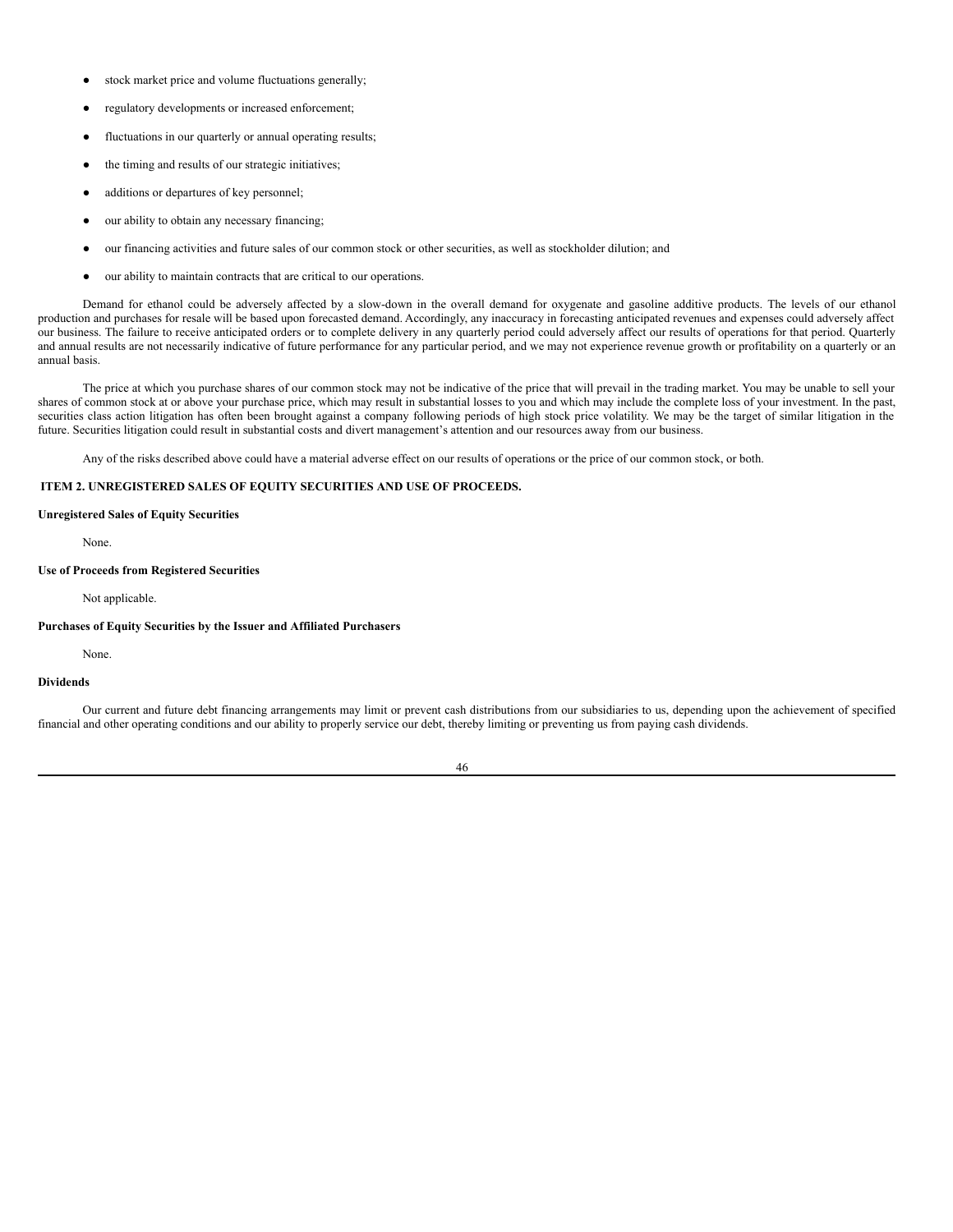At September 30, 2019, we had approximately \$184.8 million of net assets at our subsidiaries that were not available to be transferred to Pacific Ethanol, Inc. in the form of dividends, loans or advances due to restrictions contained in the credit facilities of our subsidiaries.

For each of the three months ended September 30, 2019 and 2018, we declared and paid in cash an aggregate of \$0.3 million in dividends on our Series B Cumulative Convertible Preferred Stock, or Series B Preferred Stock. We have never declared or paid cash dividends on our common stock and do not currently intend to pay cash dividends on our common stock in the foreseeable future. We currently anticipate that we will retain any earnings for use in the continued development of our business. The holders of our outstanding Series B Preferred Stock are entitled to dividends of 7% per annum, payable quarterly. Dividends in respect of our Series B Preferred Stock must be paid prior to the payment of any dividends in respect of our common stock.

# <span id="page-48-0"></span>**ITEM 3. DEFAULTS UPON SENIOR SECURITIES.**

Not applicable.

# <span id="page-48-1"></span>**ITEM 4. MINE SAFETY DISCLOSURES.**

Not applicable.

# <span id="page-48-2"></span>**ITEM 5. OTHER INFORMATION.**

Not applicable.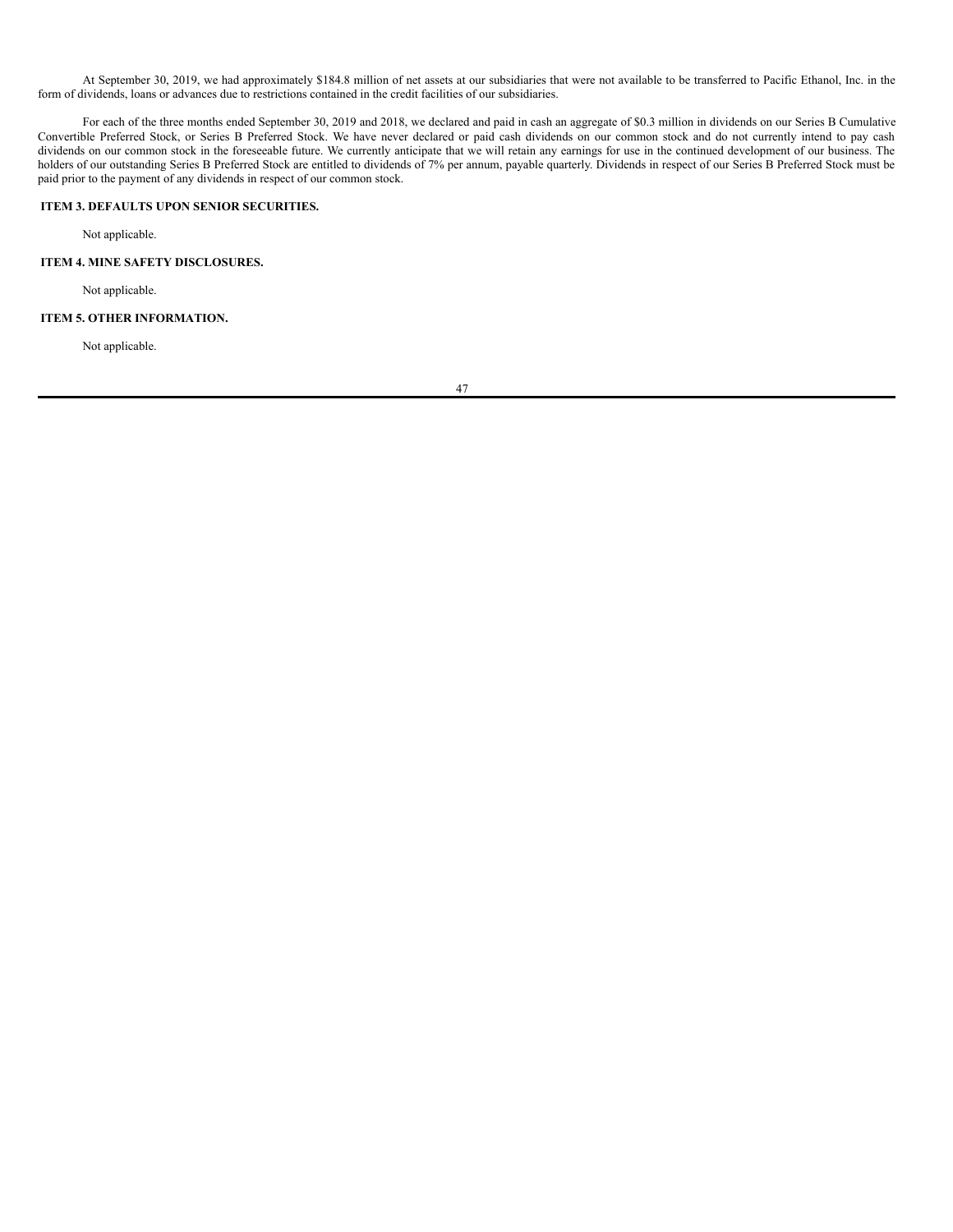# <span id="page-49-0"></span>**ITEM 6. EXHIBITS.**

| Exhibit<br>Number | Description $(\#)$                                                                                                                                                                                                                                    |
|-------------------|-------------------------------------------------------------------------------------------------------------------------------------------------------------------------------------------------------------------------------------------------------|
|                   |                                                                                                                                                                                                                                                       |
| 10.1              | Amendment No. 5 to Credit Agreement dated July 15, 2019 by and among Pacific Ethanol Pekin, LLC, Compeer Financial, PCA and CoBank, ACB (1)                                                                                                           |
| 10.2              | Amendment No. 2 to Second Amended and Restated Credit Agreement dated July 31, 2019 by and among Kinergy Marketing LLC, Pacific Ag, Products, LLC,<br>the parties thereto from time to time as lenders and Wells Fargo Bank, National Association (2) |
| 10.3              | At Market Issuance Sales Agreement dated as of September 19, 2019, by and between Pacific Ethanol, Inc. and H.C. Wainwright & Co., LLC (3)                                                                                                            |
| 31.1              | Certifications Required by Rule 13a-14(a) of the Securities Exchange Act of 1934, as amended, as Adopted Pursuant to Section 302 of the Sarbanes-Oxley Act<br>of 2002 $(*)$                                                                           |
| 31.2              | Certifications Required by Rule 13a-14(a) of the Securities Exchange Act of 1934, as amended, as Adopted Pursuant to Section 302 of the Sarbanes-Oxley Act<br>of 2002 $(*)$                                                                           |
| 32.1              | Certification of Chief Executive Officer and Chief Financial Officer Pursuant to 18 U.S.C. Section 1350, as Adopted Pursuant to Section 906 of the Sarbanes-<br>Oxley Act of 2002 $(*)$                                                               |
| 101.INS           | XBRL Instance Document (*)                                                                                                                                                                                                                            |
| 101.SCH           | XBRL Taxonomy Extension Schema (*)                                                                                                                                                                                                                    |
| 101.CAL           | XBRL Taxonomy Extension Calculation Linkbase (*)                                                                                                                                                                                                      |
| 101.DEF           | XBRL Taxonomy Extension Definition Linkbase (*)                                                                                                                                                                                                       |
| 101.LAB           | XBRL Taxonomy Extension Label Linkbase (*)                                                                                                                                                                                                            |
| 101.PRE           | XBRL Taxonomy Extension Presentation Linkbase (*)                                                                                                                                                                                                     |

(\*) Filed herewith.<br>  $(\#)$  Filed herewith. All of the agreements filed as exhibits to this report contain representations and warranties made by the parties thereto. The assertions embodied in such representations and warranties are not necessarily assertions of fact, but a mechanism for the parties to allocate risk. Accordingly, investors should not rely on the representations and warranties as characterizations of the actual state of facts or for any other purpose at the time they were made or otherwise.

Filed as an exhibit to the Company's Current Report on Form 8-K filed with the Securities and Exchange Commission on July 19, 2019.<br>
Filed as an exhibit to the Company's Current Report on Form 8-K filed with the Securities

(2) Filed as an exhibit to the Company's Current Report on Form 8-K filed with the Securities and Exchange Commission on August 6, 2019.

(3) Filed as an exhibit to the Company's Current Report on Form 8-K filed with the Securities and Exchange Commission on September 19, 2019.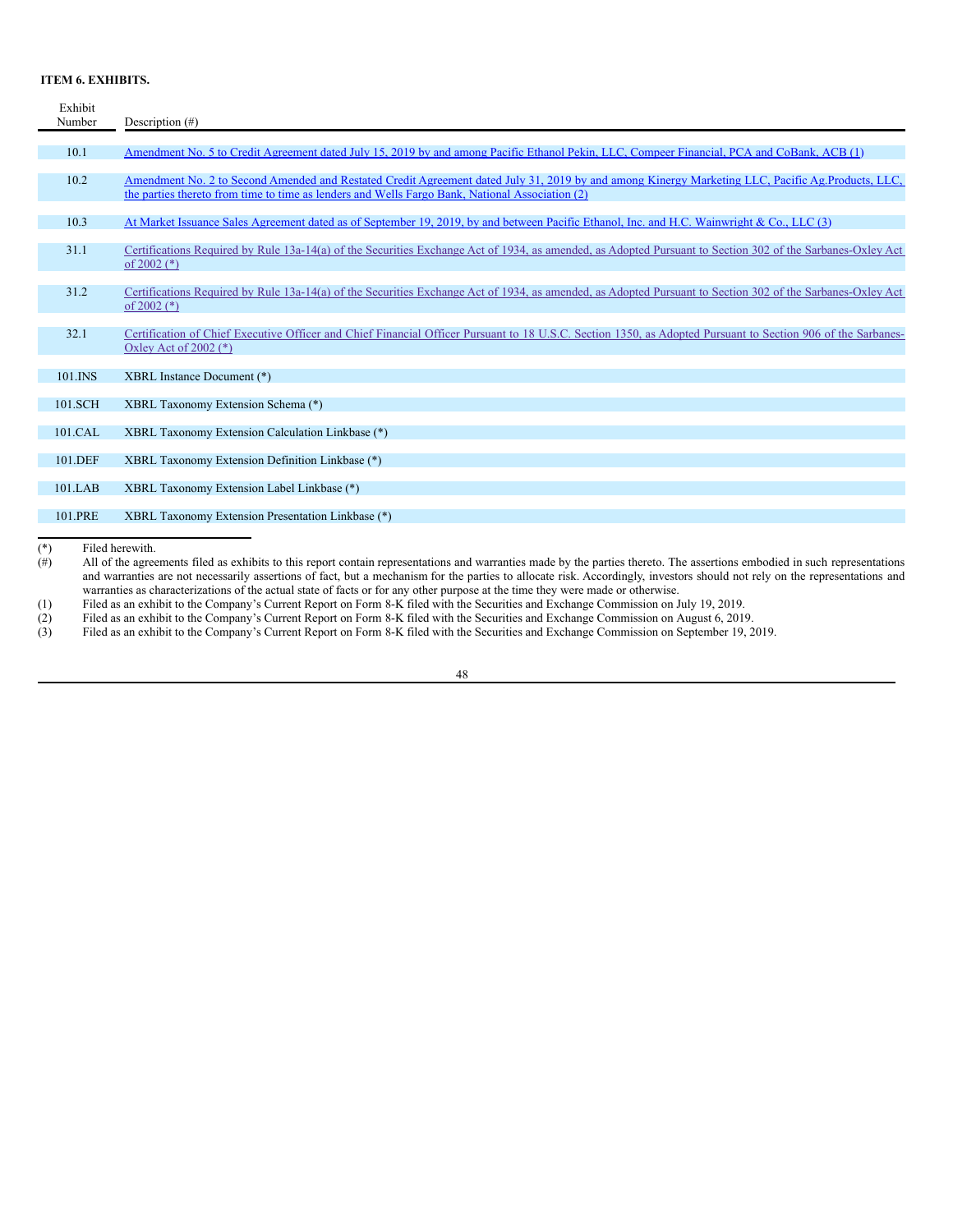# <span id="page-50-0"></span>**SIGNATURES**

Pursuant to the requirements of the Securities Exchange Act of 1934, the registrant has duly caused this report to be signed on its behalf by the undersigned thereunto duly authorized.

# **PACIFIC ETHANOL, INC.**

Dated: November 12, 2019 By: /S/ BRYON T. MCGREGOR

Bryon T. McGregor Chief Financial Officer (Principal Financial and Accounting Officer)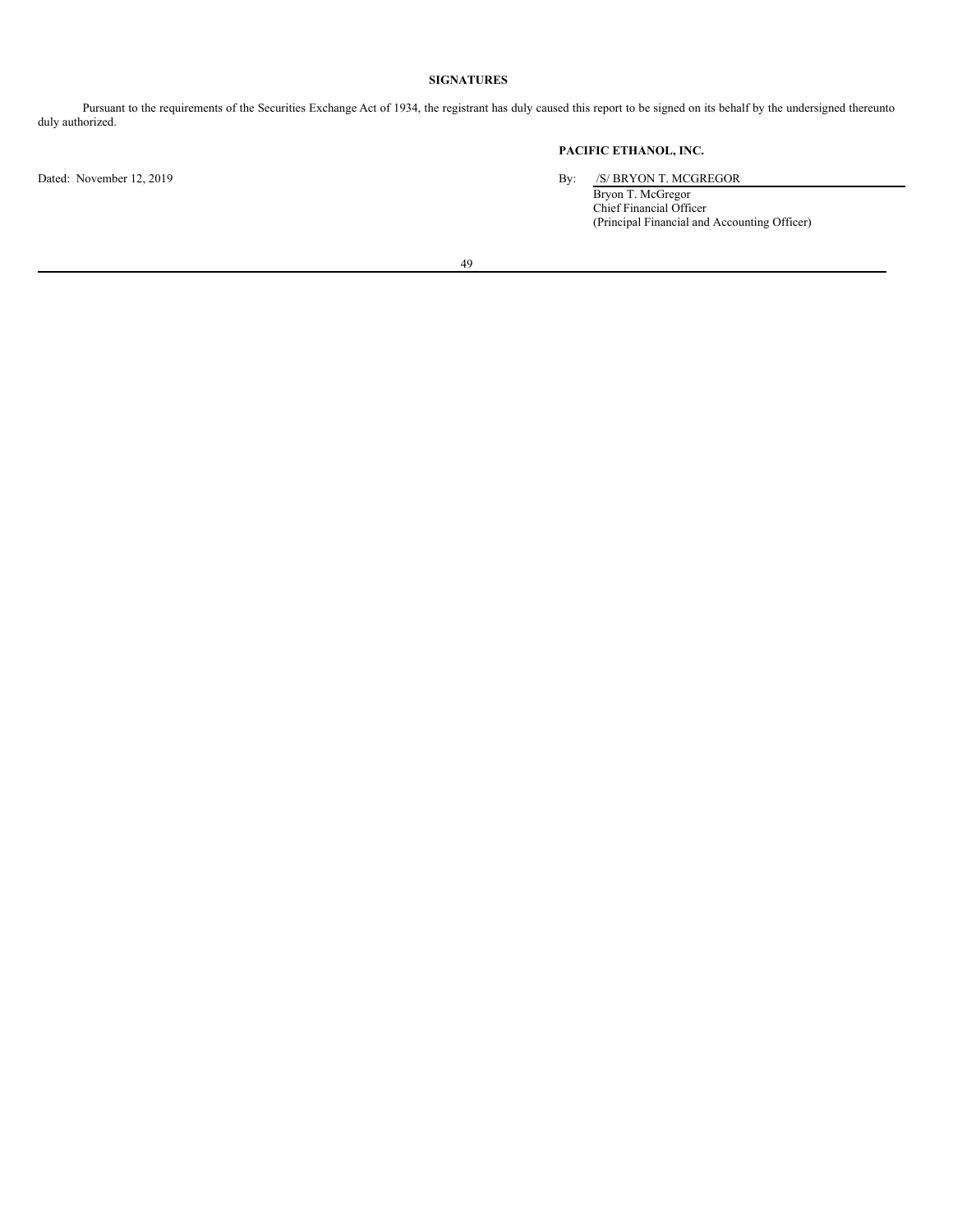# **CERTIFICATION OF PRINCIPAL EXECUTIVE OFFICER PURSUANT TO SECTION 302 OF THE SARBANES-OXLEY ACT OF 2002**

<span id="page-51-0"></span>I, Neil M. Koehler, certify that:

1. I have reviewed this Quarterly Report on Form 10-Q of Pacific Ethanol, Inc.;

2. Based on my knowledge, this report does not contain any untrue statement of a material fact or omit to state a material fact necessary to make the statements made, in light of the circumstances under which such statements were made, not misleading with respect to the period covered by this report;

3. Based on my knowledge, the financial statements, and other financial information included in this report, fairly present in all material respects the financial condition, results of operations and cash flows of the registrant as of, and for, the periods presented in this report;

4. The registrant's other certifying officer and I are responsible for establishing and maintaining disclosure controls and procedures (as defined in Exchange Act Rules 13a-15(e) and 15d-15(e)) and internal control over financial reporting (as defined in Exchange Act Rules 13a-15(f) and 15d-15(f)) for the registrant and have:

(a) Designed such disclosure controls and procedures, or caused such disclosure controls and procedures to be designed under our supervision, to ensure that material information relating to the registrant, including its consolidated subsidiaries, is made known to us by others within those entities, particularly during the period in which this report is being prepared;

(b) Designed such internal control over financial reporting, or caused such internal control over financial reporting to be designed under our supervision, to provide reasonable assurance regarding the reliability of financial reporting and the preparation of financial statements for external purposes in accordance with generally accepted accounting principles;

(c) Evaluated the effectiveness of the registrant's disclosure controls and procedures and presented in this report our conclusions about the effectiveness of the disclosure controls and procedures, as of the end of the period covered by this report based on such evaluation; and

(d) Disclosed in this report any change in the registrant's internal control over financial reporting that occurred during the registrant's most recent fiscal quarter (the registrant's fourth fiscal quarter in the case of an annual report) that has materially affected, or is reasonably likely to materially affect, the registrant's internal control over financial reporting; and

5. The registrant's other certifying officer(s) and I have disclosed, based on our most recent evaluation of internal control over financial reporting, to the registrant's auditors and the audit committee of the registrant's board of directors (or persons performing the equivalent functions):

(a) All significant deficiencies and material weaknesses in the design or operation of internal control over financial reporting which are reasonably likely to adversely affect the registrant's ability to record, process, summarize and report financial information; and

(b) Any fraud, whether or not material, that involves management or other employees who have a significant role in the registrant's internal control over financial reporting.

Date: November 12, 2019 /S/ NEIL M. KOEHLER

Neil M. Koehler President and Chief Executive Officer (Principal Executive Officer)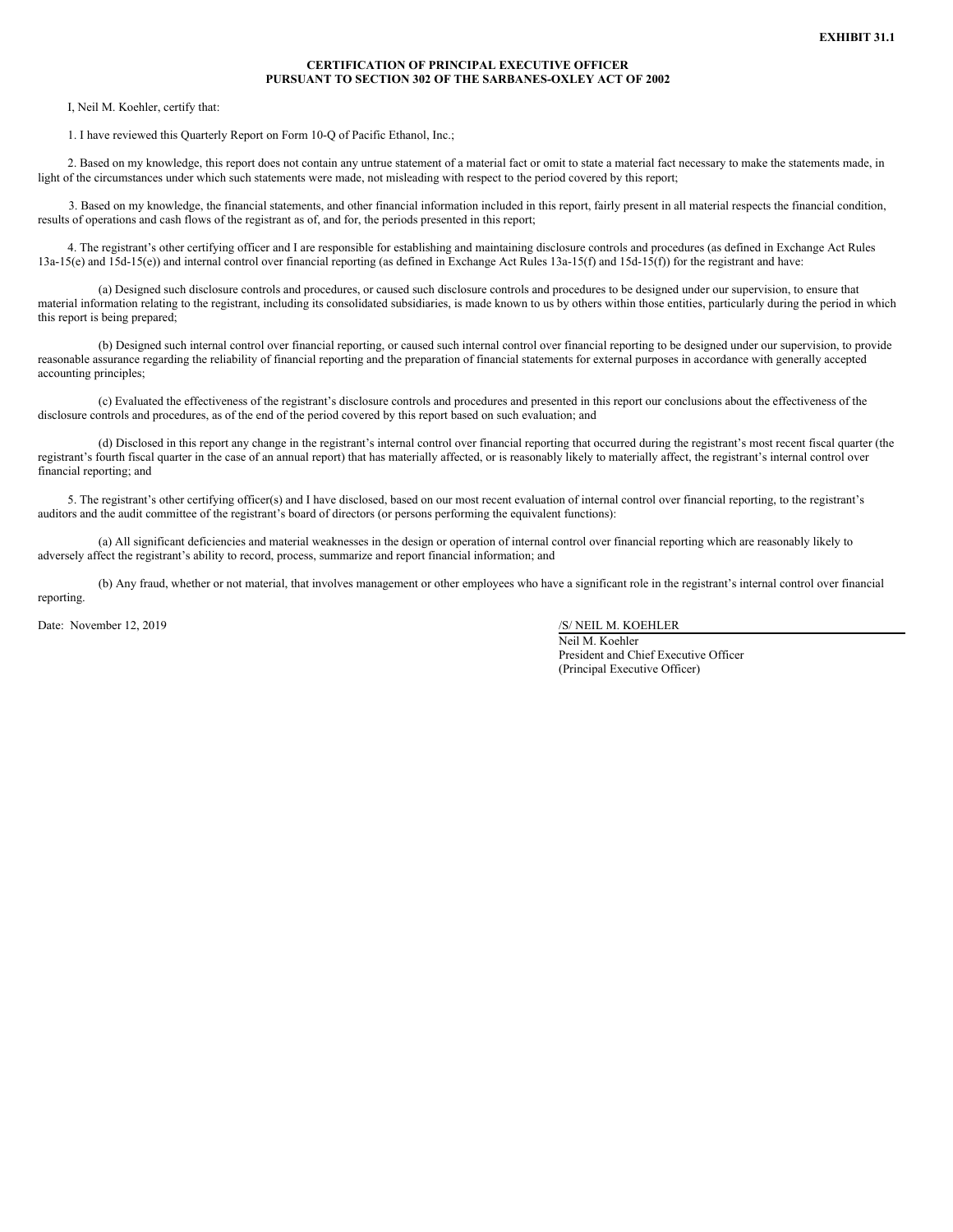# **CERTIFICATION OF PRINCIPAL FINANCIAL OFFICER PURSUANT TO SECTION 302 OF THE SARBANES-OXLEY ACT OF 2002**

<span id="page-52-0"></span>I, Bryon T. McGregor, certify that:

1. I have reviewed this Quarterly Report on Form 10-Q of Pacific Ethanol, Inc.;

2. Based on my knowledge, this report does not contain any untrue statement of a material fact or omit to state a material fact necessary to make the statements made, in light of the circumstances under which such statements were made, not misleading with respect to the period covered by this report;

3. Based on my knowledge, the financial statements, and other financial information included in this report, fairly present in all material respects the financial condition, results of operations and cash flows of the registrant as of, and for, the periods presented in this report;

4. The registrant's other certifying officer and I are responsible for establishing and maintaining disclosure controls and procedures (as defined in Exchange Act Rules 13a-15(e) and 15d-15(e)) and internal control over financial reporting (as defined in Exchange Act Rules 13a-15(f) and 15d-15(f)) for the registrant and have:

(a) Designed such disclosure controls and procedures, or caused such disclosure controls and procedures to be designed under our supervision, to ensure that material information relating to the registrant, including its consolidated subsidiaries, is made known to us by others within those entities, particularly during the period in which this report is being prepared;

(b) Designed such internal control over financial reporting, or caused such internal control over financial reporting to be designed under our supervision, to provide reasonable assurance regarding the reliability of financial reporting and the preparation of financial statements for external purposes in accordance with generally accepted accounting principles;

(c) Evaluated the effectiveness of the registrant's disclosure controls and procedures and presented in this report our conclusions about the effectiveness of the disclosure controls and procedures, as of the end of the period covered by this report based on such evaluation; and

(d) Disclosed in this report any change in the registrant's internal control over financial reporting that occurred during the registrant's most recent fiscal quarter (the registrant's fourth fiscal quarter in the case of an annual report) that has materially affected, or is reasonably likely to materially affect, the registrant's internal control over financial reporting; and

5. The registrant's other certifying officer(s) and I have disclosed, based on our most recent evaluation of internal control over financial reporting, to the registrant's auditors and the audit committee of the registrant's board of directors (or persons performing the equivalent functions):

(a) All significant deficiencies and material weaknesses in the design or operation of internal control over financial reporting which are reasonably likely to adversely affect the registrant's ability to record, process, summarize and report financial information; and

(b) Any fraud, whether or not material, that involves management or other employees who have a significant role in the registrant's internal control over financial reporting.

Date: November 12, 2019 /S/ BRYON T. MCGREGOR

Bryon T. McGregor Chief Financial Officer (Principal Financial Officer)